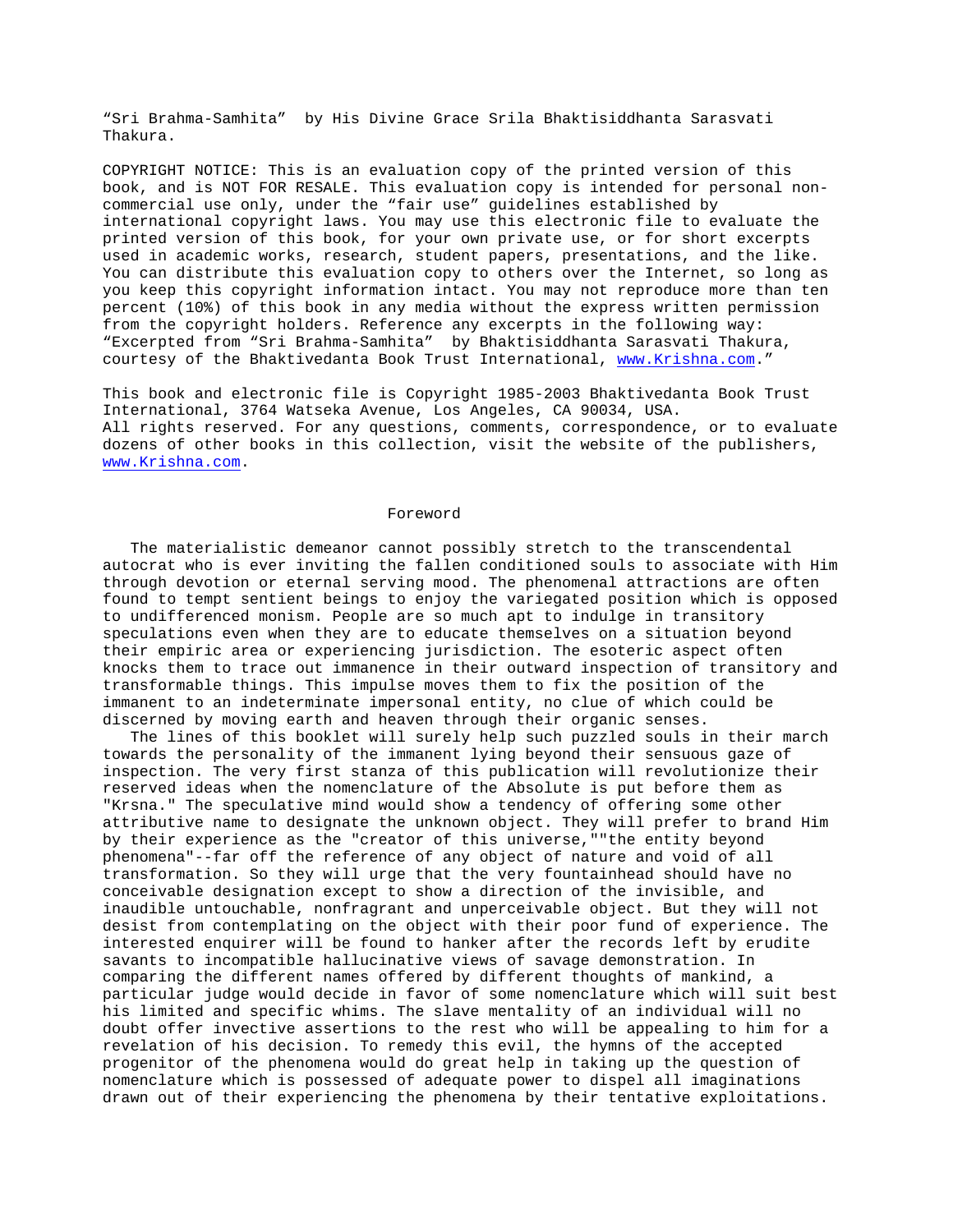The first hymn will establish the supremacy of the Absolute Truth, if His substratum is not shot by the bullets of limited time, ignorance and uncomfortable feeling, as well as by recognizing the same as an effect instead of accepting Him as the prime cause. He will be satisfied to mark that the object of their determination is the par"excellent Supreme Lord Sri Krsna who has eternally embodied Himself in His ever-presence, all-blissful, all-pervasive perfected knowledge as the very fountainhead of all prime causes of unending nonbeginning time, the supplying fosterer of all entities, viz., mundane and transcendental.

 The subsequent lines will go to determine the different aspects of the Absolute, who are but emanations of the supreme fountainhead Krsna, the attractive entity of all entities. Moreover, the derivative proclamation of the nomenclature will indicate the plane of uninterrupted, unending, transcendental felicity and the nomenclature Himself is the source of the two components which go by the names of efficient and material causes. The very transcendental name "Krsna" is known as the embodiment of all the transcendental eternal rasas as well as the origin of all eclipsed conceptions of interrupted rasas found in the mentality of animated beings which are successfully depicted by litterateurs and rhetoricians for our mundane speculation.

 The verses of Brahma-samhita are a full elucidation of the origination of phenomenal and noumenic conceptions. The hymns of the incarnated prime potency has dealt fully with the monotheistic speculations of different schools which are busy to give an outer cover of an esoteric concoction without any reference to the true eternal aspect of transcendental nontransformable and imperishable manifestation of the immanent. The hymns have also dealt with different partial aspects of the personality of the Absolute who is quite isolated from the conception of the enjoyers of this phenomenal world.

 A very close attention and a comparative study of all prevailing thoughts and conceptions will relieve and enlighten all--be he a materialist, a downright atheist, an agnostic, a sceptic, a naturalist, a pantheist or a panantheist- busy with their knowledge of three dimensions only by their speculative exertions.

 This booklet is only the fifth chapter of the Hymns of Brahma which were recorded in a hundred chapters. The Supreme Lord Sri Caitanya picked up this chapter from the temple of Adi-kesava at Tiruvattar, a village lying under the government of Travancore, for the assurance of all God-loving, and especially Krsna-loving, people in this conditioned jurisdiction. This booklet can easily be compared with another book which passes by the name of Srimad-Bhagavatam. Though it has got a reference in the pantheon of Puranas, the Bhagavatam corroborates the same idea of this Pancaratra.

 The devotees should consider that these two books tend to the identical Krsna who is the fountainhead of all transcendental and mundane entities and has a manifestive exhibition of the plenary variegatedness.

 Aspersions of calumniation are restricted in the limited world, whereas transcendence cannot admit such angularities being an angle of 180 degrees or void of any angular discrepancies.

 The publisher is carried away to the realm of gratitude when his stores of publication are scrutinized. Thakura Bhaktivinoda has given an elucidatory purport of the conception of the most sublime fountainhead of all entities in Bengali, and one of his devout followers has rendered that into English for propagatory purpose. The purports and the translations are traced to the backgrounds of the writings of Srila Jiva Gosvami, a contemporary follower of the Supreme Lord Sri Krsna Caitanya. The emotional aspirations will find fair play in perusing the texts of this brochure by one and all who have any interest in pure theistic achievements. The materialistic inspection often goes on to say that the provincial conception of theism has made the depicting of transcendental unity into diverse face quite opposed to the ethical consideration of the limited region. But we differ from such erroneous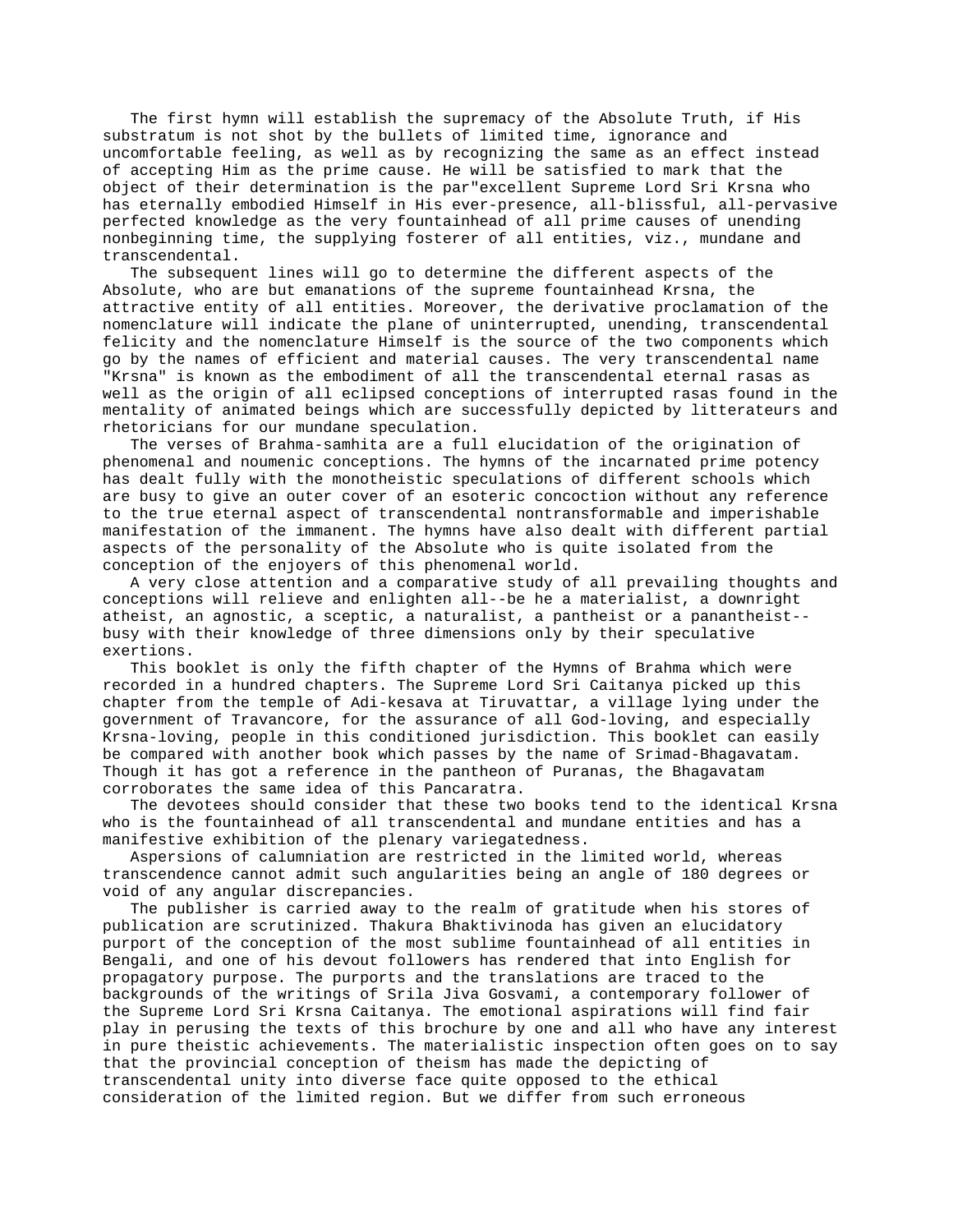considerations when we get a prospective view of the manifested transcendentality eliminating all historicities and allegorical enterprises. All our enjoying mood should have a different direction when we take into account the transcendental entity who has obsessed all frailties and limitations of nature. So we solicit the happier mood of the scrutinizers to pay special attention to the importance of manifestive transcendence in Krsna.

 It was found necessary to publish this small book for the use of Englishknowing people who are interested in the acme of transcendental truths in their manifestive phases. The theme delineated in the texts of this book is quite different from the ordinary heaps of poetical mundane literature, as they are confined to our limited aspiration of senses. The book was found in the South some four centuries ago and it is again brought into light in the very same country after a long time, just like the worshiping of the Goddess Ganges by the offering of her own water.

 Siddhanta Sarasvati Shree Gaudiya Math, Calcutta, the 1st August, 1932.

Brahma-samhita

TEXT 1

TEXT

 isvarah paramah krsnah sac-cid-ananda-vigrahah anadir adir govindah sarva-karana-karanam

SYNONYMS

 isvarah--the controller; paramah--supreme; krsnah--Lord Krsna; sat- comprising eternal existence; cit--absolute knowledge; ananda--and absolute bliss; vigrahah--whose form; anadih--without beginning; adih--the origin; govindah--Lord Govinda; sarva-karana-karanam--the cause of all causes.

# TRANSLATION

 Krsna who is known as Govinda is the Supreme Godhead. He has an eternal blissful spiritual body. He is the origin of all. He has no other origin and He is the prime cause of all causes.

### PURPORT

 Krsna is the exalted Supreme entity having His eternal name, eternal form, eternal attribution and eternal pastimes. The very name "Krsna" implies His love-attracting designation, expressing by His eternal nomenclature the acme of entity. His eternal beautiful heavenly blue-tinged body glowing with the intensity of ever-existing knowledge has a flute in both His hands. As His inconceivable spiritual energy is all-extending, still He maintains His allcharming medium size by His qualifying spiritual instrumentals. His allaccommodating supreme subjectivity is nicely manifested in His eternal form. The concentrated all-time presence, uncovered knowledge and inebriating felicity have their beauty in Him. The mundane manifestive portion of His own Self is known as all-pervading Paramatma, Isvara (Superior Lord) or Visnu (Allfostering). Hence it is evident that Krsna is sole Supreme Godhead. His unrivaled or unique spiritual body of superexcellent charm is eternally unveiled with innumerable spiritual instrumentals (senses) and unreckonable attributes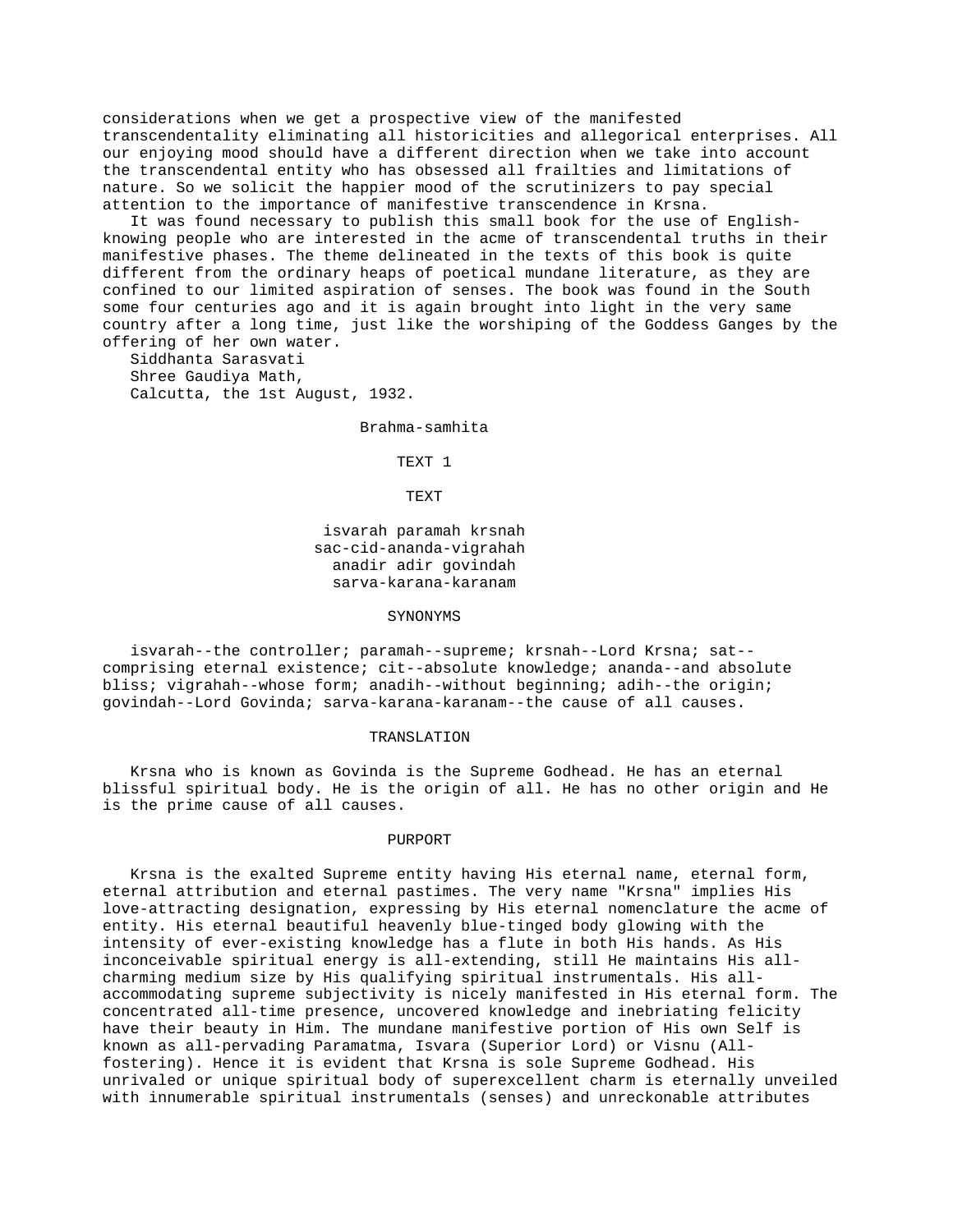keeping their signifying location properly, adjusting at the same time by His inconceivable conciliative powers. This beautiful spiritual figure is identical with Krsna and the spiritual entity of Krsna is identical with His own figure.

 The very intensely blended entity of eternal presence of felicitous cognition is the charming targeted holding or transcendental icon. It follows that the conception of the indistinguishable formless magnitude (Brahman) which is an indolent, lax, presentment of cognitive bliss, is merely a penumbra of intensely blended glow of the three concomitants, viz., the blissful, the substantive and the cognitive. This transcendental manifestive icon Krsna in His original face is primordial background of magnitudinal infinite Brahman and of the allpervasive oversoul. Krsna as truly visioned in His variegated pastimes, such as owner of transcendental cows, chief of cowherds, consort of milk-maids, ruler of the terrestrial abode Gokula and object of worship by transcendental residents of Goloka beauties, is Govinda. He is the root cause of all causes who are the predominating and predominated agents of the universe. The glance of His projected fractional portion in the sacred originating water viz., the personal oversoul or Paramatma, gives rise to a secondary potency--nature who creates this mundane universe. This oversoul's intermediate energy brings forth the individual souls analogously to the emanated rays of the sun.

 This book is a treatise of Krsna; so the preamble is enacted by chanting His name in the beginning.

TEXT 2

# TEXT

# sahasra-patra-kamalam gokulakhyam mahat padam tat-karnikaram tad-dhama tad-anantamsa-sambhavam

# SYNONYMS

 sahasra-patra--possessing a thousand petals; kamalam--a lotus; gokula-akhyam- -known as Gokula; mahat padam--the superexcellent station; tat--of that (lotus); karnikaram--the whorl; tat--of Him (Krsna); dhama--the abode; tat--that (Gokula); ananta--of His infinitary aspect, Balarama; amsa--from a part; sambhavam--produced.

# TRANSLATION

 [The spiritual place of transcendental pastimes of Krsna is portrayed in the second verse.] The superexcellent station of Krsna, which is known as Gokula, has thousands of petals and a corolla like that of a lotus sprouted from a part of His infinitary aspect, the whorl of the leaves being the actual abode of Krsna.

#### PURPORT

 Gokula, like Goloka, is not a created mundane plane--unbounded character forms the display of His unlimited potency and His propagating manifestation. Baladeva is the mainstay of that energy. The transcendental entity of Baladeva has two aspects viz., infinite spiritual manifestation and infinite accommodating space for insentient gross things. The uniquadrantal delineation of material universe will be dealt with in the proper place. The triquadrantal extensions of the transcendental infinitary field of the almighty, unlamenting, nonperishing and nonapprehending unlimited situations of halo which are fully spiritual majestic foliation. This very majestical extension portrays the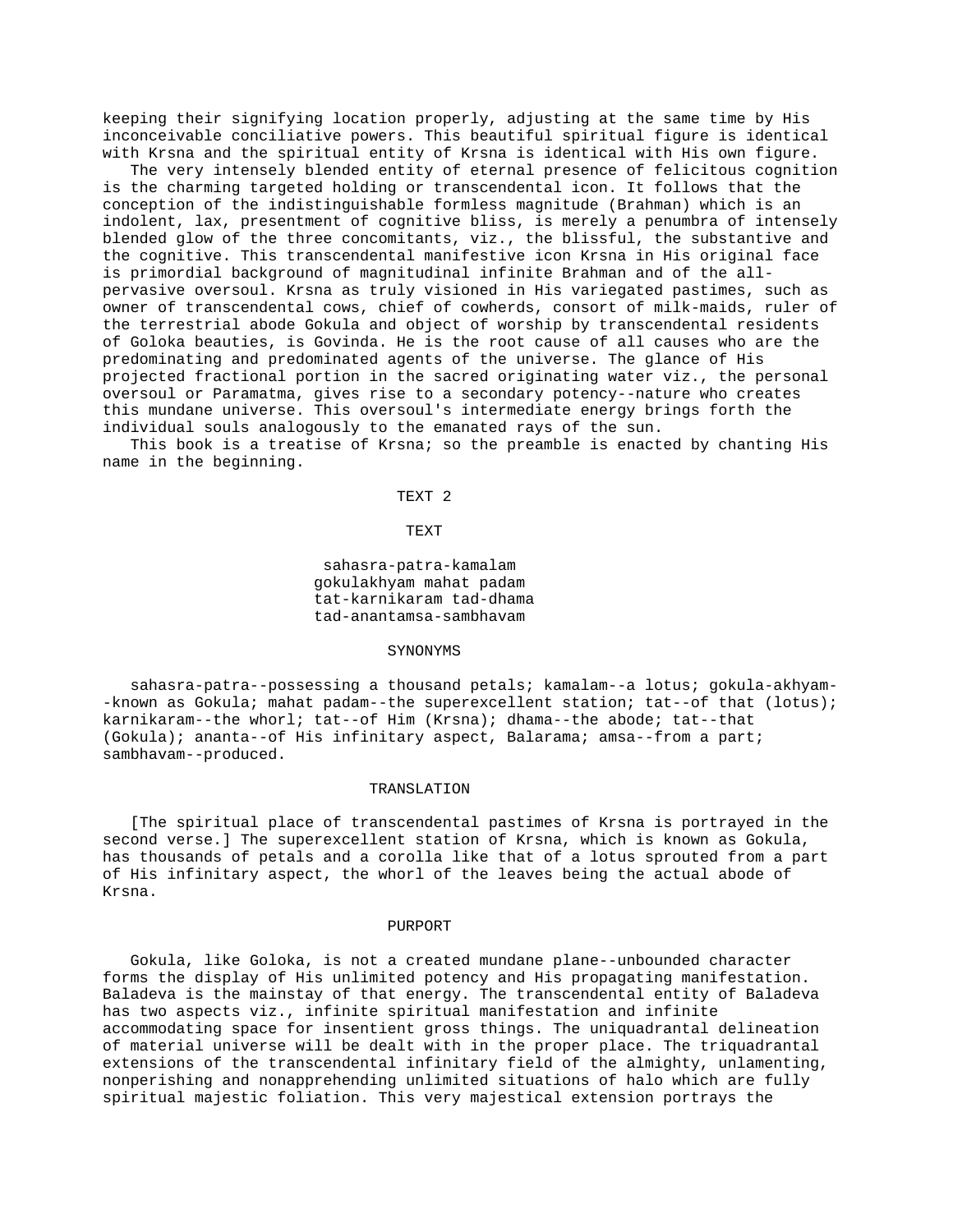manifested lofty rich feature of the vaster unlimited region or greater atmosphere which has its resplendent location wholly beyond the realm of mundane nature, on the further shore of Viraja surrounded by the halo of Brahman or indistinguishable entity. This majestical power of unlimited spirit emanates on the upper portion of the luminous sphere into the most charming Gokula or eternally existing Goloka, exceedingly beautified by the assorted display of effulgence. Some designate this region as the abode of the Supreme Narayana, or the original fountainhead. Hence Gokula, which is identical with Goloka, is the supreme plane. The same sphere shines as Goloka and Gokula respectively by its upper or transcendental and lower or mundane situation.

 Sri Sanatana Gosvami has told us as follows in his Brhad-bhagavatamrta which embodies the final essence of all the books of instructions: "He displays His pastimes here in this land as He is used to do in Goloka. The difference between the two planes lies only in their locations as high and low; that is, in other words, Krsna plays exactly the same part in Goloka as He exhibits on the mundane plane of Gokula. There is practically no difference between Gokula and Goloka save that this what exists in the shape of Goloka in the upper region is the same as Gokula on the mundane plane when Krsna showed His various activity there. Sri Jiva Gosvami has also inculcated the same in the Bhagavat-sandarbha of his 'Six Treatises.' " To ascertain the plane of Goloka--Vrndavana is the eternal abode of Krsna and Goloka and Vrndavana are identically one, and though both are identical, yet Krsna's inconceivable energy has made Goloka the acme of this spiritual kingdom and Gokula of Mathura province forming a part of the mundane plane which is also a manifestation of triquadrantal vibhuti (conducting majesty). Poor human understanding cannot possibly make out how the extensive triquadrantal, which is beyond human comprehension, can be accommodated in the limited nether material universe of a uniquadrantal disclosure. Gokula is a spiritual plane, hence his condescended position in the region of material space, time, etc., is in no way restricted but unlimitedly manifested with his full boundless propriety. But conditioned souls are apt to assert a material conception in regard to Gokula by their miserable senses so as to bring him below the level of their intellect. Though the eye of an observer is impeded by a cloud when gazing at the sun and though the tiny cloud can never really cover the sun, still the clouded vision apparently observes the sun as covered by the cloud. In just the same way the conditioned souls with their obscured intelligence, senses and decisions, accept Gokula as a piece of measurable land. We can see Gokula from Goloka which is eternal. This is also a mystery. The attainment of final beatitude is the success in attaining one's eternal self. The success in identifying the true self is finally achieved when the screen of gross and subtle coils of conditioned souls is removed by the sweet will of Krsna. However, the idea of Goloka is seen to differ from Gokula till the success in unalloyed devotion is achieved. The transcendental plane of infinite spiritual manifestation having thousands of petals and corolla like those of the lotus, is Gokula, the eternal abode of Krsna.

TEXT 3

TEXT

 karnikaram mahad yantram sat-konam vajra-kilakam sad-anga-sat-padi-sthanam prakrtya purusena ca

 premananda-mahananda rasenavasthitam hi yat jyoti-rupena manuna kama-bijena sangatam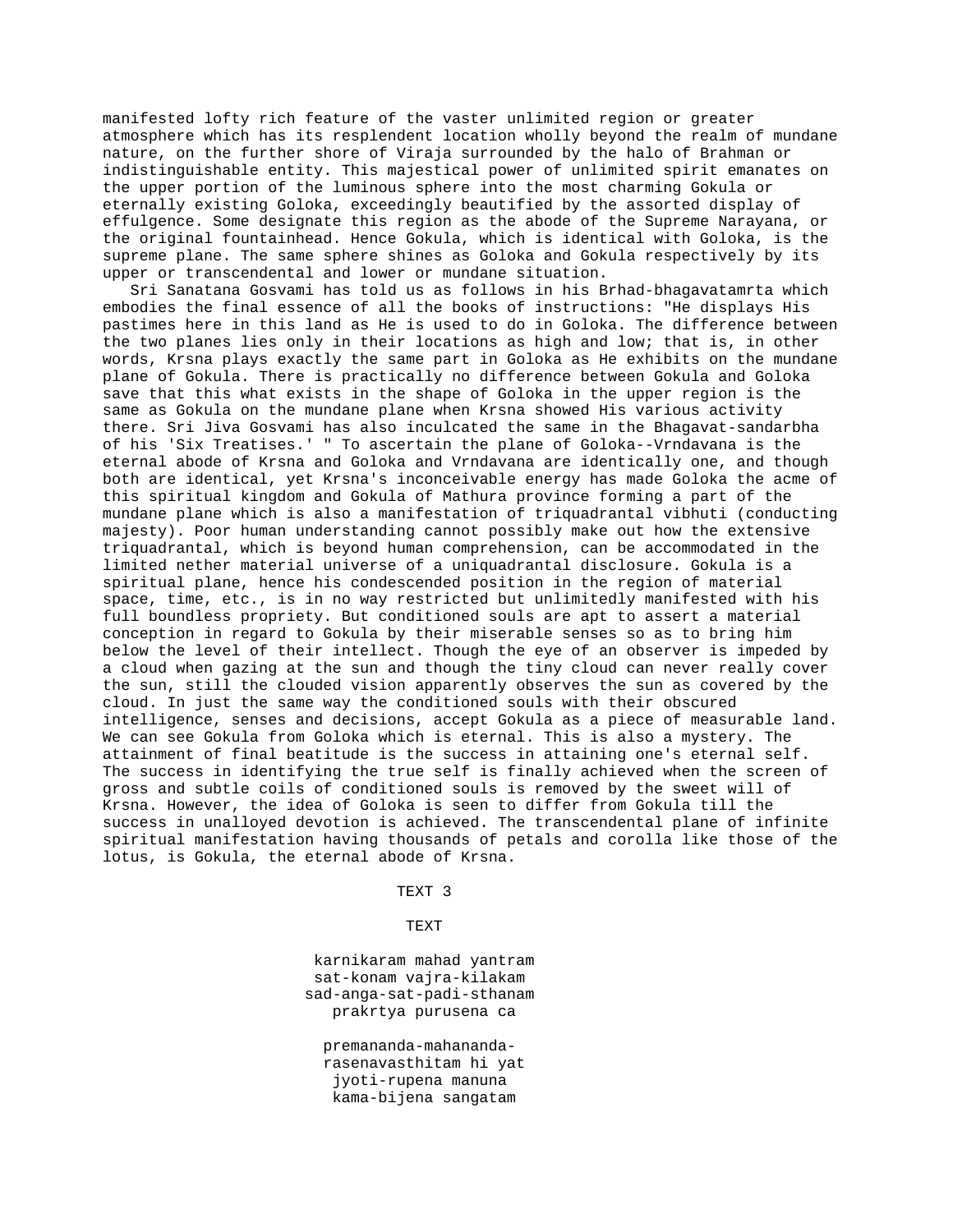### SYNONYMS

 karnikaram--the whorl; mahat--great; yantram--figure; sat-konam--a hexagon; vajra--like a diamond; kilakam--the central support; sat-anga-sat-padi--of the eighteen-syllable mantra with sixfold divisions; sthanam--the place of manifestation; prakrtya--along with the predominated aspect of the Absolute; purusena--along with the predominating aspect of the Absolute; ca--also; premaananda--of the bliss of love of God; maha-ananda--of the great transcendental jubilations; rasena--with the rasa (mellow); avasthitam--situated; hi- certainly; yat--which; jyotih-rupena--transcendental; manuna--with the mantra; kama-bijena--with the kama-bija (klim); sangatam--joined.

# TRANSLATION

 The whorl of that transcendental lotus is the realm wherein dwells Krsna. It is a hexagonal figure, the abode of the indwelling predominated and predominating aspect of the Absolute. Like a diamond the central supporting figure of self-luminous Krsna stands as the transcendental source of all potencies. The holy name consisting of eighteen transcendental letters is manifested in a hexagonal figure with sixfold divisions.

# PURPORT

 The transcendental pastimes of Krsna are twofold, viz., manifested and nonmanifested. The pastimes in Vrndavana visible to mortal eyes are the manifestive lila of Sri Krsna, and that which is not so visible, is nonmanifestive lila of Krsna. The nonmanifestive lila is always visible in Goloka and the same is visible to human eyes in Gokula, if Krsna so desires. In his Krsna-sandarbha Sri Jiva Gosvami Prabhu says, "Nonmanifestive pastimes are expressed in manifestive krsna-lila. and goloka-lila is the nonmanifestive pastimes of Krsna visualized from the mundane plane." This is also corroborated by Sri Rupa in his Bhagavatamrta. The progressive transcendental manifestation of Gokula is Goloka. So Goloka is the selfsame majestic manifestation of Gokula. The eternal pastimes of Sri Krsna, although not visible in Gokula, are eternally manifested in Goloka. Goloka is the transcendental majestic manifestation of Gokula. The manifestations of the nonmanifestive pastimes of Krsna with regard to the conditioned souls, are twofold, viz., (1) worship through the channel of the mantras (inaudibly recited, liberating, self-dedicatory. transcendental sounds), (2) spontaneous outflow of heart's spiritual love for Krsna. Sri Jiva Gosvami has said that worship through the mantra is possible permanently in the proper place, when confined to one pastime. This meditative manifestation of Goloka is the pastime attended with the worship of Krsna through the mantra. Again, the pastimes that are performed in different planes and in different moods, are autocratic in diverse ways; hence sva-rasiki, i.e., spontaneous, outflow of heart's spiritual love for Krsna. This sloka conveys a twofold meaning. One meaning is that in the pastime attended with worship through the mantra consisting of eighteen transcendental letters, transcendental words contained in the said mantra being differently placed make a manifestation of only one lila of Sri Krsna. As for example klim krsnaya govindaya gopijanavallabhaya svaha--this is a hexagonal mantra consisting of six transcendental words, viz., (1) krsnaya, (2) govindaya, (3) gopijana, (4) vallabhaya, (5) sva, (6) ha. These six transcendental words, when placed juxtapositionally. indicate the mantra.

 The hexagonal great transcendental machinery is in this wise. The principal seed, i.e. klim, is situated in the instrument as the central pivot. Anybody with an impression of such an instrument in his mind and concentrating his thought on such spiritual entities, can attain, like Candradhvaja, to the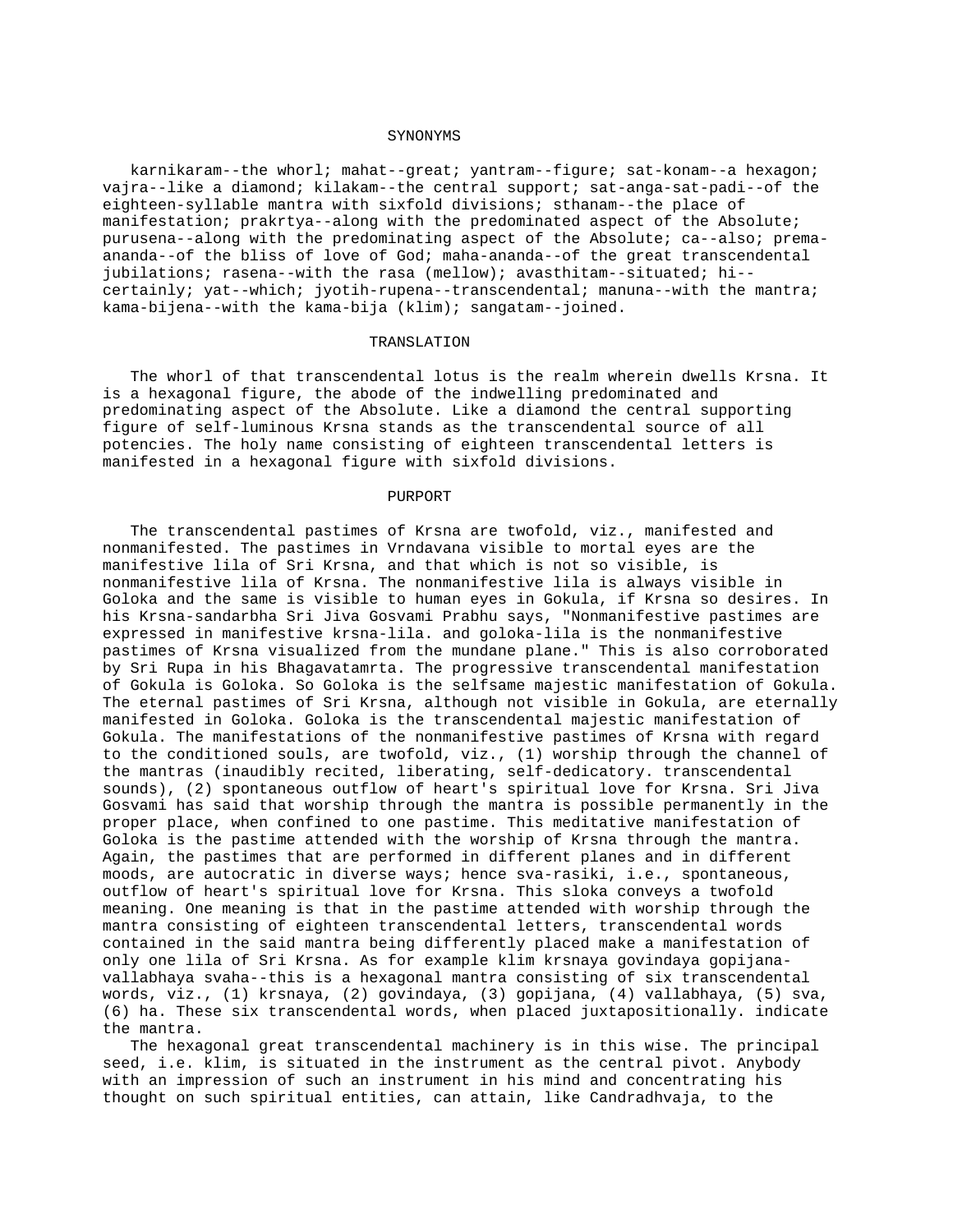knowledge of the cognitive principle. The word sva indicates ksetrajna i.e., one who is conversant with one's inner self, and the word ha indicates the transcendental nature. This meaning of the mantra has also been corroborated by Sri Hari-bhakti-vilasa. The general meaning is this that one who is desirous of entering into the esoteric pastimes of Krsna will have to practice His transcendental service along with the culture of the devotional knowledge relative to Him. (1) krsna-svarupa--the proper Self of Krsna; (2) krsnasya cinmaya-vraja-lila-vilasa-svarupa--the true nature of Krsna's transcendental pastimes in Vraja; (3) tat-parikara-gopijana-svarupa--the true nature of His spiritual associates in Vraja, viz., the spiritual milkmen and the milkmaids; (4) tad-vallabha--the true nature of self-surrender to Krsna in the footsteps of the spiritual milkmaids of Vraja; (5) suddha-jivasya cid-(jnana)-svarupa--the true nature of the spiritual knowledge of the unalloyed individual soul; (6) cit-prakrtir arthat krsna-seva-svabhava--the true nature of transcendental service to Krsna is this that the esoteric relation is established on the awakening of one's pure cognition. The meaning is that rasa is only the transcendental service of the central refuge Sri Krsna, as predominating aspect of the Absolute, by one's ego as the spiritual maid of the predominated moiety of the absolute integer, attended with pure devotion in the shape of one's entire self-surrender. The pastime in Goloka or in Gokula during the stage of devotional progress, is the meditative worship through the mantra, and during the stage of perfection the pastimes manifest themselves as the unrestrained transcendental jubilations. This is the real aspect of Goloka or Gokula, which will be made more explicit in due course. The meaning of the words jyoti-rupena manuna is that the transcendental meaning is expressed in the mantra by means of which, on transcendental desire of love for Krsna and the service of Krsna being added, one is established in the eternal love of Krsna. Such eternal pastimes are eternally manifested in Goloka.

#### TEXT 4

# TEXT

# tat-kinjalkam tad-amsanam tat-patrani sriyam api

# SYNONYMS

 tat--of that (lotus); kinjalkam--the petals; tat-amsanam--of His (Krsna's) fragmental portions; tat--of that (lotus); patrani--the leaves; sriyam--of the gopis (headed by Srimati Radharani); api--also.

### TRANSLATION

 The whorl of that eternal realm Gokula is the hexagonal abode of Krsna. Its petals are the abodes of gopis who are part and parcel of Krsna to whom they are most lovingly devoted and are similar in essence. The petals shine beautifully like so many walls. The extended leaves of that lotus are the gardenlike dhama, i.e. spiritual abode of Sri Radhika, the most beloved of Krsna.

### PURPORT

 The transcendental Gokula is shaped like the lotus. The eternal world is like a hexagonal figure; in that the entities Sri Radha-Krsna, appearing in the form of a mantra consisting of eighteen transcendental letters, are centered. The propagating manifestations emanating from the cit potency are present there with the said entities as the center. Sri Radha-Krsna is the primary cause or the seed Himself. Gopala-tapani says, "Omkara" signifies the All-Powerful Gopala and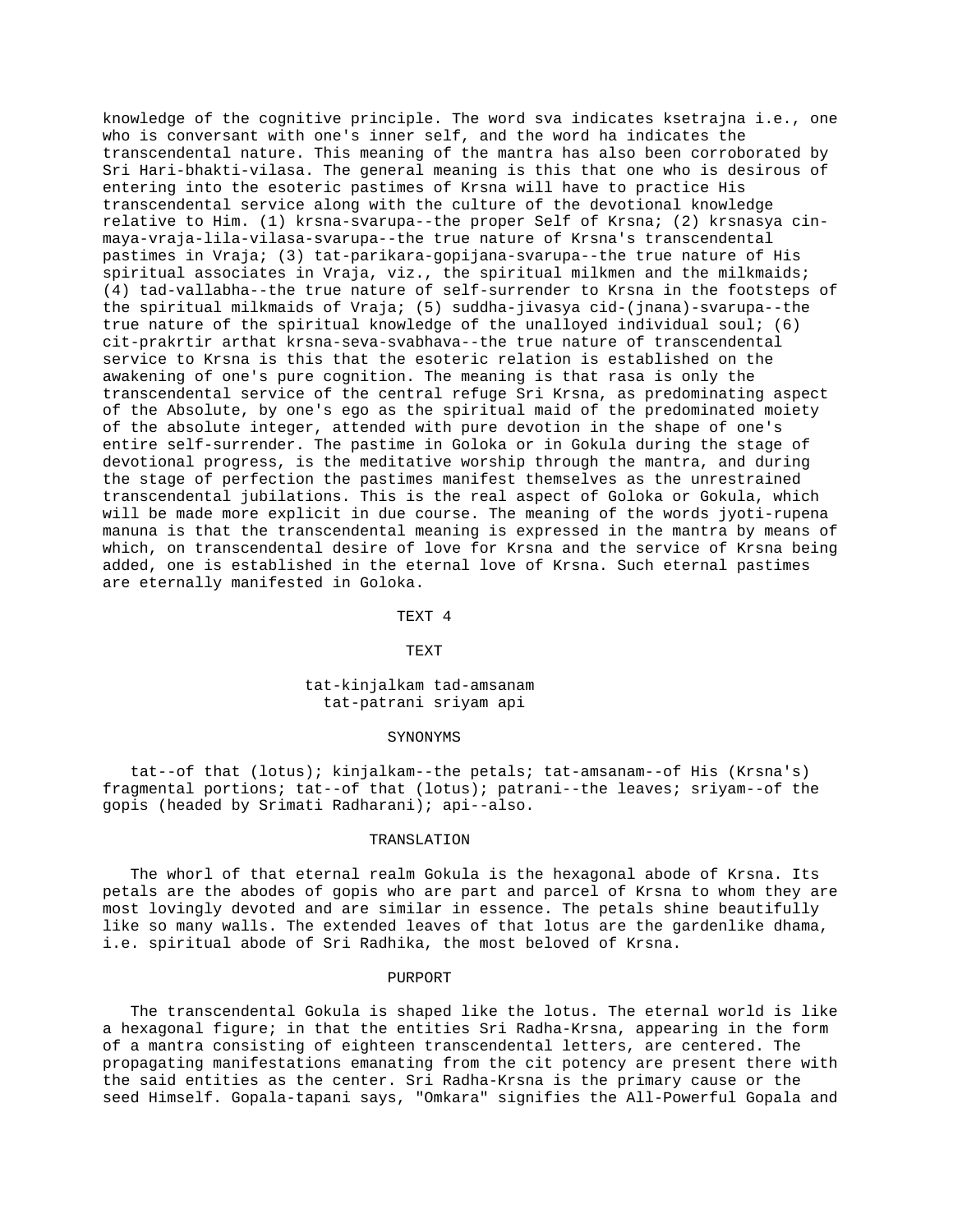His potency; and "klim" is the same as omkara. Hence kama-bija or the primary cause of all-love, is connotative of the entities Sri Radha-Krsna.

TEXT 5

TEXT

 catur-asram tat-paritah svetadvipakhyam adbhutam catur-asram catur-murtes catur-dhama catus-krtam

 caturbhih purusarthais ca caturbhir hetubhir vrtam sulair dasabhir anaddham urdhvadho dig-vidiksv api

 astabhir nidhibhir justam astabhih siddhibhis tatha manu-rupais ca dasabhir dik-palaih parito vrtam

 syamair gaurais ca raktais ca suklais ca parsadarsabhaih sobhitam saktibhis tabhir adbhutabhih samantatah

#### SYNONYMS

 catuh-asram---quadrangular place; tat--that (Gokula); paritah--surrounding; sveta-dvipa--Svetadvipa (the white island); akhyam--named; adbhutam--mysterious; catuh-asram--quadrangular; catuh-murteh--of the four primary expansions (Vasudeva, Sankarsana, Pradyumna and Aniruddha); catuh-dhama--consisting of four abodes; catuh-krtam--divided into four parts; caturbhih--by the four; purusaarthaih--human requirements; ca--and; caturbhih--by the four; hetubhih--causes, or bases of achievement; vrtam--enveloped; sulaih--with tridents; dasabhih--ten; anaddham--fixed; urdhva-adhah--upwards and downwards (the zenith and nadir); dik--(in) the directions (north, south, east, and west); vidiksu--and in the intermediate directions (northeast, southeast, southwest, and northwest); api- also; astabhih--with the eight; nidhibhih--jewels; justam--endowed; astabhih- with the eight; siddhibhih--mystic perfections (anima, laghima, prapti, prakamya, mahima, isitva, vasitva, and kamavasayita); tatha--also; manu-rupaih- in the form of mantras; ca--and; dasabhih--by ten; dik-palaih--protectors of the directions; paritah--all around; vrtam--surrounded; syamaih--blue; gauraih- yellow; ca--and; raktaih--red; ca--and; suklaih--white; ca--also; parsadarsabhaih--with the topmost associates; sobhitam--shining; saktibhih--with potencies; tabhih--those; adbhutabhih--extraordinary; samantatah--on all sides.

#### TRANSLATION

 [The surrounding external plane of Gokula is described in this verse.] There is a mysterious quadrangular place named Svetadvipa surrounding the outskirts of Gokula. Svetadvipa is divided into four parts on all sides. The abode of Vasudeva, Sankarsana, Pradyumna and Aniruddha are separately located in each of these four parts. These four divided abodes are enveloped by the fourfold human requirements such as piety, wealth, passion and liberation, as also by the four Vedas, viz., Rg, Sama, Yajur and Atharva, which deal with the mantra and which are the bases of achievements of the fourfold mundane requirements. Ten tridents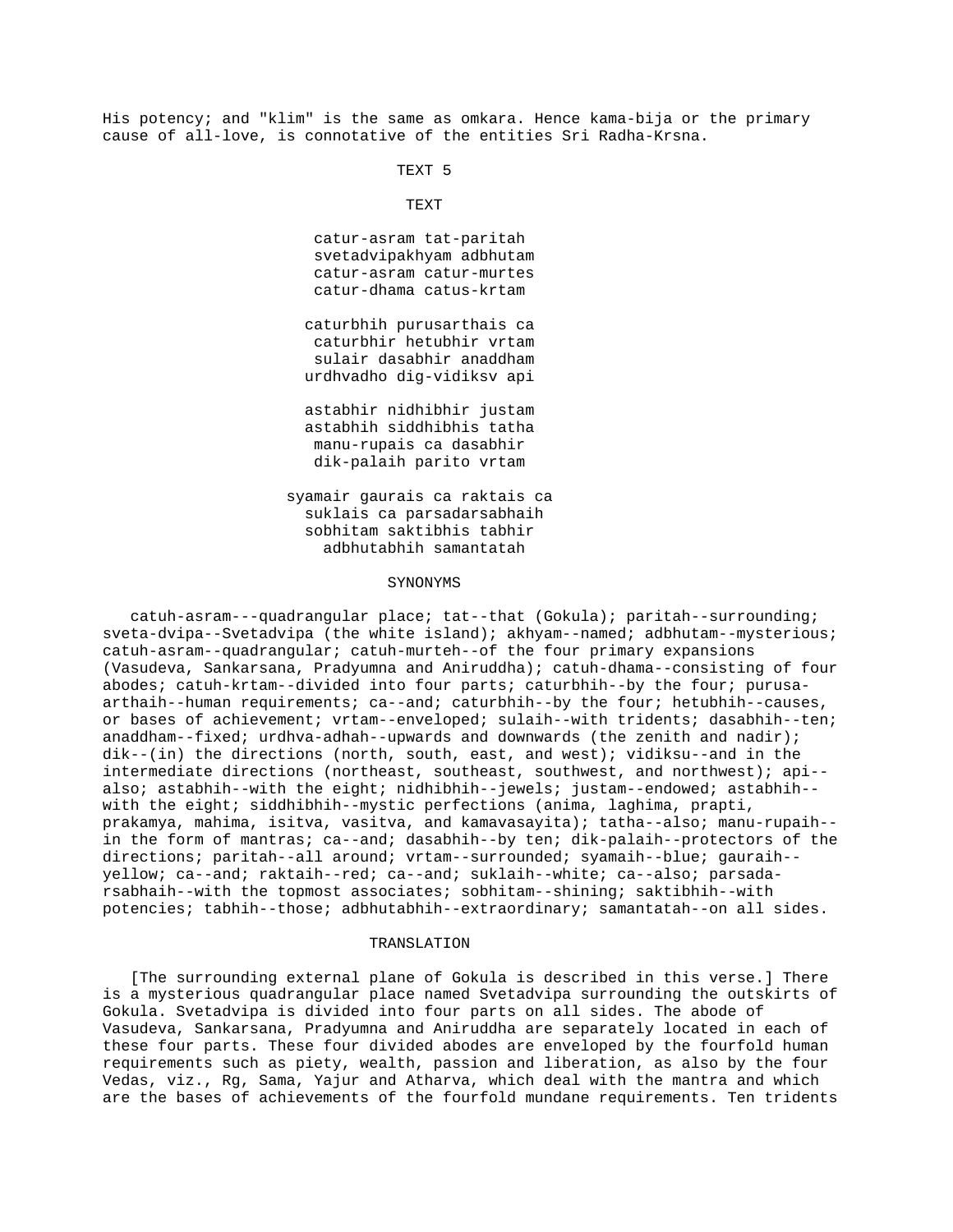are fixed in the ten directions, including the zenith and nadir. The eight directions are decorated with the eight jewels of Mahapadma, Padma, Sankha, Makara, Kacchapa, Mukunda, Kunda, and Nila. There are ten protectors [dik-palas] of the ten directions in the form of mantra. The associates of the hues of blue, yellow, red and white and the extraordinary potencies bearing the names of Vimala, etc., shine on all sides.

#### PURPORT

 Primarily Gokula is the seat of transcendental love and devotion. Hence Yamuna, Sri Govardhana, Sri Radha-kunda, etc., of the terrestrial Vraja-mandala lie within Gokula. Again, all the majesties of Vaikuntha are manifested there extending in all directions. The pastimes of the four propagating manifestations are all there in their proper places. The paravyoma Vaikuntha has got its extension from the display of the four propagating manifestations. Salvation as of Vaikuntha, and piety. wealth and passion pertaining to worldly people, are in the proper places in Gokula as their original seed, i.e., primary cause. The Vedas also are engaged in singing the song of the Lord of Gokula. There are ten tridents in ten directions to prevent and disappoint those who are aspirants for having an entrance into Goloka through meditations without the grace of Krsna. Self-conceited people who try to reach this region through the paths of yoga (meditation) and jnana (empiric knowledge) are baffled in their attempts, being pierced by the ten tridents. Self-annihilation has its excellence in Brahmadhama which represents the outside covering of Goloka in the shape of tridents. Sula means a trident; the mundane threefold attributes and the threefold divisions of time represent the trident. Astanga-yogis i.e. ascetics who practice the eightfold yoga, are the nondifferentiative liberationists who, trying to approach in the direction of Goloka, fall headlong into the pits of disappointment by being pierced and cut asunder by these tridents placed in ten directions. Those who proceed towards the direction of Goloka through the channel of devotion alloyed with majestic ideas, are fascinated with the charms of Vaikuntha which is the outer covering plane of Sri Goloka, at the sight of the eight perfections, viz., anima, etc., and majesties like mahapadma, etc. Those who are less forward in their intelligence relapse to the sevenfold world falling under the control of the ten protectors (of the ten directions) in the guise of mantras. In this wise, Goloka has become unknowable and inaccessible. It is only the divine selves of Godhead, the propounders of the divine dispensations for the different ages, who are always forward there to favor the approaching devotees who seek entry into the realm of Goloka through the channel of pure devotional love. These divine forms of Godhead are surrounded there with attendants of their respective natures. Svetadvipa in Goloka is their place of abode. Hence Srila Thakura Vrndavana the manifest Vyasa of caitanya-lila, has described the village of Navadvipa as bearing the name of Svetadvipa. In this Svetadvipa the concluding portions of the pastimes of Gokula exist eternally as the pastimes of Navadvipa. Hence the region of Navadvipa, Vraja and the realm of Goloka are one and the same indivisible entity; the difference only lies in the manifestations of the infinite variety of sentiments, corresponding to the diverse nature of their devotional love. There is in this a most hidden principle which only the greatest souls who are possessed of the highest transcendental love, are enabled to realize by the direct grace of Krsna. The truth is as follows: In this mundane world there are fourteen spheres disposed in the graded order of high and low. Persons living with wives and children hankering for the pleasure-giving effect of their fruitive actions, move up and down within the limits of the three worlds of Bhuh, Bhuvah and Svah. Brahmacaris of great austerities, ascetics and persons addicted to hypothetical truth, persons of a neutral disposition adopting nonfruitive works by an aptitude which seeks to be free from all mundane desires, move up and down within the limits of the worlds of Mahah, Janah, Tapah and Satya. Above these worlds lies the abode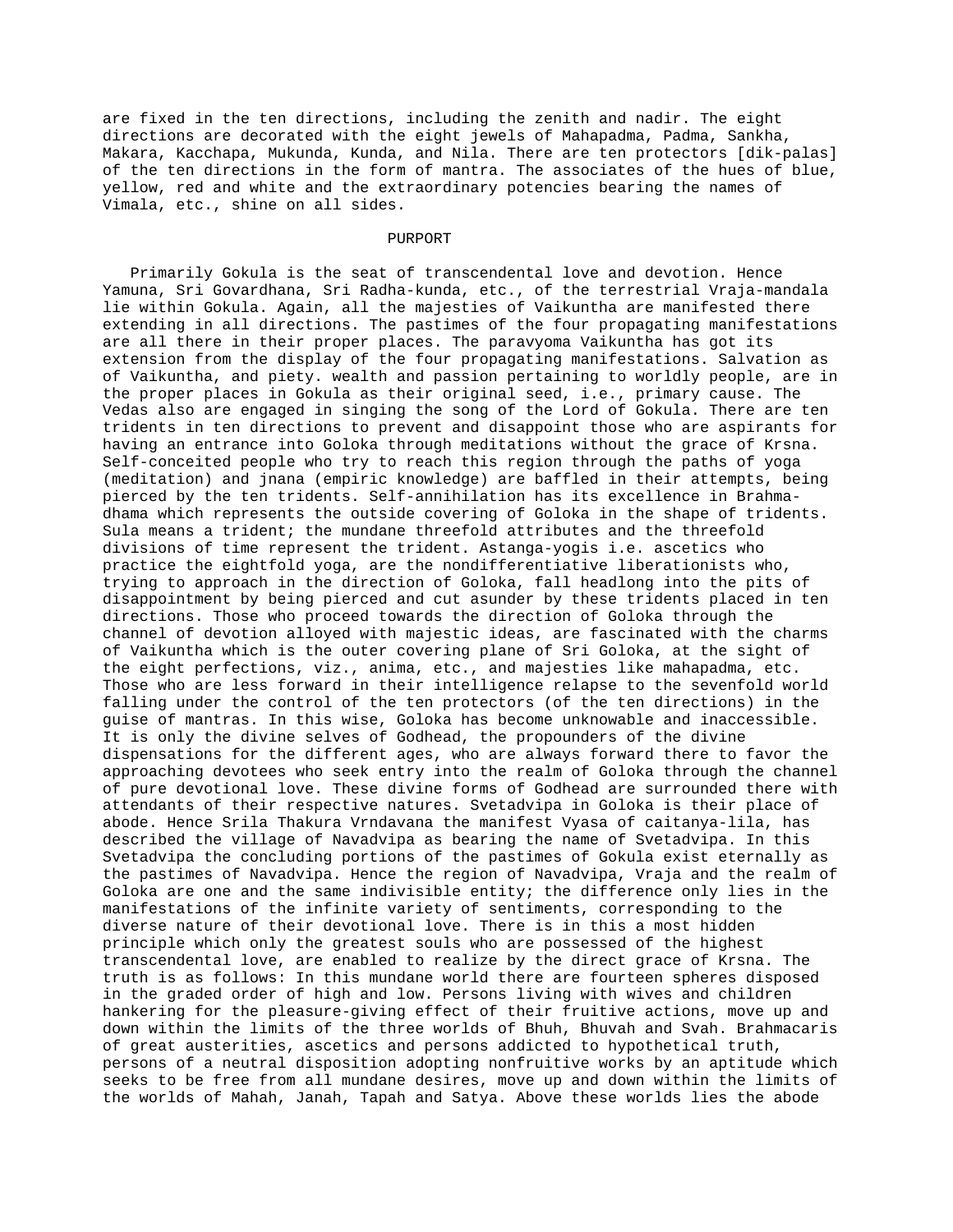of four-headed Brahma, above which lies the unlimited realm of Vaikuntha of Visnu, Ksirodakasayi, lying in the ocean of milk. paramahamsa-sannyasis and the demons killed by Sri Hari, by crossing the Viraja, i.e., by passing beyond the fourteen worlds, enter into the luminous realm of Brahman and attain to nirvana in the form of temporary abeyance of the temporal ego. But the devotee actuated by knowledge (jnana-bhakta), the devotee actuated by the pure devotional aptitude (suddha-bhakta), the devotee imbued with loving devotion (premabhakta), the devotee actuated by pure love (premapara-bhakta), and the devotee impelled by overwhelming love (prematura-bhakta), who serve the majesty of Godhead, have their locations in Vaikuntha, i.e., the transcendental realm of Sri Narayana.

 The devotees who are imbued with all-love and who walk in the footsteps of the spiritual maids of Vraja, alone attain to the realm of Goloka. The different locations of the devotees in Goloka according to the respective differences in the nature of their rasa, i.e., mellow quality. are settled by the inconceivable power of Krsna. The pure devotees following the devotees of Vraja and those following the pure devotees of Navadvipa are located in the realm of Krsna and Gaura respectively. The identical devotees of Vraja and Navadvipa simultaneously attain to the pleasures of service in the realm of Krsna and Gaura. Sri Jiva Gosvami writes in his work Gopala-campu that "the supreme transcendental realm is called Goloka being the abode of go, transcendental cows, and gopa, transcendental cowherds. This is the seat of the rasa pastimes of the absolute Sri Krsna. Again the realm is called Svetadvipa owing to the realization of some of the rasas which are the inconceivable manifestation derived from the untouched purity of that supreme realm. The twofold entities of the supreme Goloka and the supreme Svetadvipa are indivisibly the realm of Goloka." The gist of the whole matter is this--Goloka as Svetadvipa is eternally manifest because the pleasures of enjoyment of the rasa could not be had in its entirety in the pastimes of Krsna in Vraja. He accepts the emotion and effulgence of His predominated moiety. Sri Radhika, and makes an eternal pastime for the enjoyment of krsna-rasa there. Sri Krsnacandra coveting to taste the following pleasures, viz., to realize (1) the nature of the greatness of love of Sri Radha; (2) the nature of the wonderful sweetness of His love of which Sri Radhika has got the taste; (3) the nature of the exquisite joy that accrues to Sri Radha by Her realization of the sweetness of His love, took His birth, like the moon, in the ocean of the womb of Sri Saci-devi. The esoteric desire of Sri Jiva Gosvami Prabhu is herein made manifest. In the Veda it is also said, "Let me tell you the mystery. In Navadvipa, the identical realm of Goloka, on the bank of the Ganges, Gauracandra who is Govinda, the entity of pure cognition, who has two hands, who is the soul of all souls, who has the supreme great personality as the great meditative sannyasin and who is beyond the threefold mundane attributes, makes the process of pure unalloyed devotion manifest in this mundane world. He is sole Godhead. He is the source of all forms, the Supreme Soul and is Godhead manifesting Himself in yellow, red, blue and white colors. He is the direct entity of pure cognition full of the spiritual (cit) potency. He is the figure of the devotee. He is the bestower of devotion and cognizable by devotion alone. The selfsame Gauracandra, who is no other than Krsna Himself, in order to taste the rasa of the pastimes of Radha-Krsna in Goloka, is manifest in the eternal realm of Navadvipa identical with Goloka." This is also clear from the Vedic declarations, viz., asan varnas trayah, krsna-varnam tvisakrsnam, yatha pasyah pasyati rukma-varnam, mahan prabhur vai and various other statements of the theistic scriptures. Just as Sri Krsna had His birth in the mundane Gokula through the agency of Yogamaya who is the primal energy of the Supreme Lord, so with her help He manifests the lila of His birth in the womb of Saci-devi in Navadvipa on this mundane plane. These are the absolute truths of spiritual science and not the outcome of imaginary speculation under the thraldom of the deluding energy of Godhead.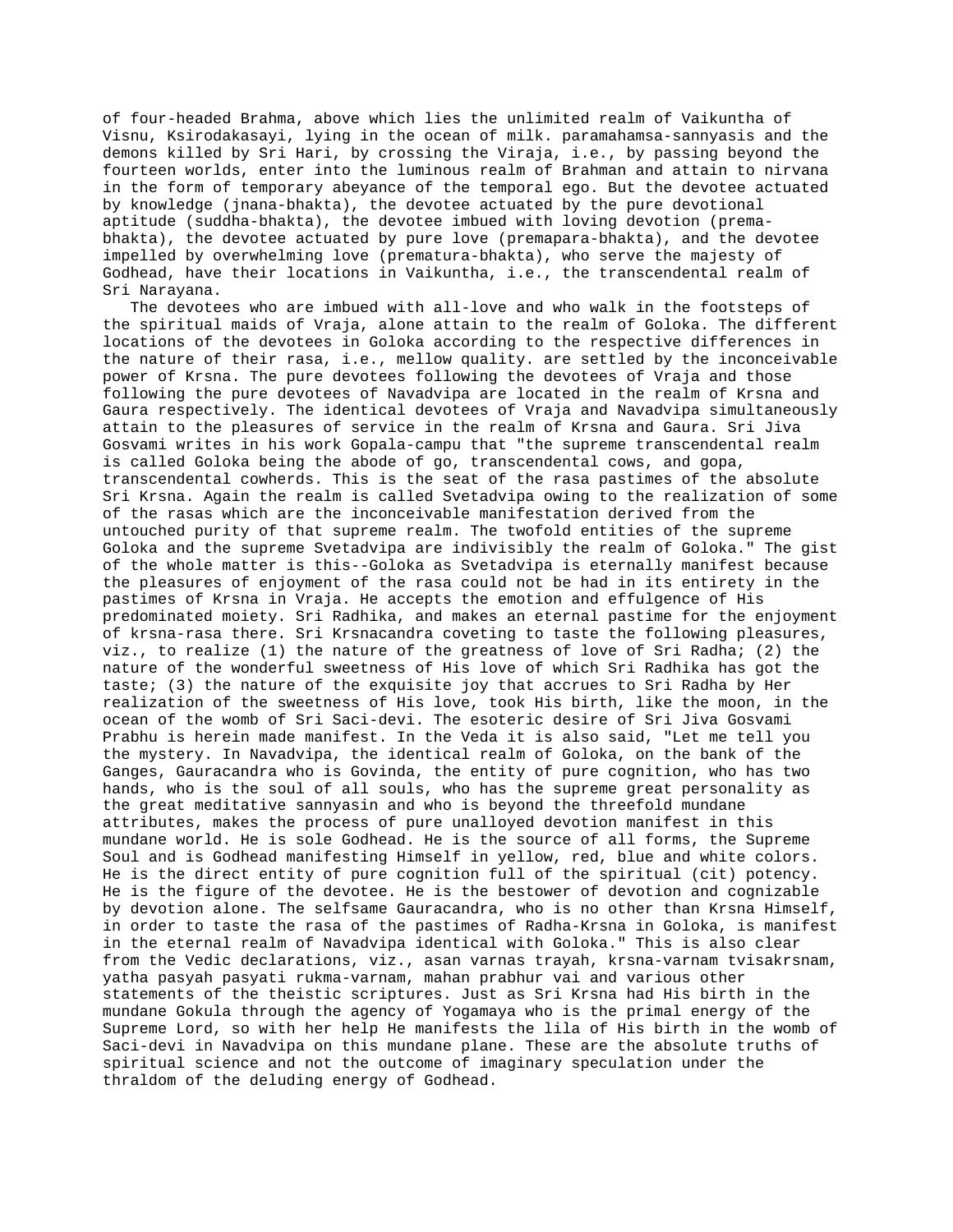#### TEXT 6

# TEXT

# evam jyotir-mayo devah sad-anandah parat parah atmaramasya tasyasti prakrtya na samagamah

## SYNONYMS

 evam--thus; jyotih-mayah--transcendental; devah--the Lord; sat-anandah--the own Self of eternal ecstasies; parat parah--the superior of all superiors; atmaaramasya--engaged in the enjoyments of the transcendental realm; tasya--of Him; asti--there is; prakrtya--with the mundane potency; na--not; samagamah- association.

## TRANSLATION

 The Lord of Gokula is the transcendental Supreme Godhead, the own Self of eternal ecstasies. He is the superior of all superiors and is busily engaged in the enjoyments of the transcendental realm and has no association with His mundane potency.

## PURPORT

 The sole potency of Krsna which is spiritual, functioning as Krsna's own proper power, has manifested His pastimes of Goloka or Gokula. By her grace individual souls who are constituents of the marginal potency can have admission into even those pastimes. The deluding energy who is of the nature of the perverted reflection of the spiritual (cit) potency. has got her location on the other side of the river Viraja, which surrounds the Brahma-dhama forming the boundary of Maha-Vaikuntha as the outer envelope of Goloka. The position of Goloka being absolutely unalloyed with the mundane, deluding energy. far from having any association with Krsna, feels ashamed to appear before His view.

# TEXT 7

# TEXT

# mayayaramamanasya na viyogas taya saha atmana ramaya reme tyakta-kalam sisrksaya

# SYNONYMS

 mayaya--with the illusory energy; aramamanasya--of Him, who never consorts; na--not; viyogah--complete separation; taya--her; saha--from; atmana--with His own; ramaya--spiritual potency, Rama; reme--consorts; tyakta-kalam--by casting His glance in the shape of sending His time energy; sisrksaya--with the desire to create.

# TRANSLATION

 Krsna never consorts with His illusory energy. Still her connection is not entirely cut off from the Absolute Truth. When He intends to create the material world the amorous pastime, in which He engages by consorting with His own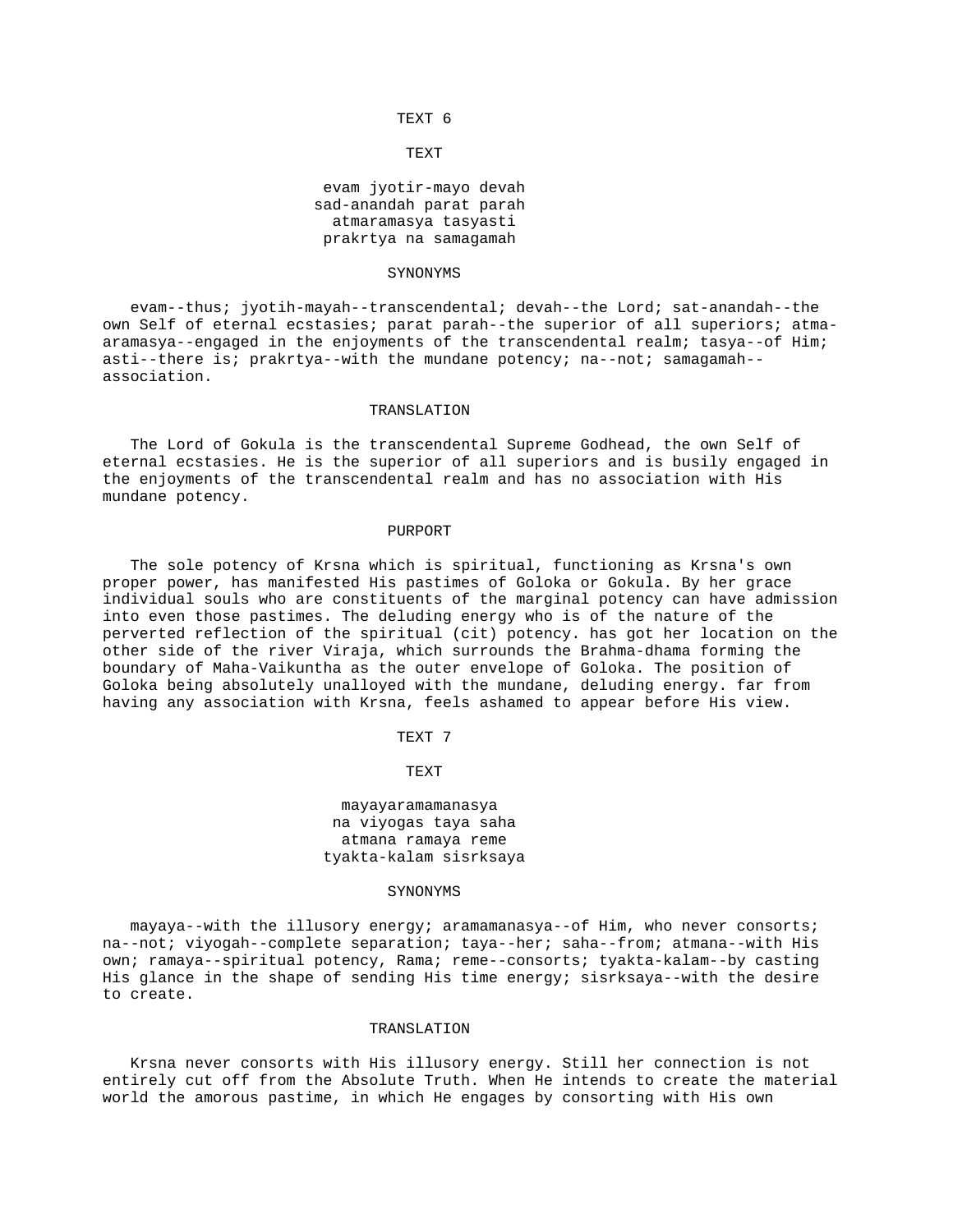spiritual [cit] potency Rama by casting His glance at the deluding energy in the shape of sending His time energy, is an auxiliary activity.

### PURPORT

 The illusory energy has no direct contact with Krsna, but has got indirect contact. Visnu the prime cause, lying in the Causal Ocean, the plenary portion of Maha-Sankarsana who has His scat in Maha-Vaikuntha the sphere of Krsna's own extended transcendental pastimes, casts His glance towards the deluding energy. Even in casting His glance He has no contact with the deluding energy because the spiritual (cit) potency Rama then carries the function of His glance as His unpolluted ever-submissive potency. The deluding energy as the maidservant of the spiritual (cit) potency Rama, serves the manifested plenary portion of Godhead consorted with Rama, the time energy representing the force of activity and instrumentality of Rama; hence there is found the process of masculinity or the creative force.

#### TEXT 8

# TEXT

 niyatih sa rama devi tat-priya tad-vasam tada tal-lingam bhagavan sambhur jyoti-rupah sanatanah ya yonih sapara saktih kamo bijam mahad dhareh

# SYNONYMS

 niyatih--the regulator; sa--she; rama--the spiritual potency; devi--the goddess; tat--of Him; priya--beloved; tat--of Him; vasam--under the control; tada--then (at the time of creation); tat--of Him; lingam--the masculine symbol, or manifested emblem; bhagavan--possessing opulences; sambhuh--Sambhu; jyotihrupah--halo; sanatanah--eternal; ya--which; yonih--the symbol of mundane feminine productivity; sa--that; apara--nonabsolute; saktih--potency; kamah--the desire; bijam--the seed; mahat--the faculty of perverted cognition; hareh--of the Supreme Lord.

# TRANSLATION

 [The secondary process of association with Maya is described.] Ramadevi, the spiritual [cit] potency, beloved consort of the Supreme Lord, is the regulatrix of all entities. The divine plenary portion of Krsna creates the mundane world. At creation there appears a divine halo of the nature of His own subjective portion [svamsa]. This halo is divine Sambhu, the masculine symbol or manifested emblem of the Supreme Lord. This halo is the dim twilight reflection of the supreme eternal effulgence. This masculine symbol is the subjective portion of divinity who functions as progenitor of the mundane world, subject to the supreme regulatrix [niyati]. The conceiving potency in regard to mundane creation makes her appearance out of the supreme regulatrix. She is Maya, the limited, nonabsolute [apara] potency, the symbol of mundane feminine productivity. The intercourse of these two brings forth the faculty of perverted cognition, the reflection of the seed of the procreative desire of the Supreme Lord.

PURPORT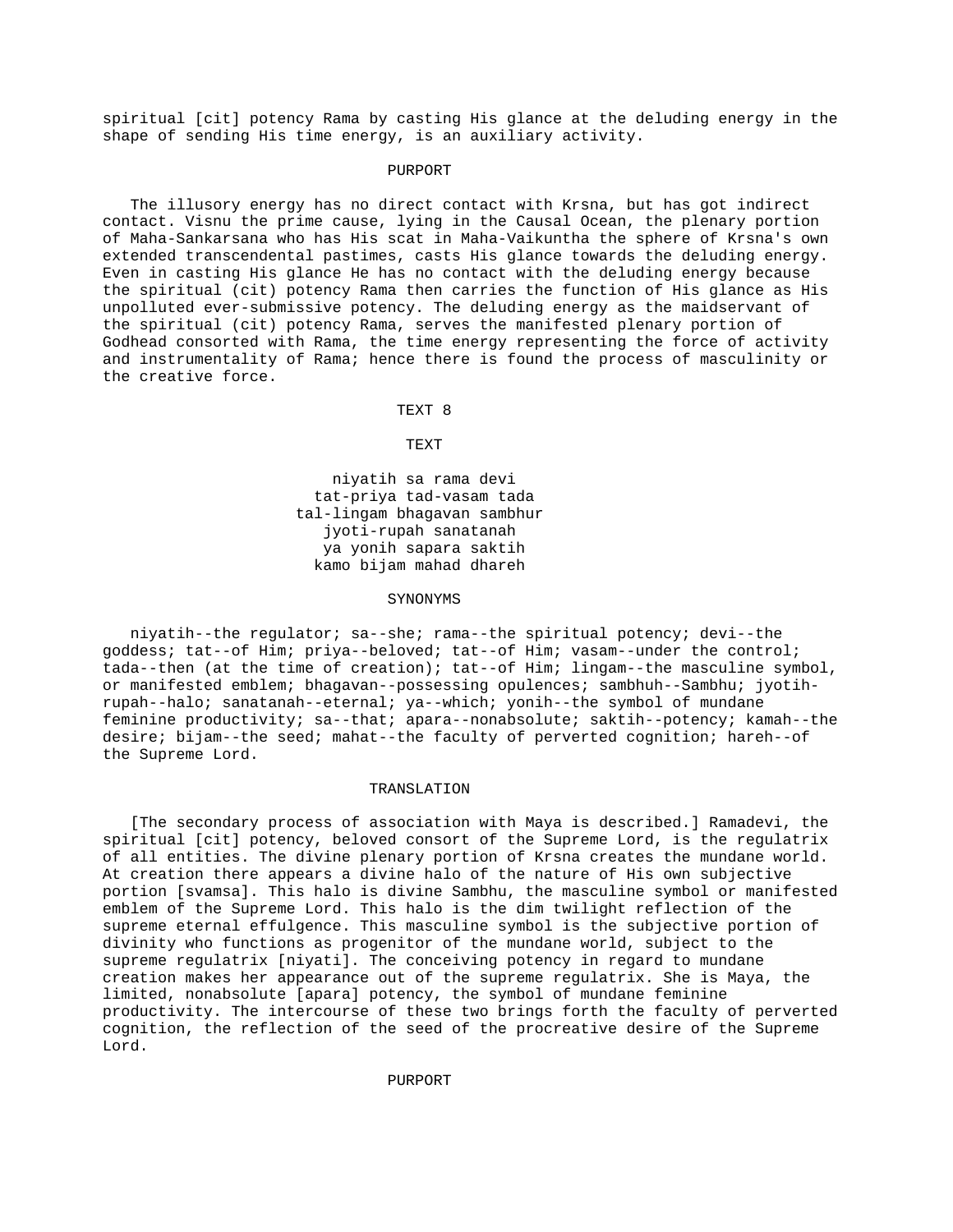Sankarsana possessed of creative desire is the subjective portion of Krsna taking the initiative in bringing about the birth of the mundane world. Lying in the causal water as the primal purusa-avatara He casts His glance towards Maya (the limited potency). Such glance is the efficient cause of the mundane creation. Sambhu the symbol of masculine mundane procreation is the dim halo of this reflected effulgence. It is this symbol which is applied to the organ of generation of Maya, the shadow of Rama or the divine potency. The first phase of the appearance of the mundane desire created by Maha-Visnu is called the seminal principle of mahat or the perverted cognitive faculty. It is this which is identical with the mental principle ripe for procreative activity. The conception underlying it is that it is the will of the purusa who creates by using the efficient and material principles. Efficiency is Maya or the productive feminine organ. The material principle is Sambhu or the procreative masculine organ. Maha-Visnu is purusa or the dominating divine person wielding the will. Pradhana or the substantive principle in the shape of mundane entities, is the material principle. Nature embodying the accommodating principle (adhara), is Maya. The principle of embodied will bringing about the intercourse of the two, is the dominating divine person (purusa), subjective portion of Krsna, the manifestor of the mundane world. All of these three are creators. The seed of amorous creative desire in Goloka, is the embodiment of pure cognition. The seed of sex desire to be found in this mundane world, is that of Kali, etc., who are the shadows of the divine potency. The former, although it is the prototype of the latter, is located very far from it. The seed of the mundane sex desire is the perverted reflection in this mundane world of the seed of the original creative desire. The process of the appearance of Sambhu is recorded in the tenth and fifteenth slokas. TEXT 9

TEXT

# linga-yony-atmika jata ima mahesvari-prajah

# SYNONYMS

 linga--of the mundane masculine generative organs; yoni--and of the mundane feminine generative organs; atmikah--as the embodiment; jatah--born; imah- these; mahesvari--of the consort of the great lord of this mundane world; prajah--the offspring.

## TRANSLATION

 All offspring of the consort of the great lord [Mahesvara] of this mundane world are of the nature of the embodiment of the mundane masculine and feminine generative organs.

# PURPORT

 The full quadrantal extension of the Supreme Lord, is His majesty. Of this the triquadrantal extensions of unlamenting, nonperishing and nonapprehending situations constitute the majesties of the realms of Vaikuntha and Goloka, etc. In this temporal realm of Maya devas and men, etc.--all these together with all mundane worlds--are the great majesties of the limited potency. All these entities are embodiments of the masculine and feminine organs of generation by the distinction of efficient and material causal principles; or, in other words, they are produced by the process of sexual intercourse between the male and female organs of generation. All the information that has been accumulated by the agency of the sciences of this world, possesses this nature of sexual co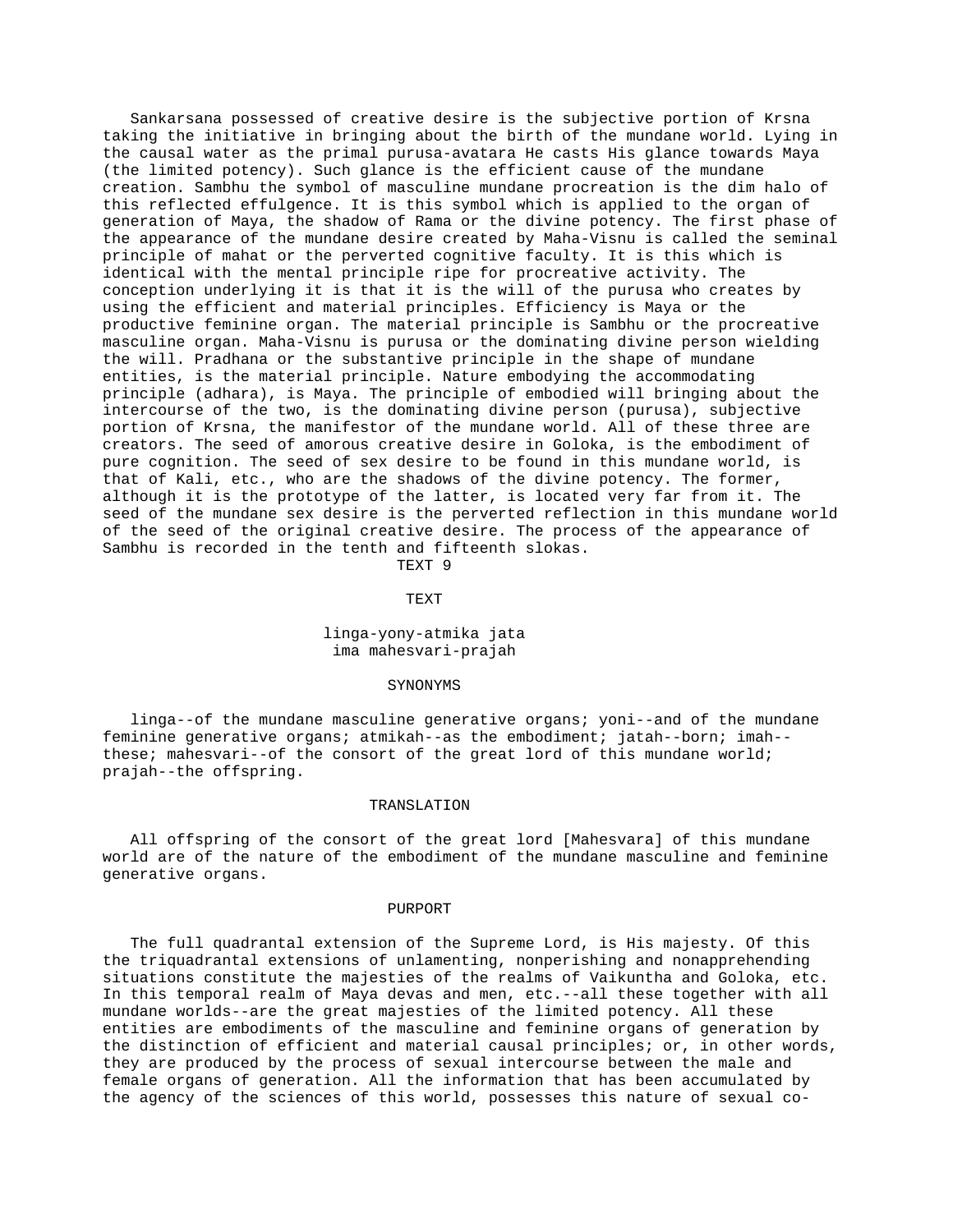union. Trees, plants and even all insentient entities are embodiments of the counion of male and female. The feature that is of special significance is that although such expressions as "the generative organs of male and female" are indecorous yet in scientific literature these words, expressing the abovementioned principles, are exceedingly wholesome and productive of abiding value. Indecorum is merely an entity pertaining to the external custom of society. But science, and specially the highest science, cannot destroy the true entity by deference to social custom. Wherefore, in order to demonstrate the seed of mundane sex desire, the basic principle of this phenomenal world, the use of those identical words is indispensable. By the use of all these words only the masculine energy or the predominating active potency. and female energy or the predominated active potency. are to be understood.

### TEXT 10

#### TEXT

 saktiman purusah so 'yam linga-rupi mahesvarah tasminn avirabhul linge maha-visnur jagat-patih

# SYNONYMS

 saktiman- joined to his female consort; purusah--person; sah--he; ayam--this; linga-rupi--in the form of the male generating organ; maha-isvarah--Sambhu, the lord of this mundane world; tasmin--in that; avirabhut--manifested; linge--in the manifested emblem; maha-visnuh--Maha-Visnu; jagat-patih--the Lord of the world.

#### TRANSLATION

 The person embodying the material causal principle, viz., the great lord of this mundane world [Mahesvara] Samhhu, in the form of the male generating organ, is joined to his female consort the limited energy [Maya] as the efficient causal principle. The Lord of the world Maha-Visnu is manifest in him by His subjective portion in the form of His glance.

## PURPORT

 In the transcendental atmosphere (para-vyoma), where spiritual majesty preponderates, there is present Sri Narayana who is not different from Krsna. Maha-Sankarsana, subjective plenary facsimile of the extended personality of Sri Narayana, is also the divine plenary portion of the propagatory embodiment of Sri Krsna. By the power of His spiritual energy a plenary subjective portion of Him, eternally reposing in the neutral stream of Viraja forming the boundary between the spiritual and mundane realms, casts His glance, at creation, unto the limited shadow potency. Maya, who is located far away from Himself. Thereupon Sambhu, lord of pradhana embodying the substantive principle of all material entities, who is the same as Rudra, the dim reflection of the Supreme Lord's own divine glance, consummates his intercourse with Maya, the efficient mundane causal principle. But he can do nothing independently of the energy of Maha-Visnu representing the direct spiritual power of Krsna. Therefore, the principle of mahat, or the perverted cognitive faculty. is produced only when the subjective plenary portion of Krsna, viz., the prime divine avatara Maha-Visnu who is the subjective portion of Sankarsana, Himself the subjective portion of Krsna, is propitious towards the active mutual endeavors of Maya, Siva's consort (sakti), and pradhana or the principle of substantive mundane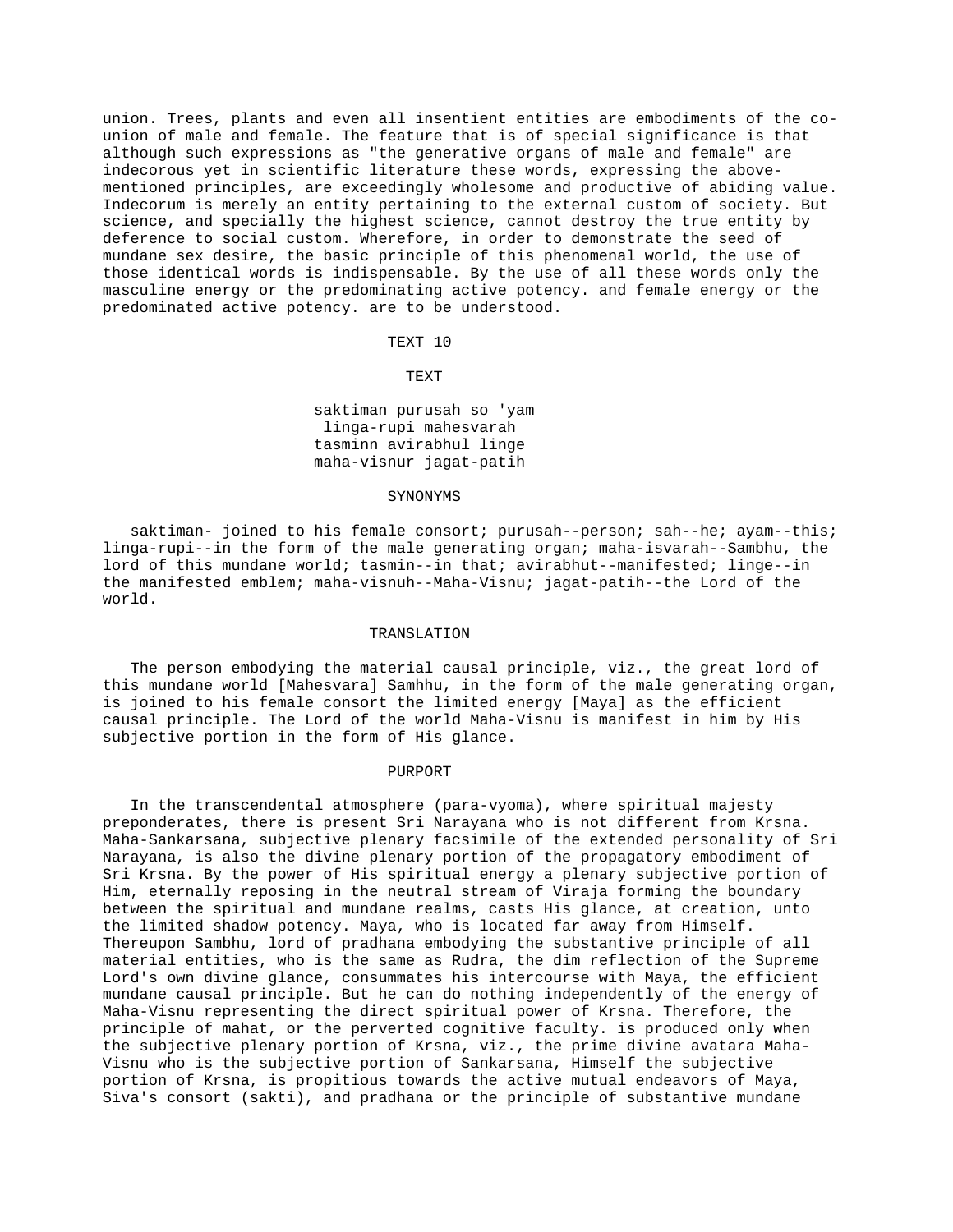causality. Agreeably to the initiative of Maha-Visnu the consort of Siva creates successively the mundane ego (ahankara), the five mundane elements (bhutas) viz., space etc., their attributes (tan-matras) and the limited senses of the conditioned soul (jiva). The constituent particles, in the form of pencils of effulgence of Maha-Visnu, are manifest as the individual souls (jivas). This will be elaborated in the sequel.

#### TEXT 11

# TEXT

 sahasra-sirsa purusah sahasraksah sahasra-pat sahasra-bahur visvatma sahasramsah sahasra-suh

# SYNONYMS

 sahasra-sirsa--possessing thousands of heads; purusah--Lord Maha-Visnu, the first purusa-avatara; sahasra-aksah--possessing thousands of eyes; sahasra-pat- possessing thousands of legs; sahasra-bahuh--possessing thousands of arms; visva-atma--the Supersoul of the universe; sahasra-amsah--the source of thousands of avataras; sahasra-suh--the creator of thousands of individual souls.

# TRANSLATION

 The Lord of the mundane world, Maha-Visnu, possesses thousands of thousands of heads, eyes, hands. He is the source of thousands of thousands of avataras in His thousands of thousands of subjective portions. He is the creator of thousands of thousands of individual souls.

### PURPORT

 Maha-Visnu, the object of worship of the hymns of all the Vedas, is possessed of an infinity of senses and potencies, and He is the prime avatara-purusa, the source of all the avataras.

#### TEXT 12

# TEXT

 narayanah sa bhagavan apas tasmat sanatanat avirasit karanarno nidhih sankarsanatmakah yoga-nidram gatas tasmin sahasramsah svayam mahan

#### SYNONYMS

 narayanah--named Narayana; sah--that; bhagavan--Supreme Personality of Godhead, Maha-Visnu; apah--water; tasmat--from that; sanatanat--eternal person; avirasit--has sprung; karana-arnah--the Causal Ocean; nidhih--expanse of water; sankarsana-atmakah--the subjective portion of Sankarsana; yoga-nidram gatah--in the state of deep sleep; tasmin--in that (water); sahasra-amsah--with thousands of portions; svayam--Himself; mahan--the Supreme Person.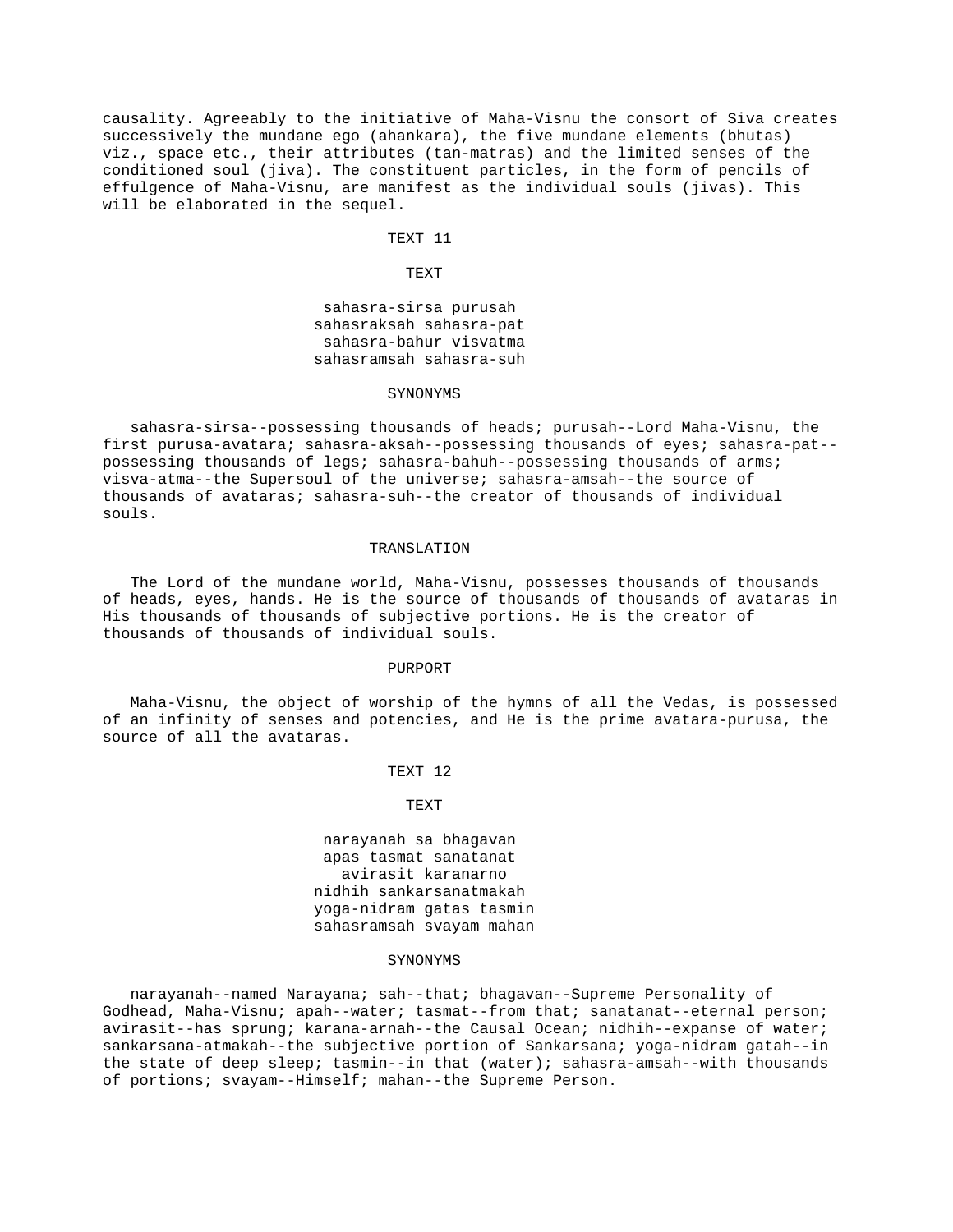## TRANSLATION

 The same Maha-Visnu is spoken of by the name of "Narayana" in this mundane world. From that eternal person has sprung the vast expanse of water of the spiritual Causal Ocean. The subjective portion of Sankarsana who abides in paravyoma, the above supreme purusa with thousands of subjective portions, reposes in the state of divine sleep [yoga-nidra] in the waters of the spiritual Causal Ocean.

### PURPORT

 Yoga-nidra (divine sleep) is spoken of as ecstatic trance which is of the nature of the bliss of the true subjective personality. The above-mentioned Ramadevi is yoga-nidra in the form of Yogamaya.

TEXT 13

TEXT

# tad-roma-bila jalesu bijam sankarsanasya ca haimany andani jatani maha-bhutavrtani tu

# SYNONYMS

 tat--of Him (Maha-Visnu); roma-bila-jalesu--in the pores of the skin; bijam- the seeds; sankarsanasya--of Sankarsana; ca--and; haimani--golden; andani--eggs or sperms; jata-ni--born; maha-bhuta--by the five great elements; avrtani- covered; tu--certainly.

# TRANSLATION

 The spiritual seeds of Sankarsana existing in the pores of skin of Maha-Visnu, are born as so many golden sperms. These sperms are covered with five great elements.

#### PURPORT

 The prime divine avatara lying in the spiritual Causal Ocean is such a great affair that in the pores of His divine form spring up myriads of seeds of the universes. Those series of universes are the perverted reflections of the infinite transcendental region. As long as they remain embedded in His divine form they embody the principle of spiritual reflection having the form of golden eggs. Nevertheless by the creative desire of Maha-Visnu the minute particles of the great elements, which are constituents of the mundane efficient and material causal principles, envelop them. When those golden sperms, coming out with the exhalation of Maha-Visnu, enter into the unlimited accommodating chamber of the limited potency (Maya) they become enlarged by the nonconglomerate great elements.

### TEXT 14

TEXT

 praty-andam evam ekamsad ekamsad visati svayam sahasra-murdha visvatma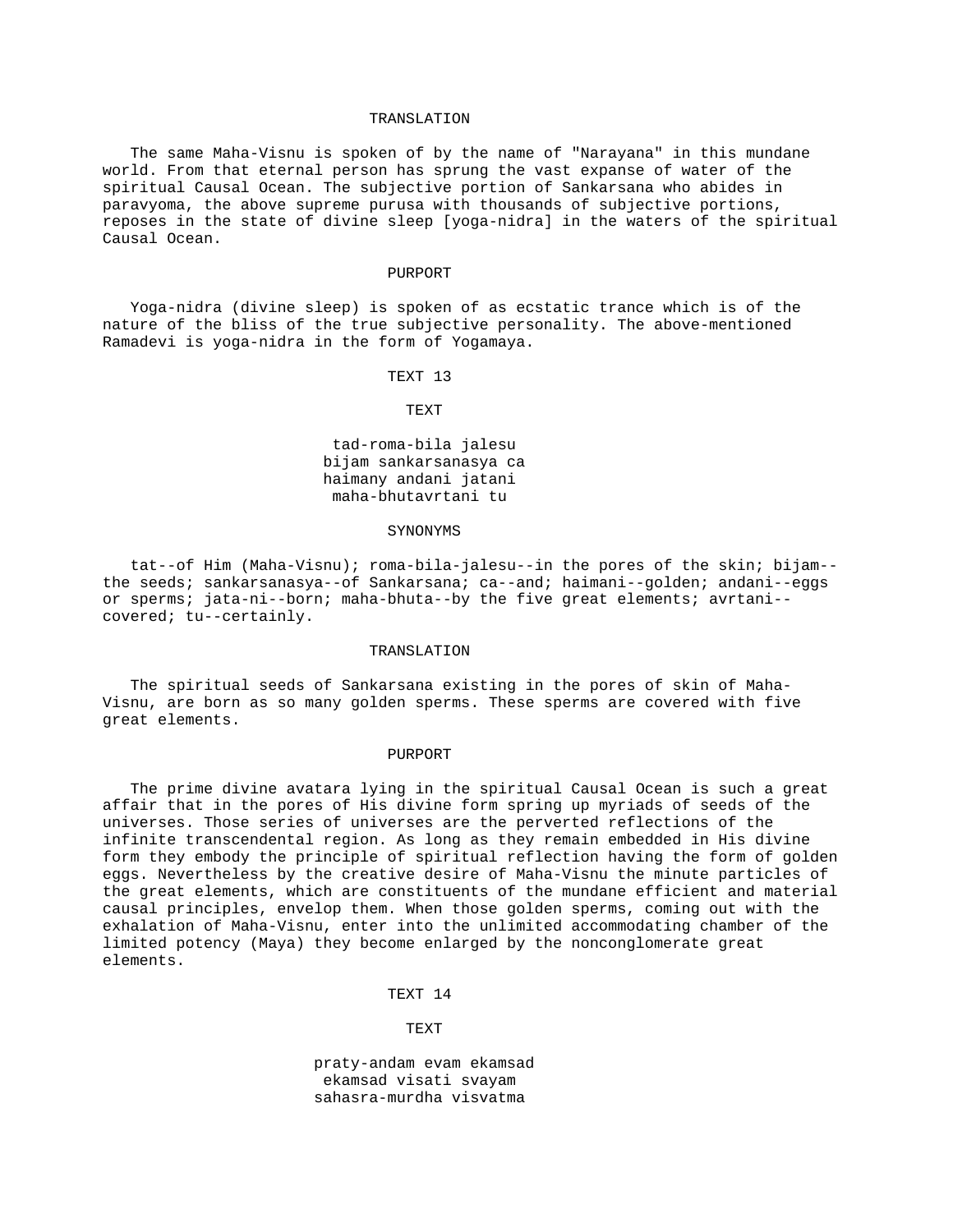# maha-visnuh sanatanah

#### SYNONYMS

 prati--each; andam--egglike universe; evam--thus; eka-amsat eka-amsat--as His own separate subjective portions; visati--enters; svayam--personally; sahasramurdha--possessing thousands of heads; visva-atma--the Supersoul of the universe; maha-visnuh--Maha-Visnu; sanatanah--eternal.

# TRANSLATION

 The same Maha-Visnu entered into each universe as His own separate subjective portions. The divine portions, that entered into each universe are possessed of His majestic extension, i.e., they are the eternal universal soul Maha-Visnu, possessing thousands of thousands of heads.

#### PURPORT

 Maha-Visnu lying in the spiritual Causal Ocean is the subjective portion of Maha-Sankarsana. He entered, as His own subjective portions, into those universes. These individual portions all represent the second divine purusa lying in the ocean of conception and is identical with Maha-Visnu in every respect. He is also spoken of as the divine guide, from within, of all souls.

# TEXT 15

TEXT

# vamangad asrjad visnum daksinangat prajapatim jyotir-linga-mayam sambhum kurca-desad avasrjat

# SYNONYMS

 vama-angat--from His left limb; asrjat--He created; visnum--Lord Visnu; daksina-angat--from His right limb; prajapatim--Hiranyagarbha Brahma; jyotihlinga--the divine masculine manifested halo; mayam-"comprising; sambhum--Sambhu; kurca-desat--from the space between His two eyebrows; avasrjat--He created.

# TRANSLATION

 The same Maha-Visnu created Visnu from His left limb, Brahma, the first progenitor of beings, from His right limb and, from the space between His two eyebrows, Sambhu, the divine masculine manifested halo.

# PURPORT

 The divine purusa, lying in the ocean of milk, the same who is the regulator of all individual souls, is Sri Visnu; and Hiranyagarbha, the seminal principle, the portion of the Supreme Lord, is the prime progenitor who is different from the four-faced Brahma. This same Hiranyagarbha is the principle of seminal creating energy of every Brahma belonging to each of the infinity of universes. The divine masculine manifested halo, Sambhu, is the plenary manifestation of his prototype Sambhu, the same as the primary divine masculine generative symbol Sambhu whose nature has already been described. Visnu is the integral subjective portion of Maha-Visnu. Hence He is the great Lord of all the other lords. The progenitor (Brahma) and Sambhu are the dislocated portions of Maha-Visnu. Hence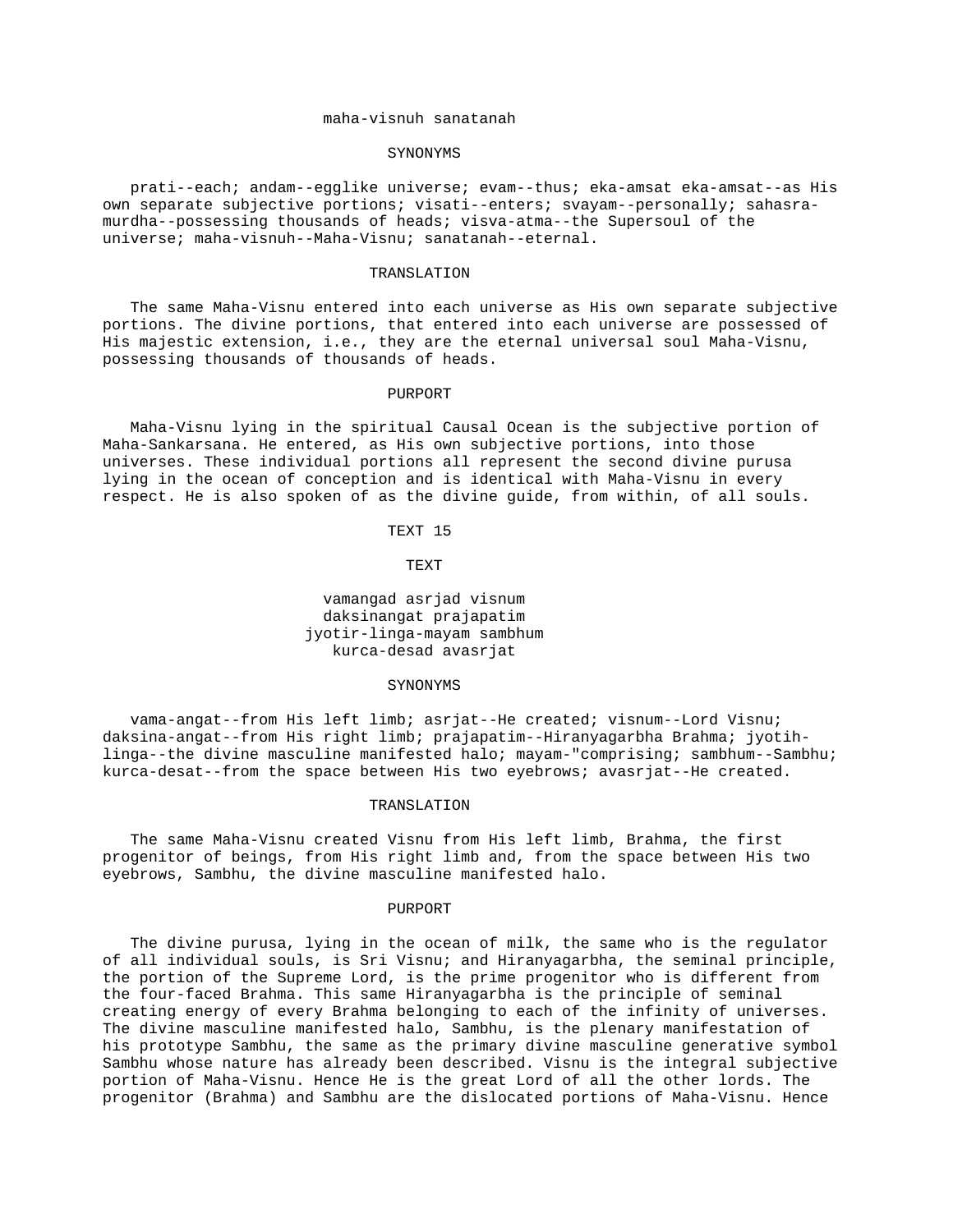they are gods with delegated functions. His own potency being on the left side of Godhead, Visnu appears in the left limb of Maha-Visnu from the unalloyed essence of His spiritual (cit) potency. Visnu, who is Godhead Himself, is the inner guiding oversoul of every individual soul. He is the Personality of Godhead described in the Vedas as being of the measure of a thumb. He is the nourisher. The karmis (elevationists) worship Him as Narayana, the Lord of sacrifices, and the yogis desire to merge their identities in Him as Paramatma, by the process of their meditative trance.

### TEXT 16

# TEXT

# ahankaratmakam visvam tasmad etad vyajayata

# SYNONYMS

 ahankara--the mundane egotistic principle; atmakam--enshrining; visvam- universe; tasmat--from that (Sambhu); etat--this; vyajayata--has originated.

### TRANSLATION

 The function of Sambhu in relation to jivas is that this universe enshrining the mundane egotistic principle has originated from Sambhu.

#### PURPORT

 The basic principle is the Supreme Lord Himself who is the embodiment of the principle of existence of all entities devoid of separating egotisms. In this mundane world the appearance of individual entities as separated egotistic symbols, is the limited perverted reflection of the unalloyed spiritual (cit) potency; and, as representing the primal masculine divine generative function Sambhu, it is united to the accommodating principle, viz., the mundane female organ which is the perverted reflection of the spiritual (cit) potency, Ramadevi. At this function Sambhu is nothing but the mere material causal principle embodying the extension in the shape of ingredient as matter. Again when in course of the progressive evolution of mundane creation each universe is manifested, then in the principle of Sambhu, born of the space between the two eyebrows of Visnu, there appears the manifestation of the personality of Rudra; yet under all circumstances Sambhu fully enshrines the mundane egotistic principle. The innumerable jivas as spiritual particles emanating from the oversoul in the form of pencils of rays of effulgence, have no relation with the mundane world when they come to know themselves to be the eternal servants of the Supreme Lord. They are then incorporated into the realm of Vaikuntha. But when they desire to lord it over Maya, forgetting their real identity. the egotistic principle Sambhu entering into their entities makes them identify themselves as separated enjoyers of mundane entities. Hence Sambhu is the primary principle of the egotistic mundane universe and of perverted egotism in jivas that identifies itself with their limited material bodies.

# TEXT 17

# TEXT

 atha tais tri-vidhair vesair lilam udvahatah kila yoga-nidra bhagavati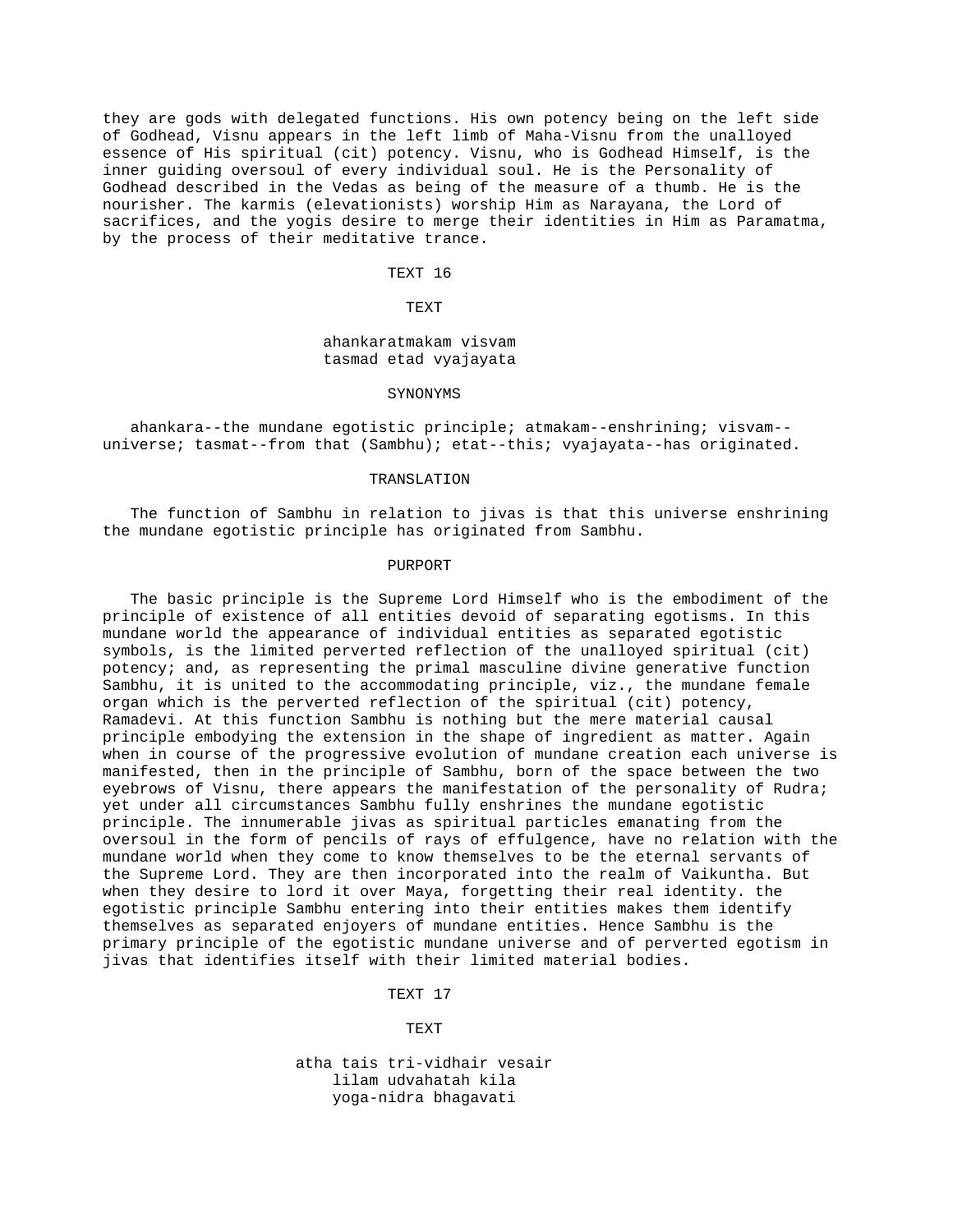#### tasya srir iva sangata

#### SYNONYMS

 atha--thereupon; taih--with those; tri-vidhaih--threefold; vesaih--forms; lilam--pastimes; udvahatah--carrying on; kila--indeed; yoga-nidra--Yoganidra; bhagavati--full of the ecstatic trance of eternal bliss; tasya--of Him; srih- the goddess of fortune; iva--like; sangata--consorted with.

# TRANSLATION

 Thereupon the same great personal Godhead, assuming the threefold forms of Visnu, Prajapati and Sambhu, entering into the mundane universe, plays the pastimes of preservation, creation and destruction of this world. This pastime is contained in the mundane world. Hence, it being perverted, the Supreme Lord, identical with Maha-Visnu, prefers to consort with the goddess Yoganidra, the constituent of His own spiritual [cit] potency full of the ecstatic trance of eternal bliss appertaining to His own divine personality.

#### PURPORT

 The dislocated portions of the Divinity. viz., Prajapati and Sambhu, both identifying themselves as entities who are separate from the divine essence, sport with their respective nonspiritual (acit) consorts, viz., Savitri-devi and Uma-devi, the perverted reflections of the spiritual (cit) potency. The Supreme Lord Visnu is the only Lord of the spiritual (cit) potency. Rama or Laksmi.

#### TEXT 18

# TEXT

# sisrksayam tato nabhes tasya padmam viniryayau tan-nalam hema-nalinam brahmano lokam adbhutam

# SYNONYMS

 sisrksayam--when there was the will to create; tatah--then; nabheh--from the navel; tasya--of Him; padmam--a lotus; viniryayau--came out; tat-nalam--its stem; hema-nalinam--like a golden lotus; brahmanah--of Brahma; lokam--the abode; adbhutam--wonderful.

#### TRANSLATION

 When Visnu lying in the ocean of milk wills to create this universe, a golden lotus springs from His navel-pit. The golden lotus with its stem is the abode of Brahma representing Brahmaloka or Satyaloka.

## PURPORT

"Gold" here means the dim reflection of pure cognition.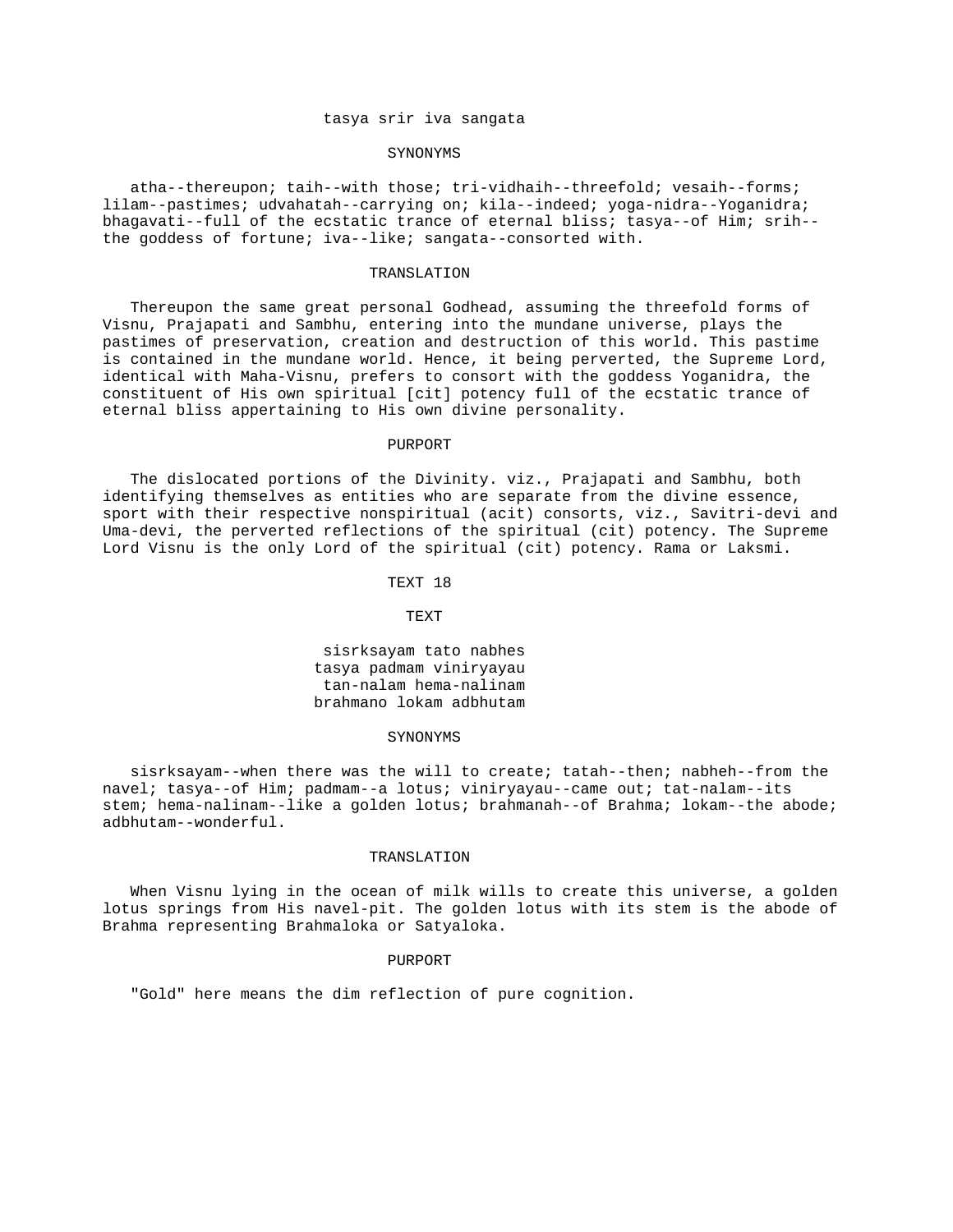"Sri Brahma-Samhita" by His Divine Grace Srila Bhaktisiddhanta Sarasvati Thakura.

COPYRIGHT NOTICE: This is an evaluation copy of the printed version of this book, and is NOT FOR RESALE. This evaluation copy is intended for personal noncommercial use only, under the "fair use" guidelines established by international copyright laws. You may use this electronic file to evaluate the printed version of this book, for your own private use, or for short excerpts used in academic works, research, student papers, presentations, and the like. You can distribute this evaluation copy to others over the Internet, so long as you keep this copyright information intact. You may not reproduce more than ten percent (10%) of this book in any media without the express written permission from the copyright holders. Reference any excerpts in the following way: "Excerpted from "Sri Brahma-Samhita" by Bhaktisiddhanta Sarasvati Thakura, courtesy of the Bhaktivedanta Book Trust International, www.Krishna.com."

This book and electronic file is Copyright 1985-2003 Bhaktivedanta Book Trust International, 3764 Watseka Avenue, Los Angeles, CA 90034, USA. All rights reserved. For any questions, comments, correspondence, or to evaluate dozens of other books in this collection, visit the website of the publishers, www.Krishna.com.

# TEXT 19

# TEXT

 tattvani purva-rudhani karanani parasparam samavayaprayogac ca vibhinnani prthak prthak

 cic-chaktya sajjamano 'tha bhagavan adi-purusah yojayan mayaya devo yoga-nidram akalpayat

## SYNONYMS

 tattvani--elements; purva-rudhani--previously created; karanani--causes; parasparam--mutually; samavaya--of the process of conglomeration; aprayogat- from the nonapplication; ca--and; vibhinnani--separate; prthak prthak--one from another; cit-saktya--with His spiritual potency; sajjamanah--associating; atha- then; bhagavan--the Supreme Personality of Godhead; adi-purusah--the primal Godhead; yojayan--causing to join; mayaya--with Maya; devah--the Lord; yoganidram--Yoganidra; akalpayat--He consorted with.

#### TRANSLATION

 Before their conglomeration the primary elements in their nascent state remained originally separate entities. Nonapplication of the conglomerating process is the cause of their separate existence. Divine Maha-Visnu, primal Godhead, through association with His own spiritual [cit] potency, moved Maya and by the application of the conglomerating principle created those different entities in their state of cooperation. And alter that He Himself consorted with Yoganidra by way of His eternal dalliance with His spiritual [cit] potency.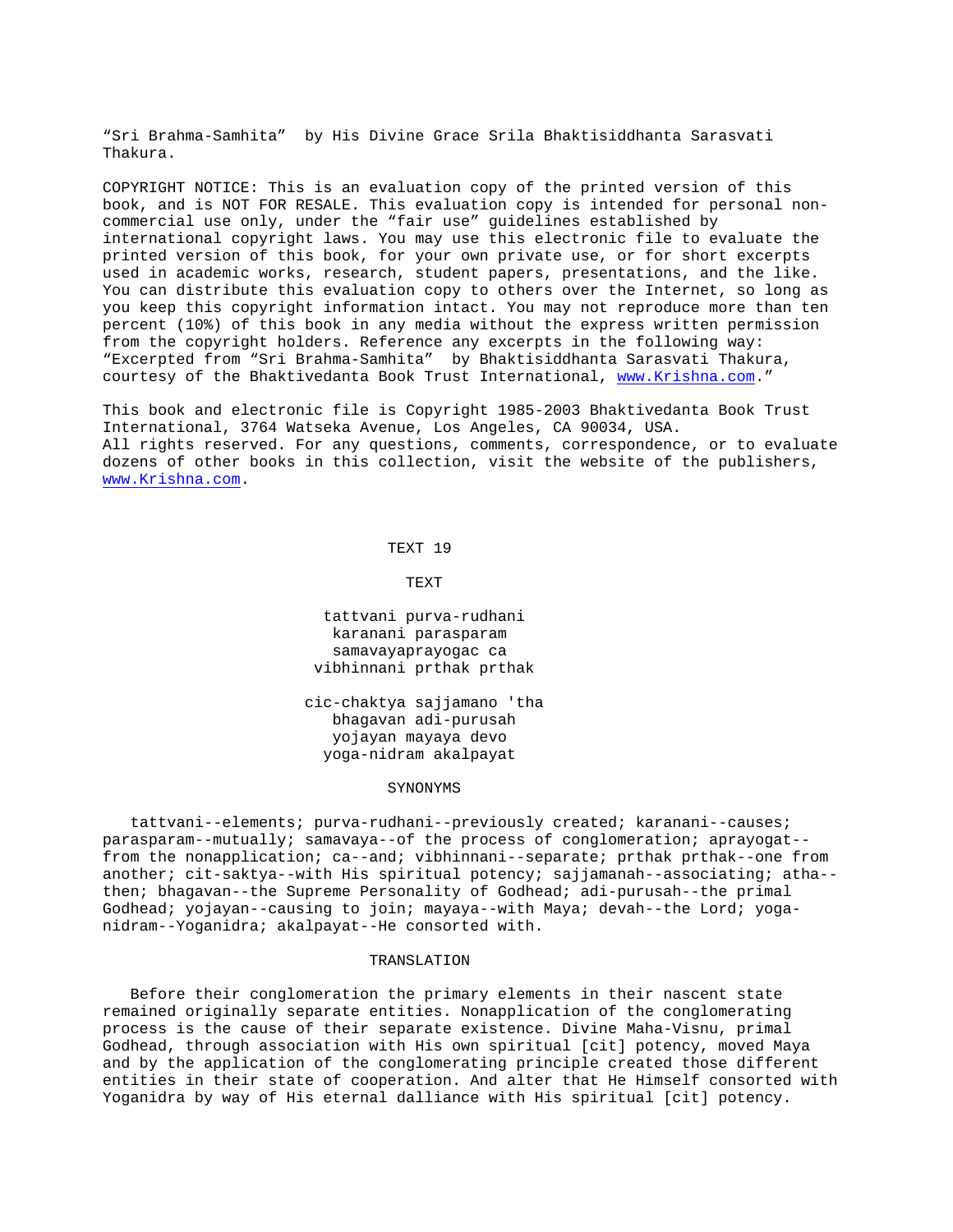## PURPORT

 Mayadhyaksena prakrtih suyate sa-caracaram: "The mundane energy prakrti gives birth to this universe of animate and inanimate beings by My direction." The purport of this sloka of the Gita is that Maya, the perverted reflection of spiritual (cit) potency. was at first inactive and her extension of matter constituting the material cause was also in the separately dislocated state. In accordance with the will of Krsna this world is manifested as the resultant of the union of the efficient and the material causal principles of Maya. In spite of that, the Supreme Lord Himself remains united with His cit potency. Yoganidra. The word yoganidra or yogamaya indicates as follows: The nature of cit potency is manifestive of the Absolute Truth, while the nature of her perverted reflection, Maya, is envelopment in the gloom of ignorance. When Krsna desires to manifest something in the mundane ignorance-wrapt affairs, He does this by the conjunction of His spiritual potency with His inactive nonspiritual potency. This is known as Yogamaya. It carries a twofold notion, namely. transcendental notion and mundane inert notion. Krsna Himself, His subjective portions and those jivas who are His unalloyed separated particles, realize the transcendental notion in that conjunction, while conditioned souls feel the mundane inert notion. The external coating of transcendental knowledge in the conscious activities of conditioned souls, bears the name of Yoganidra. This is also an influence of the cit potency of the Divinity. This principle will be more elaborately considered hereafter.

## TEXT 20

# TEXT

# yojayitva tu tany eva pravivesa svayam guham guham praviste tasmims tu jivatma pratibudhyate

# SYNONYMS

 yojayitva--after conglomerating; tu--then; tani--them; eva--certainly; pravivesa--He entered; svayam--Himself; guham--the hidden cavity; guham--the hidden cavity; praviste--after He entered; tasmin--within that; tu--then; jivaatma--the jivas; pratibudhyate--were awakened.

#### TRANSLATION

 By conglomerating all those separate entities He manifested the innumerable mundane universes and Himself entered into the inmost recess of every extended conglomerate [virad-vigraha]. At that time those jivas who had lain dormant during the cataclysm were awakened.

#### PURPORT

 The word guha (hidden cavity) bears various interpretations in the sastras. In some portions the nonmanifestive pastimes of the Lord is called guha and elsewhere the resting place of the indwelling spirit of all individual souls, is named guha. In many places the inmost recesses of the heart of each individual is termed guha. The main point is that the place which is hidden from the view of men in general, is designated guha. Those jivas that were merged in Hari at the end of the life of Brahma in the great cataclysm during the preceding great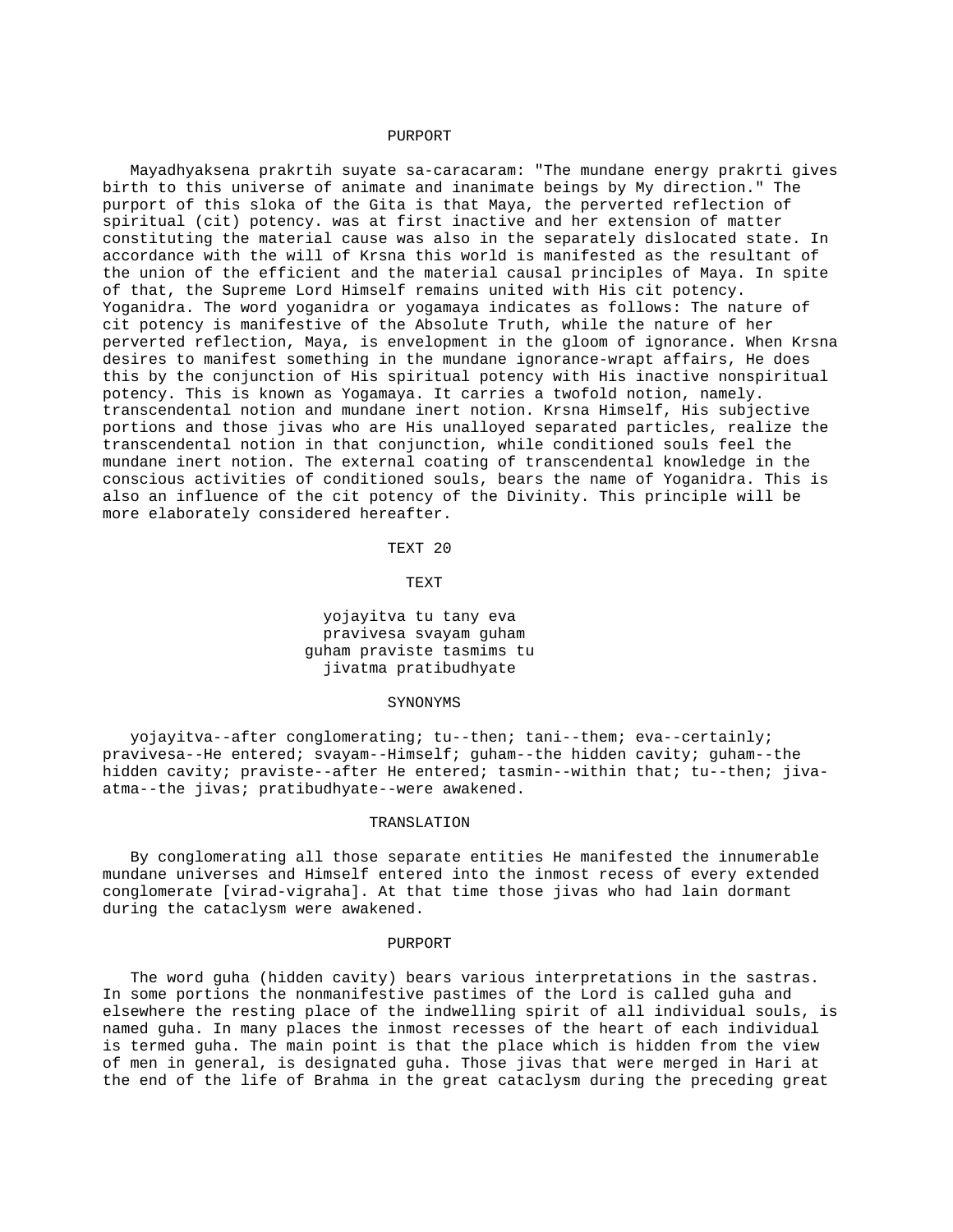age of the universe, reappeared in this world in accordance with their former fruitive desires.

# TEXT 21

# TEXT

# sa nityo nitya-sambandhah prakrtis ca paraiva sa

#### SYNONYMS

sah--that (jiva); nityah--eternal; nitya-sambandhah--possessing an eternal relationship; prakrtih--potency; ca--and; para--spiritual; eva--certainly; sa- that.

### TRANSLATION

 The same jiva is eternal and is for eternity and without a beginning joined to the Supreme Lord by the tie of an eternal kinship. He is transcendental spiritual potency.

# PURPORT

 Just as the sun is eternally associated with his rays so the transcendental Supreme Lord is eternally joined with the jivas. The jivas are the infinitesimal particles of His spiritual effulgence and are, therefore, not perishable like mundane things. Jivas, being particles of Godhead's effulgent rays, exhibit on a minute scale the qualities of the Divinity. Hence jivas are identical with the principles of knowledge, knower, egoism, enjoyer, meditator and doer. Krsna is the all-pervading, all-extending Supreme Lord; while jivas have a different nature from His, being His atomic particles. That eternal relationship consists in this that the Supreme Lord is the eternal master and jivas are His eternal servants. Jivas have also sufficient eligibility in respect of the mellow quality of the Divinity. Apareyam itas tv anyam prakrtim viddhi me param. By this verse of the Gita it is made known that jivas are His transcendental potency. All the qualities of the unalloyed soul are above the eightfold qualities such as egotism, etc., pertaining to His acit potency. Hence the jiva potency. though very small in magnitude, is still superior to acit potency or Maya. This potency has another name, viz., tatastha or marginal potency. being located on the line demarcating the spheres of the spiritual and mundane potencies. He is susceptible to the influence of the material energy owing to his small magnitude. But so long as he remains submissive to Krsna, the Lord of Maya, he is not liable to the influence of Maya. The worldly afflictions, births and rebirths are the concomitants of the fettered condition of souls fallen into the clutches of the deluding potency from a time that has no beginning.

# TEXT 22

# TEXT

 evam sarvatma-sambandham nabhyam padmam harer abhut tatra brahmabhavad bhuyas catur-vedi catur-mukhah

SYNONYMS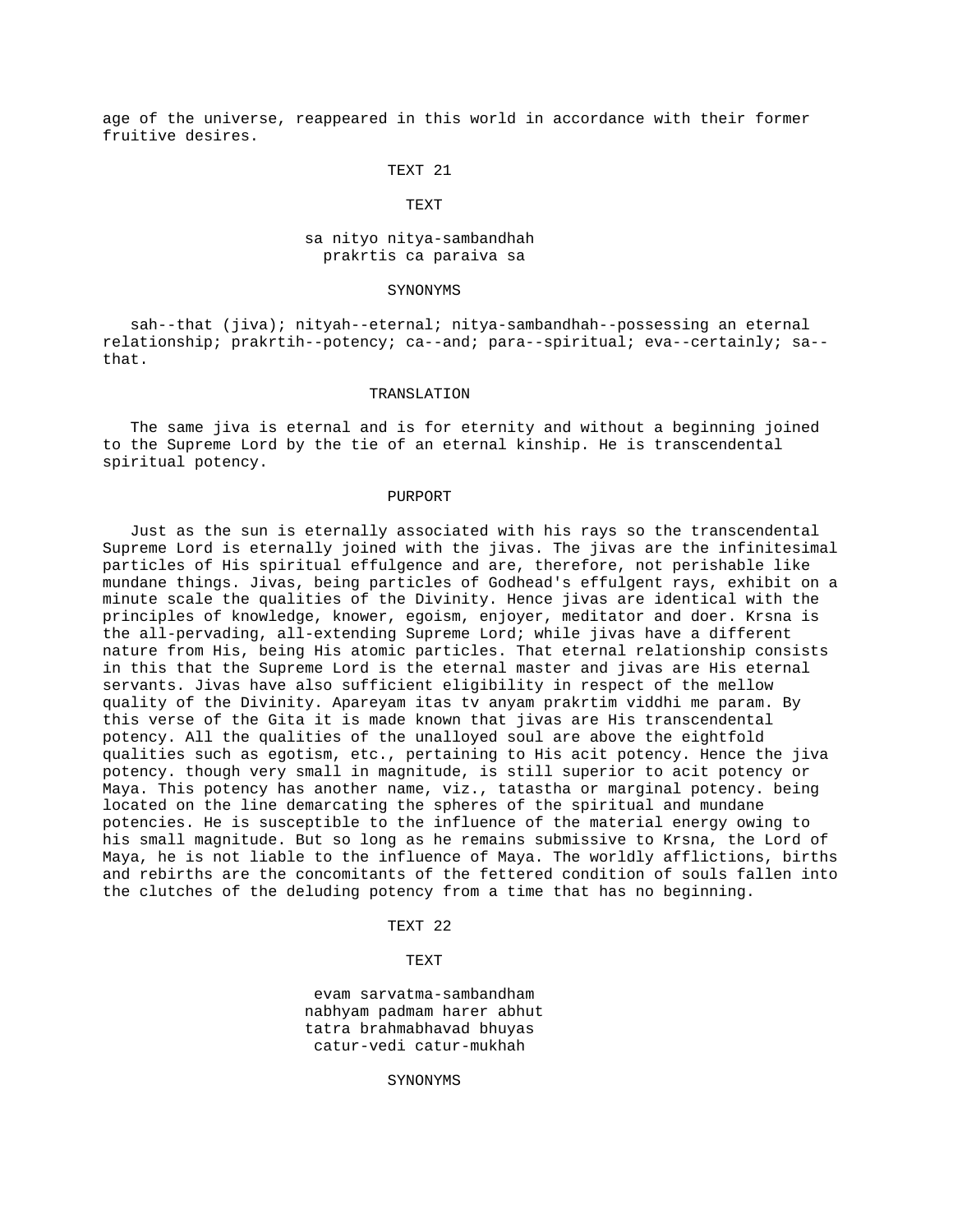evam--thus; sarva-atma--with all souls; sambandham--related; nabhyam--from the navel; padmam--a lotus; hareh--of Visnu; abhut--sprung up; tatra--there; brahma--Brahma; abhavat--was born; bhuyah--again; catuh-vedi--versed in the four Vedas; catuh-mukhah--four-faced.

# TRANSLATION

 The divine lotus which springs from the navel-pit of Visnu is in every way related by the spiritual tie with all souls and is the origin of four-faced Brahma versed in the four Vedas.

### PURPORT

 The same divine lotus originating from the divine person entered into the hidden recess, is the superior plane of aggregation of all individual souls. The four-faced Brahma, the image of self-enjoyment, derives his origin from the prototype Brahma or Hiranyagarbha, the mundane seminal principle, who regards the aggregate of all mundane entities as his own proper body. The delegated godship of Brahma as well as his being the dislocated portion of Krsna, are also established.

#### TEXT 23

# TEXT

 sanjato bhagavac-chaktya tat-kalam kila coditah sisrksayam matim cakre purva-samskara-samskrtah dadarsa kevalam dhvantam nanyat kim api sarvatah

### SYNONYMS

 sanjatah--on being born; bhagavat-saktya--by the divine potency; tat-kalam- at that time; kila--indeed; coditah--being guided; sisrksayam--to the act of creation; matim--his mind; cakre--turned; purva-samskara-samskrtah--under the impulse of previous impressions; dadarsa--he saw; kevalam--only; dhvantam- darkness; na--not; anyat--else; kim api--anything; sarvatah--in every direction.

## TRANSLATION

 On coming out of the lotus, Brahma, being guided by the divine potency tuned his mind to the act of creation under the impulse of previous impressions. But he could see nothing but darkness in every direction.

# PURPORT

 Brahma's impulse for creation arises solely from his previous impressions. All jivas get their nature conformably to their impressions of previous births and accordingly their activity can have a beginning. It is called "the unseen" or the result of one's previous deeds. His natural impulse is formed according to the nature of the deeds done by him in the previous kalpa. Some of the eligible jivas also attain to the office of Brahma in this way.

# TEXT 24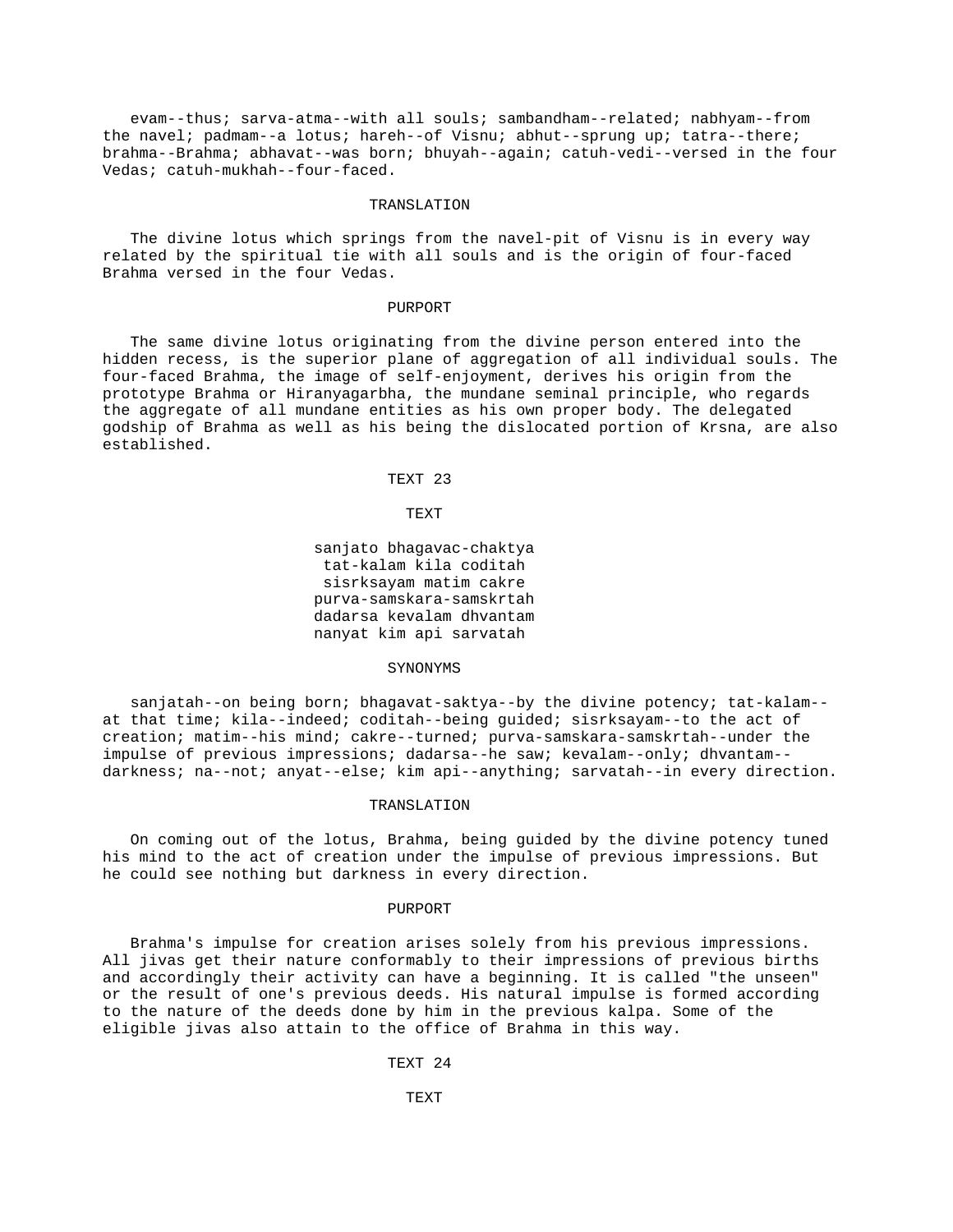uvaca puratas tasmai tasya divya sarasvati kama-krsnaya govinda he gopi-jana ity api vallabhaya priya vahner mantram te dasyati priyam

# SYNONYMS

 uvaca--said; puratah--in front; tasmai--to him; tasya--of Him (the Supreme Lord); divya--divine; sarasvati--the goddess of learning; kama--the kama-bija (klim); krsnaya--to Krsna; govinda--govindaya, to Govinda; he--O; gopi-jana--of the gopis; iti--thus; api--also; vallabhaya--to the dear one; priya vahneh--the wife of Agni, Svaha (the word svaha is uttered while offering oblations); mantram--mantra; te--to you; dasyati--will give; priyam--the heart's desire.

## TRANSLATION

 Then the goddess of learning Sarasvati, the divine consort of the Supreme Lord, said thus to Brahma who saw nothing but gloom in all directions, "O Brahma, this mantra, viz., klim krsnaya govindaya gopi-jana-vallabhaya svaha, will assuredly fulfill your heart's desire."

## PURPORT

 The mantra, consisting of the eighteen divine letters prefixed by the kamabija, is alone superexcellent. It has a twofold aspect. One aspect is that it tends to make the pure soul run after all-attractive Sri Krsna, the Lord of Gokula and the divine milkmaids. This is the acme of the spiritual tendency of jivas. When the devotee is free from all sorts of mundane desires and willing to serve the Lord he attains the fruition of his heart's desire, viz., the love of Krsna. But in the case of the devotee who is not of unmixed aptitude this superexcellent mantra fulfills his heart's desire also. The transcendental kamabija is inherent in the divine logos located in Goloka; and the kama-bija pervertedly reflected in the worldly affairs satisfies all sorts of desires of this mundane world.

# TEXT 25

# TEXT

# tapas tvam tapa etena tava siddhir bhavisyati

# SYNONYMS

 tapah--spiritual austerity; tvam--you; tapa--practice; etena--by this; tava- your; siddhih--fulfillment; bhavisyati--will be.

#### TRANSLATION

 "O Brahma, do thou practice spiritual association by means of this mantra; then all your desires will be fulfilled."

# PURPORT

Its purport is clear.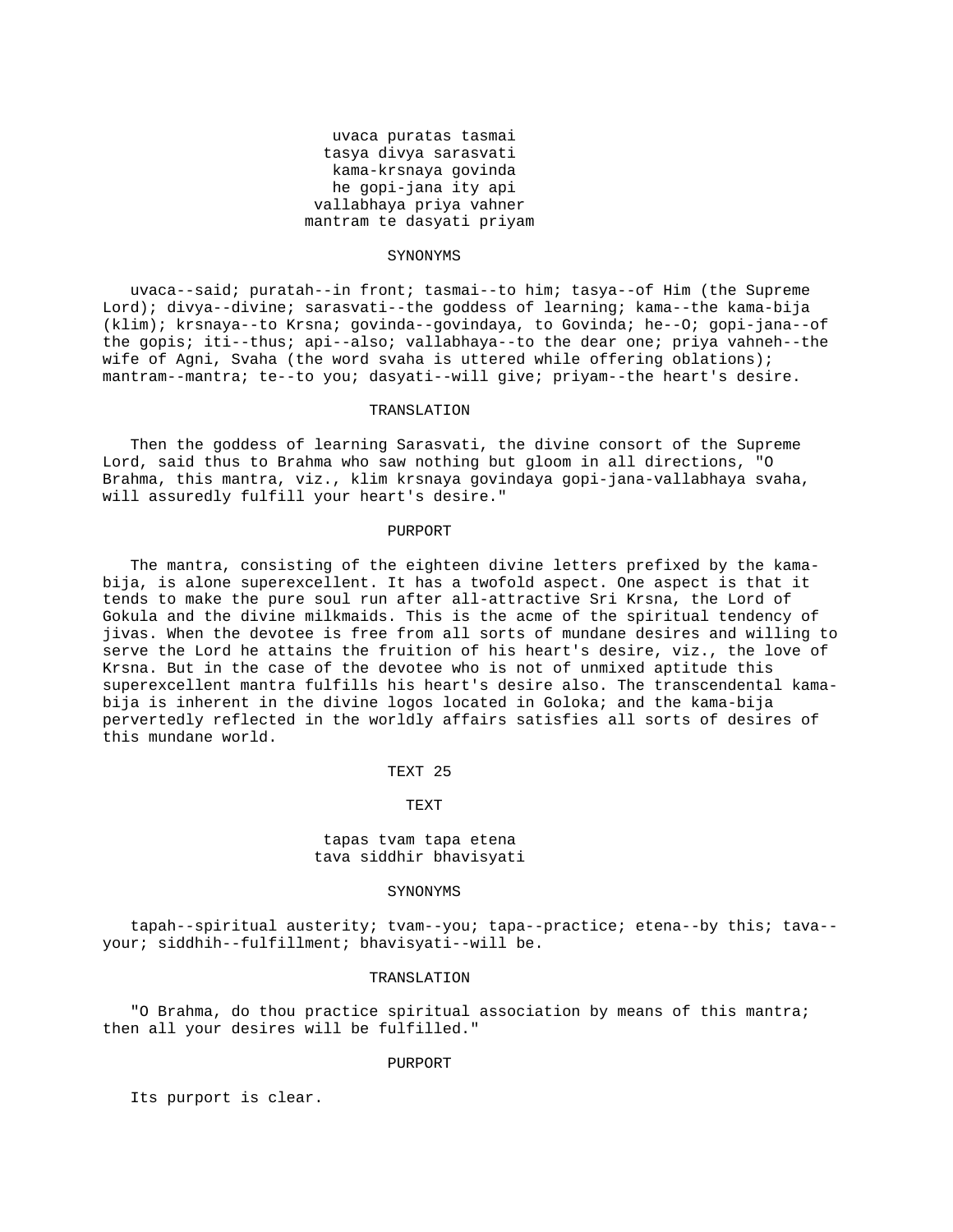TEXT 26

# TEXT

 atha tepe sa suciram prinan govindam avyayam svetadvipa-patim krsnam goloka-stham parat param

 prakrtya guna-rupinya rupinya paryupasitam sahasra-dala-sampanne koti-kinjalka-brmhite

 bhumis cintamanis tatra karnikare mahasane samasinam cid-anandam jyoti-rupam sanatanam

 sabda-brahma-mayam venum vadayantam mukhambuje vilasini-gana-vrtam svaih svair amsair abhistutam

# **SYNONYMS**

 atha--then; tepe--practiced austerity; sah--he (Brahma); suciram--for a long time; prinan--satisfying; govindam--Govinda; avyayam--imperishable; svetadvipapatim--the Lord of Svetadvipa; krsnam--Krsna; goloka-stham--situated in Goloka; parat param--the greatest of all; prakrtya--by the external energy; gunarupinya--embodying all mundane qualities; rupinya--possessing form; paryupasitam--worshiped from outside; sahasra-dala-sampanne--on a lotus of a thousand petals; koti-kinjalka--by millions of filaments; brmhite--augmented; bhumih--the land; cintamanih--magical touchstone; tatra--there; karnikare--on the whorl; maha-asane--on a great throne; samasinam--seated; cit-anandam--the form of transcendental bliss; jyotih-rupam--the form of effulgence; sanatanam- eternal; sabda-brahma--divine sound; mayam--comprising; venum--the flute; vadayantam--playing; mukha-ambuje--at His lotus mouth; vilasini-gana--by the gopis; vrtam--surrounded; svaih svaih--own respective; amsaih--by subjective portions; abhistutam--worshiped.

# TRANSLATION

 Brahma, being desirous of satisfying Govinda, practiced the cultural acts for Krsna in Goloka, Lord of Svetadvipa, for a long time. His meditation ran thus, "There exists a divine lotus of a thousand petals, augmented by millions of filaments, in the transcendental land of Goloka. On its whorl, there exists a great divine throne on which is seated Sri Krsna, the form of eternal effulgence of transcendental bliss, playing on His divine flute resonant with the divine sound, with His lotus mouth. He is worshiped by His amorous milkmaids with their respective subjective portions and extensions and also by His external energy [who stays outside] embodying all mundane qualities."

#### PURPORT

 Although the object of meditation is fully transcendental, yet owing to her nature which is permeated with the quality of active mundane hankering, Maya,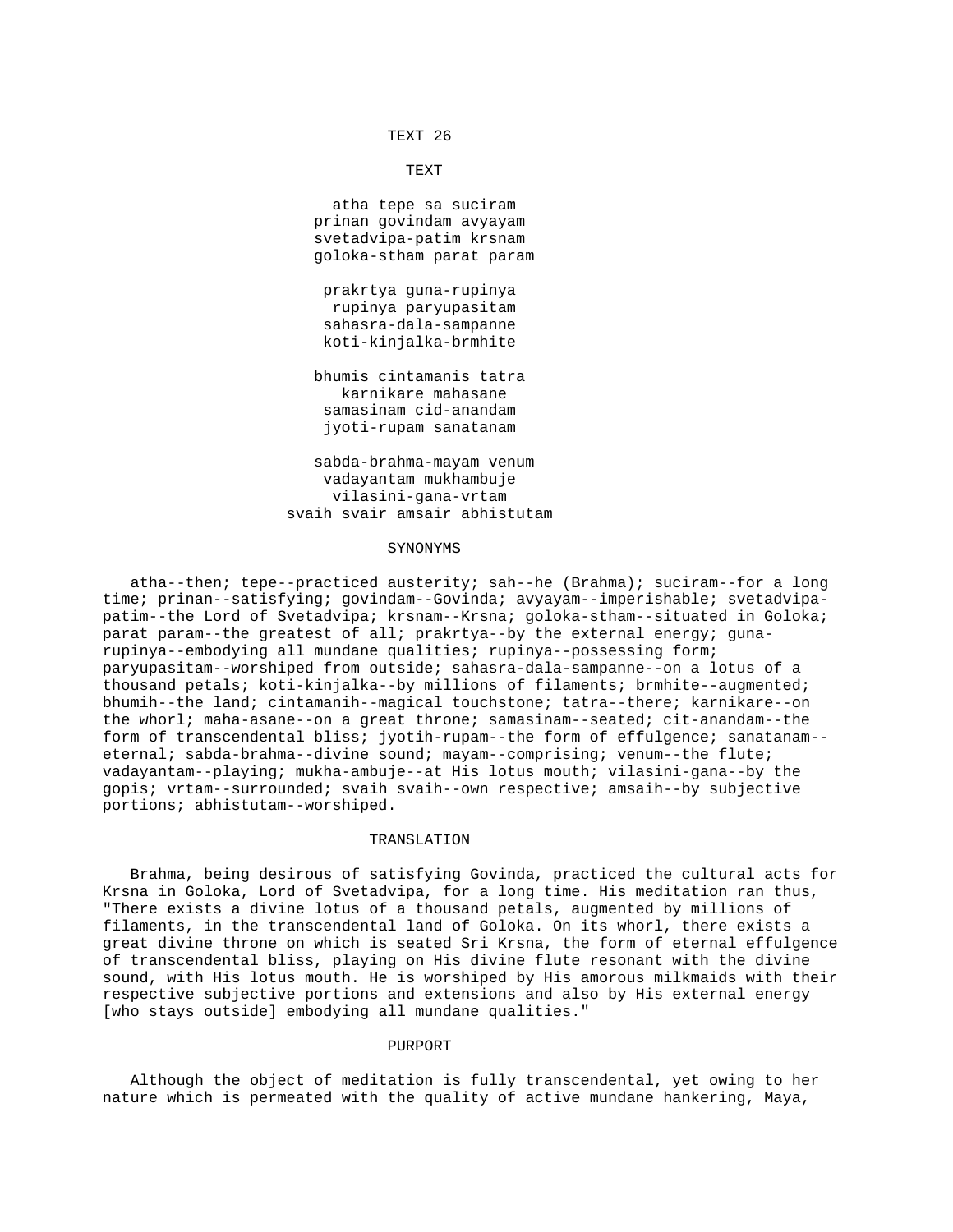the nonspiritual potency of Krsna, embodying the principles of mixed sattva, rajas, and tamas, in the forms of Durga, and other nonspiritual powers, meditated on the Supreme Lord Krsna as the object of their worship. So long as there is any trace of mundane desire in one's heart, it is the object of worship of Mayadevi (Durga) who has to be worshiped by such a person; nevertheless the fulfillment of one's heart's desire results from the worship of the object of worship of Mayadevi, and not from the worship of Mayadevi herself. This is in accordance with the sloka, akamah sarva-kamo va moksa-kama udara-dhih. tivrena bhakti-yogena yajeta purusam param. The meaning of this sloka of the Bhagavatam is that though other gods, as distinct manifestations of the Supreme Lord, are bestowers of sundry specific boons, yet a sensible person should worship the all powerful Supreme Lord, giver of all good, with unalloyed devotion, without worshiping those mundane gift-giving deities. Accordingly. Brahma meditated upon Krsna in Goloka, the object of the worship, from a distance, of Mayadevi. True devotion is unalloyed devotional activity free from all mundane desire. The devotion of Brahma, etc., is not unmixed devotion. But there is a stage of unmixed predilection even in devotion for the attainment of one's selfish desire. This has been fully described in the concluding five slokas of this work. That is the easiest method of divine service, prior to the attainment of self-realization, by fallen souls.

TEXT 27

TEXT

 atha venu-ninadasya trayi-murti-mayi gatih sphuranti pravivesasu mukhabjani svayambhuvah

 gayatrim gayatas tasmad adhigatya sarojajah samskrtas cadi-gununa dvijatam agamat tatah

# SYNONYMS

 atha--then; venu-ninadasya--of the sound of the flute; trayi-murti-mayi--the mother of the three Vedas; gatih--the means (the Gayatri mantra); sphuranti- being made manifest; pravivesa--entered; asu--quickly; mukha-abjani--the lotus faces; svayambhuvah--of Brahma; gayatrim--the Gayatri; gayatah--sounding; tasmat--from Him (Sri Krsna); adhigatya--having received; saroja-jah--the lotusborn (Brahma); samskrtah--initiated; ca--and; adi-guruna--by the primal preceptor; dvijatam--the status of the twice-born; agamat--attained; tatah- thereafter.

# TRANSLATION

 Then Gayatri, mother of the Vedas, being made manifest, i.e. imparted, by the divine sound of the flute of Sri Krsna, entered into the lotus mouth of Brahma, born from himself, through his eight ear-holes. The lotus-born Brahma having received the Gayatri, sprung from the flute-song of Sri Krsna, attained the status of the twice-born, having been initiated by the supreme primal preceptor, Godhead Himself.

PURPORT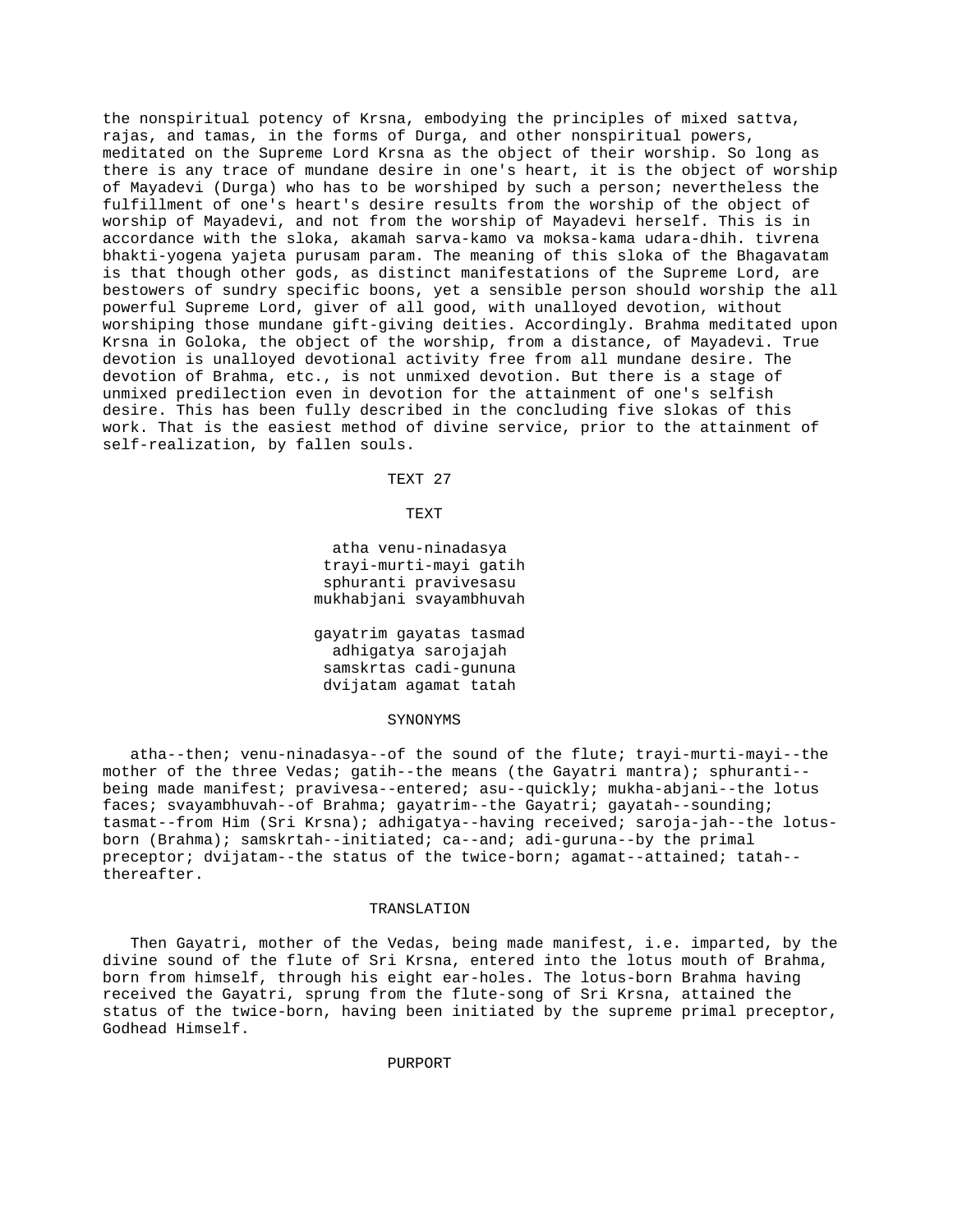The sound of Krsna's flute is the transcendental blissful sound; hence the archetype of all Veda, is present in it. The Gayatri is Vedic rhythm. It contains a brief meditation and prayer. Kama-gayatri is the highest of all the Gayatris, because the meditation and prayer contained in it are full of the perfect transcendental sportive activities which are not to be found in any other Gayatri. The Gayatri that is attained as the sequel of the eighteenlettered mantra is kama-gayatri which runs thus: klim kama-devaya vidmahe puspabanaya dhimahi tan no 'nangah pracodayat. In this Gayatri, the realization of the transcendental pastimes of Sri Gopijana-vallabha after perfect meditation and the prayer for the attainment of the transcendental god of love are indicated. In the spiritual world there is no better mode of endeavor for securing the superexcellent rasa-bedewed love. As soon as that Gayatri entered into the ear-holes of Brahma, he became the twice-born and began to chant the Gayatri. Whoever has received the same Gayatri in reality. has attained his spiritual rebirth. The status of a twice-born that is obtained in accordance with one's worldly nature and lineage, by the fettered souls in this mundane world, is far inferior to that of the twice-born who obtains admission into the transcendental world; because the initiation or acquisition of transcendental birth as a result of spiritual initiation is the highest of glories in as much as the jiva is thereby enabled to attain to the transcendental realm.

### TEXT 28

TEXT

 trayya prabuddho 'tha vidhir vijnata-tattva-sagarah tustava veda-sarena stotrenanena kesavam

## SYNONYMS

 trayya--by the embodiment of the three Vedas; prabuddhah--enlightened; atha- then; vidhih--Brahma; vijnata--acquainted with; tattva-sagarah--the ocean of truth; tustava--worshiped; veda-sarena--which is the essence of all Vedas; stotrena--by the hymn; anena--this; kesavam--Sri Krsna.

#### TRANSLATION

 Enlightened by the recollection of that Gayatri, embodying the three Vedas, Brahma became acquainted with the expanse of the ocean of truth. Then he worshiped Sri Krsna, the essence of all Vedas, with this hymn.

#### PURPORT

 Brahma thought thus within himself, "By the recollection of kama-gayatri it seems to me that I am the eternal maidservant of Krsna." Though the other mysteries in regard to the condition of the maidservant of Krsna were not revealed to him, Brahma, by dint of his searching self-consciousness, became well acquainted with the ocean of truth. All the truths of the Vedas were revealed to him and with the help of those essences of the Vedas he offered this hymn to the Supreme Lord Sri Krsna. Sriman Mahaprabhu has taught this hymn to His favorite disciples in as much as it fully contains all the transcendental truths regarding the Vaisnava philosophy. Readers are requested to study and try to enter into the spirit of his hymn with great care and attention, as a regular daily function.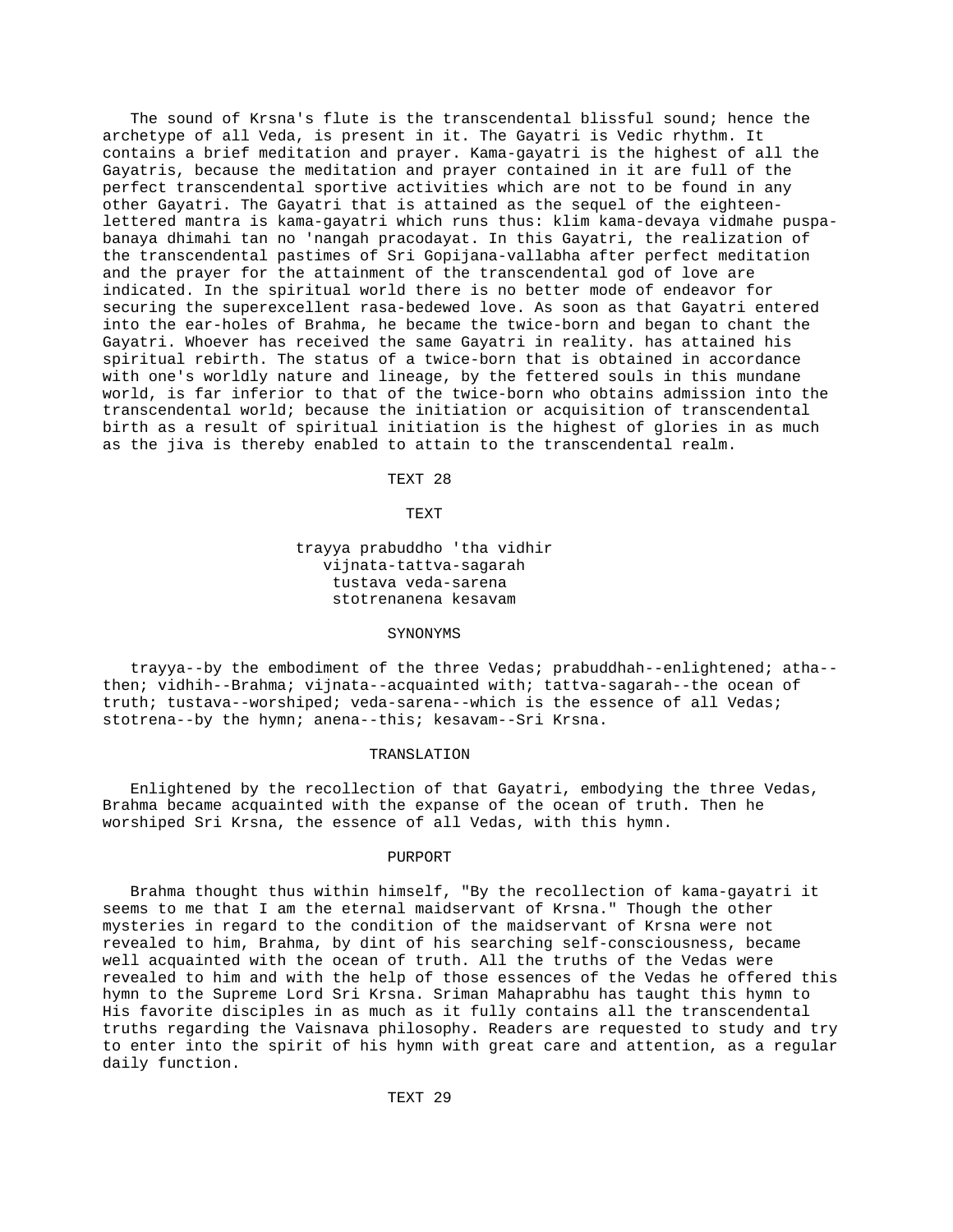# TEXT

# cintamani-prakara-sadmasu kalpa-vrksa laksavrtesu surabhir abhipalayantam laksmi-sahasra-sata-sambhrama-sevyamanam govindam adi-purusam tam aham bhajami

# SYNONYMS

 cintamani--touchstone; prakara--groups made of; sadmasu--in abodes; kalpavrksa--of desire trees; laksa--by millions; avrtesu--surrounded; surabhih- surabhi cows; abhipalayantam--tending; laksmi--of goddesses of fortune; sahasra--of thousands; sata--by hundreds; sambhrama--with great respect; sevyamanam- being served; govindam--Govinda; adi-purusam--the original person; tam--Him; aham--I; bhajami--worship.

### TRANSLATION

 I worship Govinda, the primeval Lord, the first progenitor who is tending the cows, yielding all desire, in abodes built with spiritual gems, surrounded by millions of purpose trees, always served with great reverence and affection by hundreds of thousands of laksmis or gopis.

## PURPORT

 By the word cintamani is meant "transcendental gem." Just as Maya builds this mundane universe with the five material elements, so the spiritual (cit) potency has built the spiritual world of transcendental gems. The cintamani which serves as material in the building of the abode of the Supreme Lord of Goloka, is a far rarer and more agreeable entity than the philosopher's stone. The purpose tree yields only the fruits of piety. wealth, fulfillment of desire and liberation; but the purpose trees in the abode of Krsna bestow innumerable fruits in the shape of checkered divine love. Kama-dhenus (cows yielding the fulfillment of desire) give milk when they are milked; but the kama-dhenus of Goloka pour forth oceans of milk in the shape of the fountain of love showering transcendental bliss that does away with the hunger and thirst of all pure devotees. The words laksa and sahasra-sata signify endless numbers. The word sambhrama or sadara indicates "being saturated with love." Here laksmi denotes gopi. Adi-purusa means, "He who is the primeval Lord."

#### TEXT 30

# TEXT

 venum kvanantam aravinda-dalayataksam barhavatamsam asitambuda-sundarangam kandarpa-koti-kamaniya-visesa-sobham govindam adi-purusam tam aham bhajami

# SYNONYMS

 venum--the flute; kvanantam--playing; aravinda-dala--(like) lotus petals; ayata--blooming; aksam--whose eyes; barha--a peacock's feather; avatamsam--whose ornament on the head; asita-ambuda--(tinged with the hue of) blue clouds; sundara--beautiful; angam--whose figure; kandarpa--of Cupids; koti--millions; kamaniya--charming; visesa--unique; sobham--whose loveliness; govindam--Govinda; adi-purusam--the original person; tam--Him; aham--I; bhajami--worship.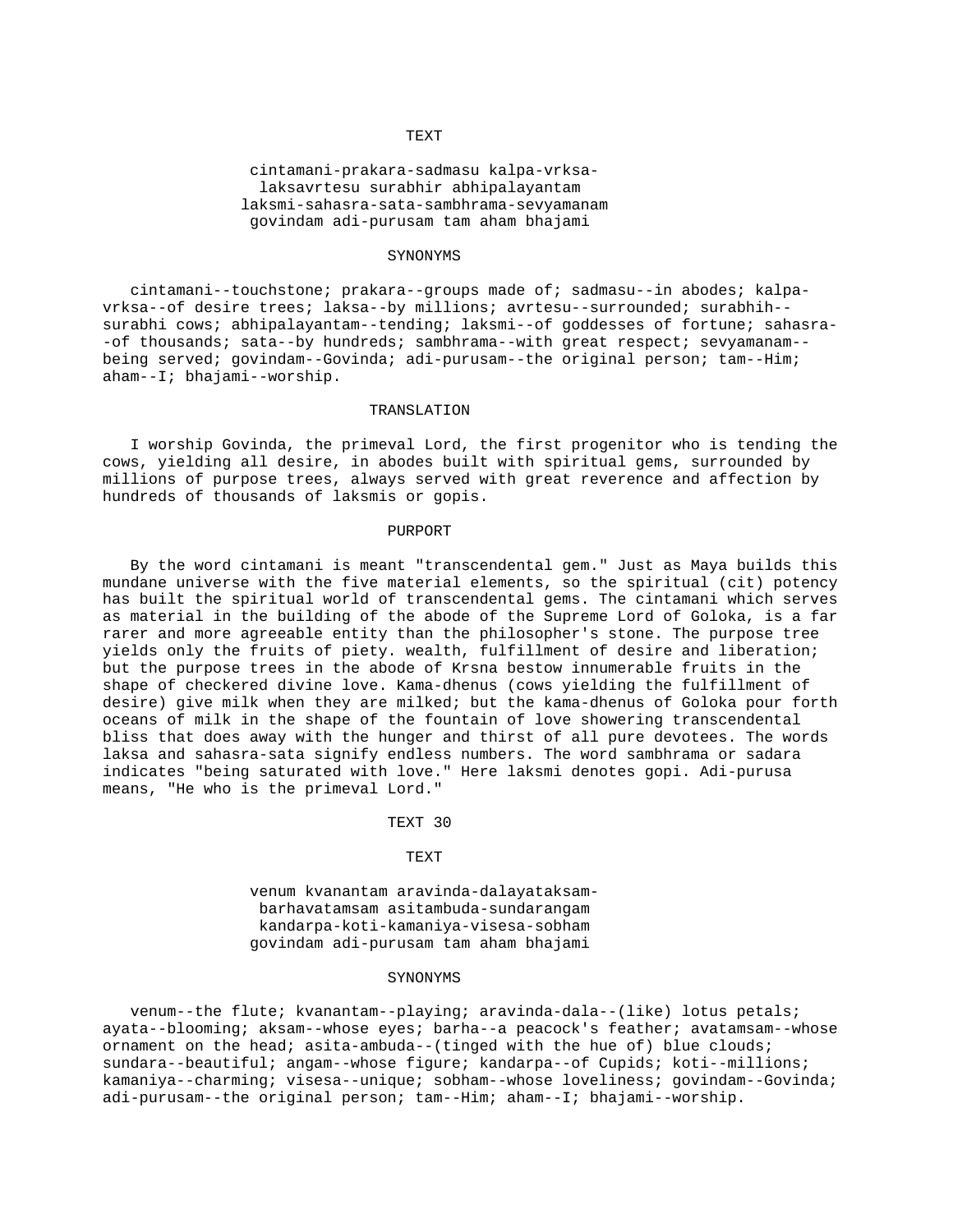# TRANSLATION

 I worship Govinda, the primeval Lord, who is adept in playing on His flute, with blooming eyes like lotus petals with head decked with peacock's feather, with the figure of beauty tinged with the hue of blue clouds, and His unique loveliness charming millions of Cupids.

# PURPORT

 The matchless beauty of Krsna, the Supreme Lord of Goloka, is being described. Krsna, the all-pervading cognition, has a spiritual form of His own. The form of Krsna is not a fanciful creation of imagination formed after visualizing the beautiful things of the world. What Brahma saw in his ecstatic trance of pure devotion, is being described. Krsna is engaged in playing upon His flute. That flute by his enchanting musical sound attracts the hearts of all living beings. Just as a lotus petal produces a pleasant sight, so the two beautiful eyes of Krsna who causes the manifestation of our spiritual vision, display the unlimited splendor and beauty of His moonlike face. The loveliness that adorns His head with peacock feather figures, the corresponding feature of the spiritual beauty of Krsna. Just as a mass of blue clouds offers a specifically soothing, pleasant view, the complexion of Krsna is analogously tinged with a spiritual dark-blue color. The beauty and loveliness of Krsna is far more enchanting that that of Cupid multiplied a millionfold.

## TEXT 31

# TEXT

 alola-candraka-lasad-vanamalya-vamsi ratnangadam pranaya-keli-kala-vilasam syamam tri-bhanga-lalitam niyata-prakasam govindam adi-purusam tam aham bhajami

# SYNONYMS

 alola--swinging; candraka--with a moon-locket; lasat--beautified; vana-malya- -a garland of flowers; vamsi--flute; ratna-angadam--adorned with jeweled ornaments; pranaya--of love; keli-kala--in pastimes; vilasam--who always revels; syamam--Syamasundara; tri-bhanga--bending in three places; lalitam--graceful; niyata--eternally; prakasam--manifest; govindam--Govinda; adi-purusam--the original person; tam--Him; aham--I; bhajami--worship.

### TRANSLATION

 I worship Govinda, the primeval Lord, round whose neck is swinging a garland of flowers beautified with the moon-locket, whose two hands are adorned with the flute and jeweled ornaments, who always revels in pastimes of love, whose graceful threefold-bending form of Syamasundara is eternally manifest.

# PURPORT

 In the sloka beginning with cintamani-prakara the transcendental region and the spiritual names of Govinda, in the sloka beginning with venum kvanantam, the eternal beautiful form of Govinda and in this sloka the amorous pastimes of Govinda, the embodiment of His sixty-four excellences, have been described. All the spiritual affairs that come within the scope of description in the narration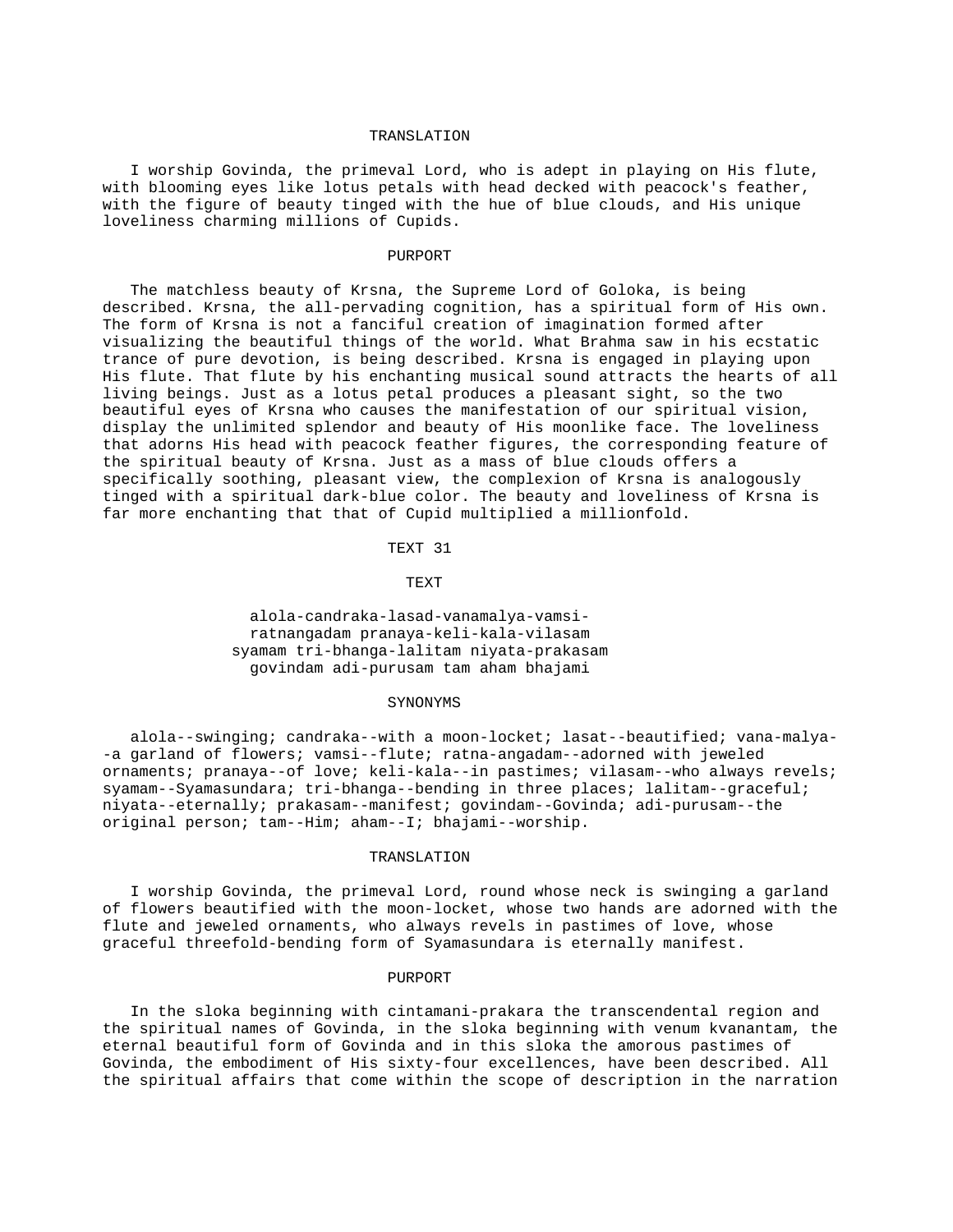of the ecstatic mellow quality (rasa) are included in the spiritual amorous sports of Govinda.

# TEXT 32

# TEXT

 angani yasya sakalendriya-vrtti-manti pasyanti panti kalayanti ciram jaganti ananda-cinmaya-sad-ujjvala-vigrahasya govindam adi-purusam tam aham bhajami

# SYNONYMS

 angani--the limbs; yasya--of whom; sakala-indriya--of all the organs; vrttimanti--possessing the functions; pasyanti--see; panti--maintain; kalayanti- manifest; ciram--eternally,; jaganti--the universes; ananda--bliss; cit--truth; maya--full of; sat--substantiality; ujjvala--full of dazzling splendor; vigrahasya--whose form; govindam--Govinda; adi-purusam--the original person; tam--Him; aham--I; bhajami--worship.

#### TRANSLATION

 I worship Govinda, the primeval Lord, whose transcendental form is full of bliss, truth, substantiality and is thus full of the most dazzling splendor. Each of the limbs of that transcendental figure possesses in Himself, the fullfledged functions of all the organs, and eternally sees, maintains and manifests the infinite universes, both spiritual and mundane.

## PURPORT

 For want of a taste of things spiritual, a grave doubt arises in the minds of those who are enchained by worldly knowledge. On hearing a narration of the pastimes of Krsna they think that the truth (tattva) regarding Krsna is the mental concoction of certain learned scholars, created by their imaginative brains out of material drawn from the mundane principles. With the object of removing this harmful doubt, Brahma in this and the three following slokas, after distinguishing between the two things, viz., spirit and matter, in a rational manner, has tried to make one understand the pure lila of Krsna, obtained by his unmixed ecstatic trance. Brahma wants to say that the form of Krsna is all "existence, all-knowledge and all-bliss, whereas all mundane experiences are full of palpable ignorance. Although there is specific difference between the two, the fundamental truth is that spiritual affairs constitute the absolute source. Specification and variegatedness are ever present in it. By them are established the transcendental abode, form, name, quality and sports of Krsna. It is only by a person, possessed of pure spiritual knowledge and freedom from any relationship with Maya, that those amorous pastimes of Krsna can at all be appreciated. The spiritual abode, the seat of pastimes, emanated from the cit potency and formed of cintamani (transcendental philosopher's stone), and the figure of Krsna, are all spiritual. Just as Maya is the perverted reflection of the spiritual potency. the variegatedness created by Maya (ignorance) is also a perverted reflection of spiritual variegatedness. So a mere semblance of the spiritual variegatedness is only noticed in this mundane world. Notwithstanding such semblance the two are wholly different from one another. The unwholesomeness of matter is its defect; but in the spirit there is variegatedness which is free from any fault or contamination. The soul and the body of Krsna are identical, whereas the body and soul of fallen creatures are not so. In the spiritual sphere there is no such difference as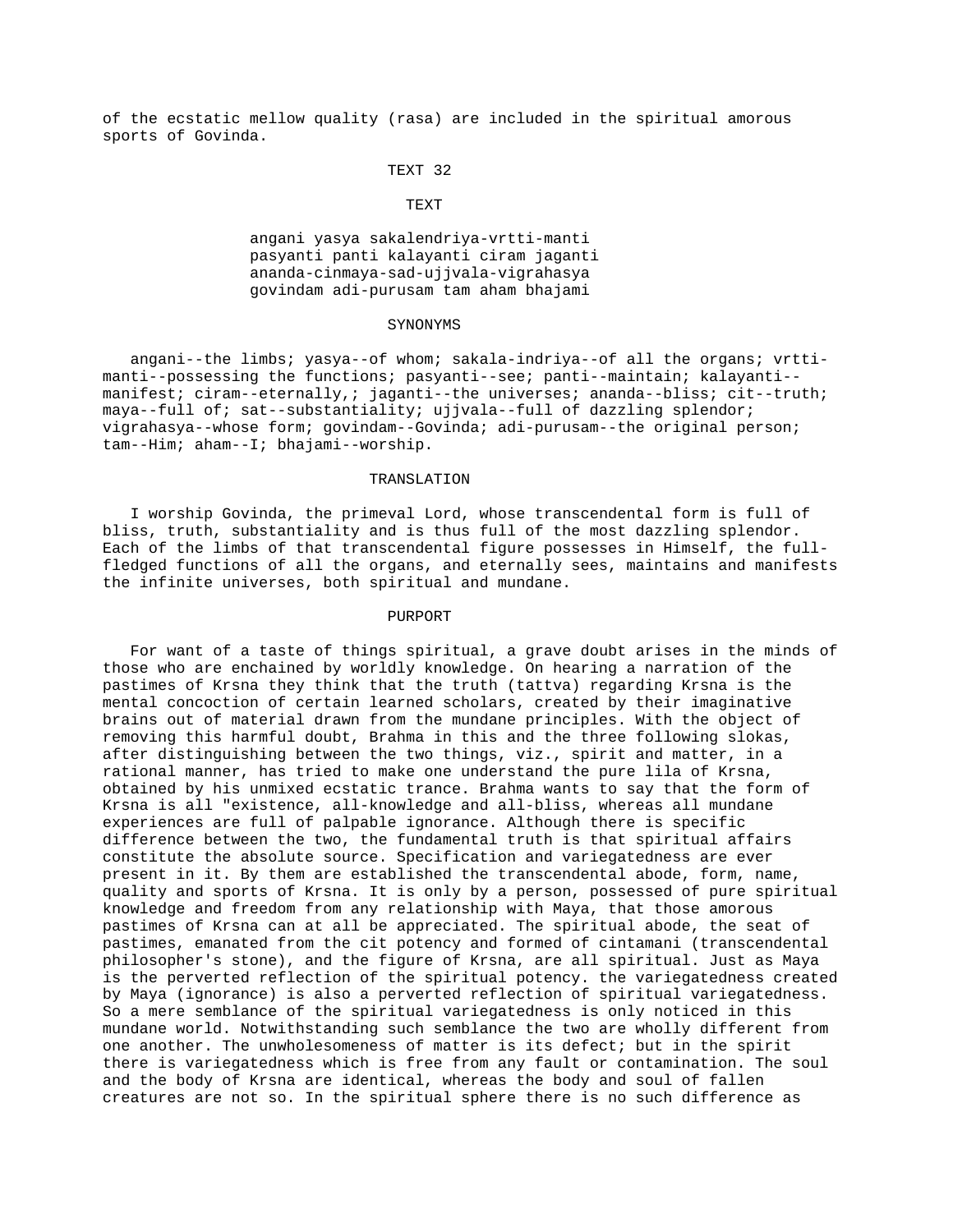that between the body and soul, between the limbs and their proprietor, between the attributes and the object possessing them, of this world. But such difference really exists in the case of conditioned souls. Limbed though Krsna is, His every limb is the whole entity. He performs all varieties of divine spiritual functions with every one of His limbs. Hence He is an indivisible whole and a perfect transcendental entity. Both jiva-soul and Krsna are transcendental. So they belong to the same category. But they differ in this that the transcendental attributes exist in the jiva-soul in infinitesimally small degrees, whereas in Krsna they are found in their fullest perfection. Those attributes manifest themselves in their proper infinitesimality only when the jiva-soul attains his unadulterated spiritual status. The jiva-soul attains the nearest approach to the absolute identity only when the spiritual force of ecstatic energy appears in him by the grace of Krsna. Still Krsna remains the object of universal homage by reason of His possession of certain unique attributes. These fourfold unrivaled attributes do not manifest themselves in Narayana, the Lord of Vaikuntha or in primeval purusa-avataras, or in the highest deities such as Siva, not to speak of jivas.

# TEXT 33

# TEXT

 advaitam acyutam anadim ananta-rupam adyam purana-purusam nava-yauvanam ca vedesu durlabham adurlabham atma-bhaktau govindam adi-purusam tam aham bhajami

#### SYNONYMS

 advaitam--without a second; acyutam--without decay; anadim--without a beginning; ananta-rupam--whose form is endless, or who possesses unlimited forms; adyam--the beginning; purana-purusam--the most ancient person; navayauvanam--a blooming youth; ca--also; vedesu--through the Vedas; durlabham- inaccessible; adurlabham--not difficult to obtain; atma-bhaktau--through pure devotion of the soul; govindam--Govinda; adi-purusam--the original person; tam-- Him; aham--I; bhajami--worship.

#### TRANSLATION

 I worship Govinda, the primeval Lord, who is inaccessible to the Vedas, but obtainable by pure unalloyed devotion of the soul, who is without a second, who is not subject to decay, is without a beginning, whose form is endless, who is the beginning, and the eternal purusa; yet He is a person possessing the beauty of blooming youth.

#### PURPORT

 Advaita means "indivisible truth who is knowledge absolute." Brahman, the infinite, emanates from Him as His effulgence and God-immanent (Paramatma) as His constituent; but nevertheless He remains one and indivisible. Acyuta means that though myriads of avataras emanate from Him as subjective portions and millions of jivas as separated spiritual particles, still He remains intact as the undivided whole of fullest perfection. Though He indulges in exhibiting the pastimes of births, etc., still He is without a beginning. Though He disappears after the pastimes of His appearance, still He is eternal. Though without origin, yet He is with an origin in His pastime of appearance; and although eternal in essence, He is still a person in the full bloom of youth. The sum and substance of it is that though He possesses diverse and apparently mutually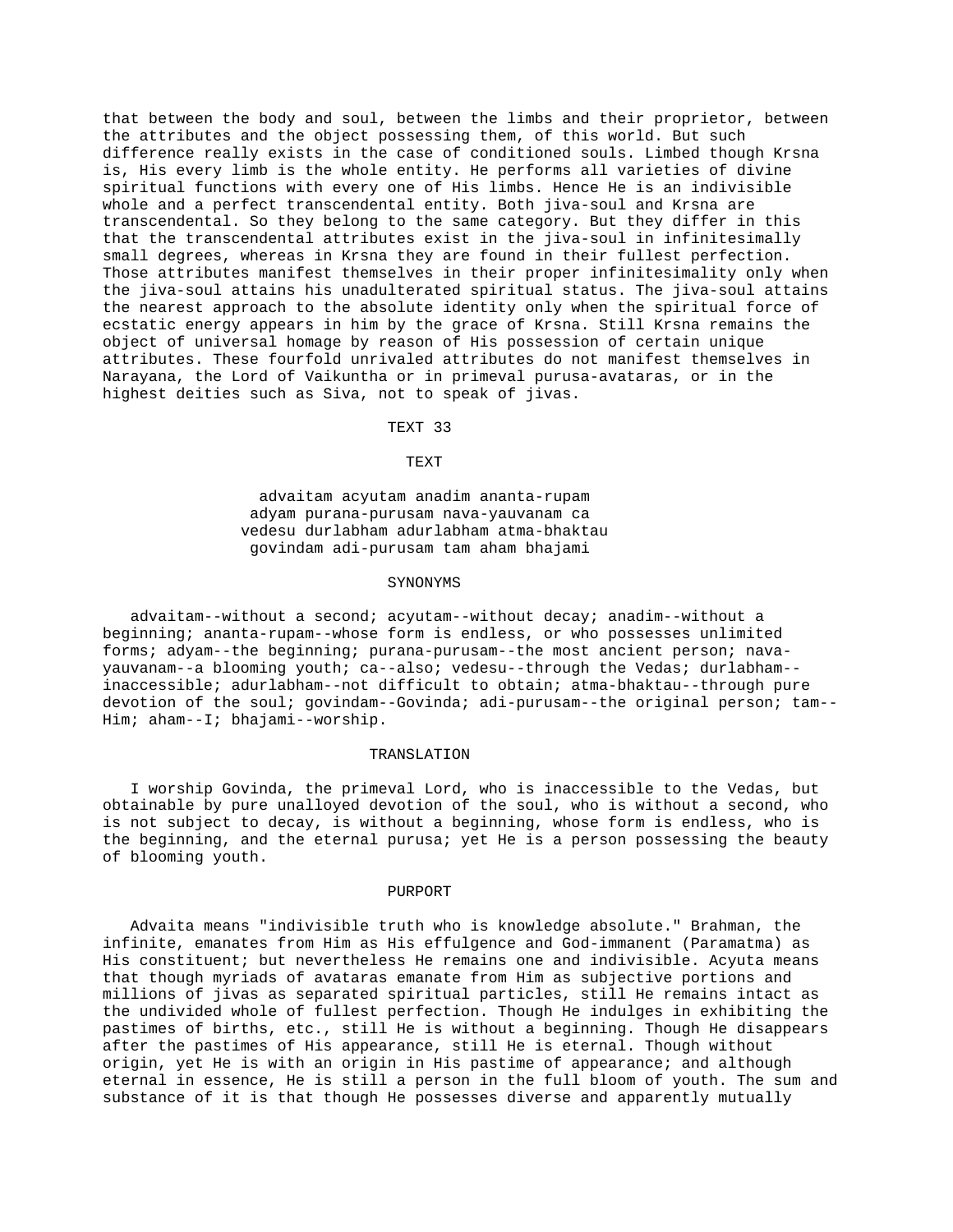contradictory qualities, still they are in universal harmonious concordance by dint of His unthinkable potency. This is what is meant by cid-dharma (transcendental nature) as distinguished from the material. His graceful threefold-bending form with flute in hand, possesses eternal blooming youth and is above all unwholesomeness that is to be found in limited time and space. In the transcendental realm there is no past and future but only the unalloyed and immutable present time. In the transcendental sphere there is no distinction between the object and its qualities and no such identity as is found in the limited mundane region. Hence those qualities that seem to be apparently contradictory in the light of mundane conception limited by time and space, exist in agreeable and dainty concordance in the spiritual realm. How can the jiva realize such unprecedented existence? The limited intellectual function of the jiva is always contaminated by the influence of time and space and is, therefore, not in a position to shake off this limitedness. If the potency of cognitive function does not extend to the realization of the transcendental, what else can? In reply. Brahma says that the transcendental Absolute is beyond the reach of the Vedas. The Vedas originate in sound and sound originates in the mundane ether. So the Vedas cannot present before us a direct view of the transcendental world (Goloka). It is only when the Vedas are imbued with the cit potency that they are enabled to deal with the transcendental. But Goloka reveals itself to every jiva-soul when he is under the influence of the spiritual cognitive potency joined to the essence of ecstatic energy. The ecstatic function of devotion is boundless and is surcharged with unalloyed transcendental knowledge. That knowledge reveals goloka-tattva (the principle of the highest transcendental) in unison with devotion, without asserting itself separately but as a subsidiary to unalloyed devotion.

TEXT 34

# TEXT

# panthas tu koti-sata-vatsara-sampragamyo vayor athapi manaso muni-pungavanam so 'py asti yat-prapada-simny avicintya-tattve govindam adi-purusam tam aham bhajami

# SYNONYMS

 panthah--the path; tu--but; koti-sata--thousands of millions; vatsara--of years; sampragamyah--extending over; vayoh--of wind; atha api--or; manasah--of the mind; muni-pungavanam--of the foremost jnanis; sah--that (path); api--only; asti--is; yat--of whom; prapada--of the toe; simni--to the tip; avicintyatattve--beyond material conception; govindam--Govinda; adi-purusam--the original person; tam--Him; aham--I; bhajami--worship.

# TRANSLATION

 I worship Govinda, the primeval Lord, only the tip of the toe of whose lotus feet is approached by the yogis who aspire alter the transcendental and betake themselves to pranayama by drilling the respiration; or by the jnanis who try to find out the nondifferentiated Brahman by the process of elimination of the mundane, extending over thousands of millions of years.

# PURPORT

 The attainment of the lotus feet of Govinda consists in the realization of unalloyed devotion. The kaivalya (realized nonalternative state) which is attained by the astanga-yogis by practicing trance for thousands of millions of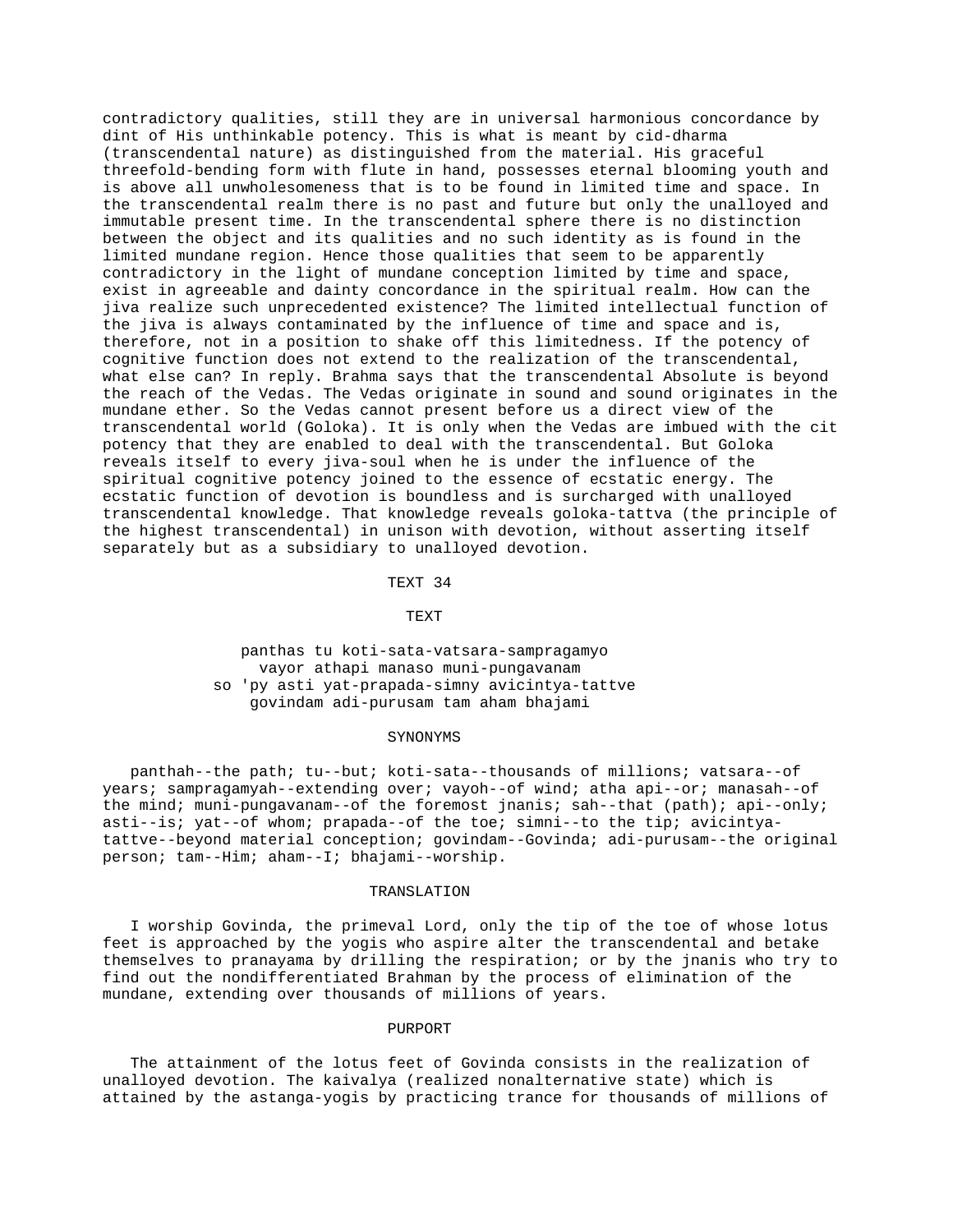years and the state of merging into the nondifferentiated impersonality of Godhead beyond the range of limitation attained by nondualists after a similar period passed in distinguishing between the spiritual and nonspiritual and eliminating things of the limited sphere one after another by the formula "not this, not that," are simply the outskirts of the lotus feet of Krsna and not the lotus feet themselves. The long and short of the matter is this, kaivalya or merging into the Brahman constitutes the line of demarcation between the world of limitation and the transcendental world. For, unless we step beyond them, we can have no taste of the variegatedness of the transcendental sphere. These conditions are the simple absence of misery arising from mundane affinity but are not real happiness or felicity. If the absence of misery be called a bit of pleasure then also that bit is very small and of no consequence. It is not sufficient to destroy the condition of materiality; but the real gain to the jiva is his eternal existence in his self-realized state. This can be attained only by the grace of unalloyed devotion which is essentially cit or transcendental in character. For this end abstract and uninteresting mental speculation is of no avail.

# TEXT 35

# TEXT

 eko 'py asau racayitum jagad-anda-kotim yac-chaktir asti jagad-anda-caya yad-antah andantara-stha-paramanu-cayantara-stham govindam adi-purusam tam aham bhajami

#### SYNONYMS

 ekah--one; api--although; asau--He; racayitum--to create; jagat-anda--of universes; kotim--millions; yat--whose; saktih--potency; asti--there is; jagatanda-cayah--all the universes; yat-antah--within whom; anda-antara-stha--which are scattered throughout the universe; parama-anu-caya--the atoms; antara-stham- -situated within; govindam--Govinda; adi-purusam--the original person; tam--Him; aham--I; bhajami--worship.

### TRANSLATION

 He is an undifferentiated entity as there is no distinction between potency and the possessor thereof. In His work ot creation of millions of worlds, His potency remains inseparable. All the universes exist in Him and He is present in His fullness in every one of the atoms that are scattered throughout the universe, at one and the same time. Such is the primeval Lord whom I adore.

#### PURPORT

 Krsna is the highest of all entities. In Him is an entity which is termed cit (spiritual) which is distinct from the principle of limitation. By His inconceivable power, He can at will create numberless universes. All the mundane universes owe their origin to the transformation of His external potency. Again His abode is beyond human conception; since all worlds, limited and spiritual (cit) exist in Him and He resides simultaneously in His fullness and entirety in all the atoms in all the worlds. All-pervasiveness is only a localized aspect of the majesty of Krsna, the Lord of all. Though He is all-pervasive yet in His existence everywhere in a medium shape consists His spiritual Lordship beyond human conception. This argument favors the doctrine of simultaneous inconceivable distinction and nondistinction, and knocks down the contaminating Mayavada and other allied doctrines.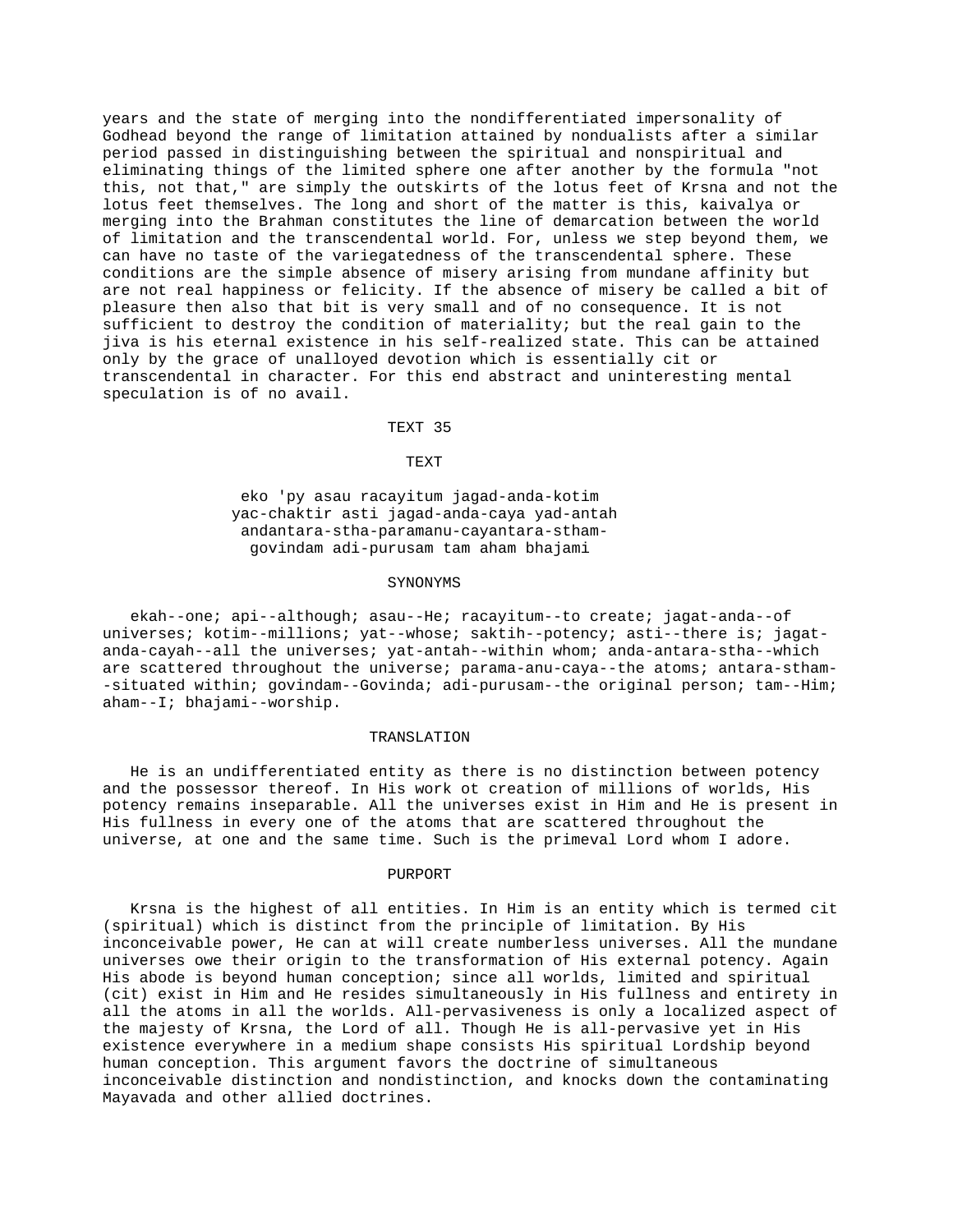#### TEXT 36

# TEXT

# yad-bhava-bhavita-dhiyo manujas tathaiva samprapya rupa-mahimasana-yana-bhusah suktair yam eva nigama-prathitaih stuvanti govindam adi-purusam tam aham bhajami

# SYNONYMS

 yat--for whom; bhava--with devotion; bhavita--are imbued; dhiyah--whose hearts; manujah--men; tatha eva--similarly; samprapya--having gained; rupa- beauty; mahima--greatness; asana--thrones; yana--conveyances; bhusah--and ornaments; suktaih--by Vedic hymns; yam--whom; eva--certainly; nigama--by the Vedas; prathitaih--told; stuvanti--offer praise; govindam--Govinda; adi-purusam- -the original person; tam--Him; aham--I; bhajami--worship.

#### TRANSLATION

 I adore the same Govinda, the primeval Lord, in whose praise men, who are imbued with devotion, sing the mantra-suktas told by the Vedas, by gaining their appropriate beauty, greatness, thrones, conveyances and ornaments.

# PURPORT

 In discussing rasa we meet with five kinds of devotion or service. Santa or unattached, dasya or pertaining to reverential willing service, sakhya or friendship, vatsalya or parental love and srngara or juvenile love.

 The devotees surcharged with the ideas of their respective service, serve Krsna eternally and ultimately reach the goal of their respective ideals. They attain the real nature of their self befitting their respective rasas, their glories, conveyances, seats befitting their sacred service, and transcendental qualities of ornaments enhancing the beauty of their real nature. Those who are advocates of santa-rasa attain the region of Brahma-Paramatma, the seat of eternal peace; those of dasya-rasa get to Vaikuntha, the spiritual majestic abode of Sri Narayana; those of sakhya, vatsalya and madhura-rasa (juvenile love) attain Goloka-dhama, Krsna's abode, above Vaikuntha. They worship Krsna by the suktas depicted in the Vedas with the ingredients and objects befitting their respective rasas, in those regions. The Vedas, under the influence of the spiritual potency in certain passages speak of the pastimes of the Supreme Lord. The liberated souls chant the name, qualities and pastimes of the Supreme Lord, under the guidance of the same spiritual potency.

# TEXT 37

# TEXT

 ananda-cinmaya-rasa-pratibhavitabhis tabhir ya eva nija-rupataya kalabhih goloka eva nivasaty akhilatma-bhuto govindam adi-purusam tam aham bhajami

#### SYNONYMS

 ananda--bliss; cit--and knowledge; maya--consisting of; rasa--mellows; prati- -every second; bhavitabhih--who are engrossed with; tabhih--with those; yah--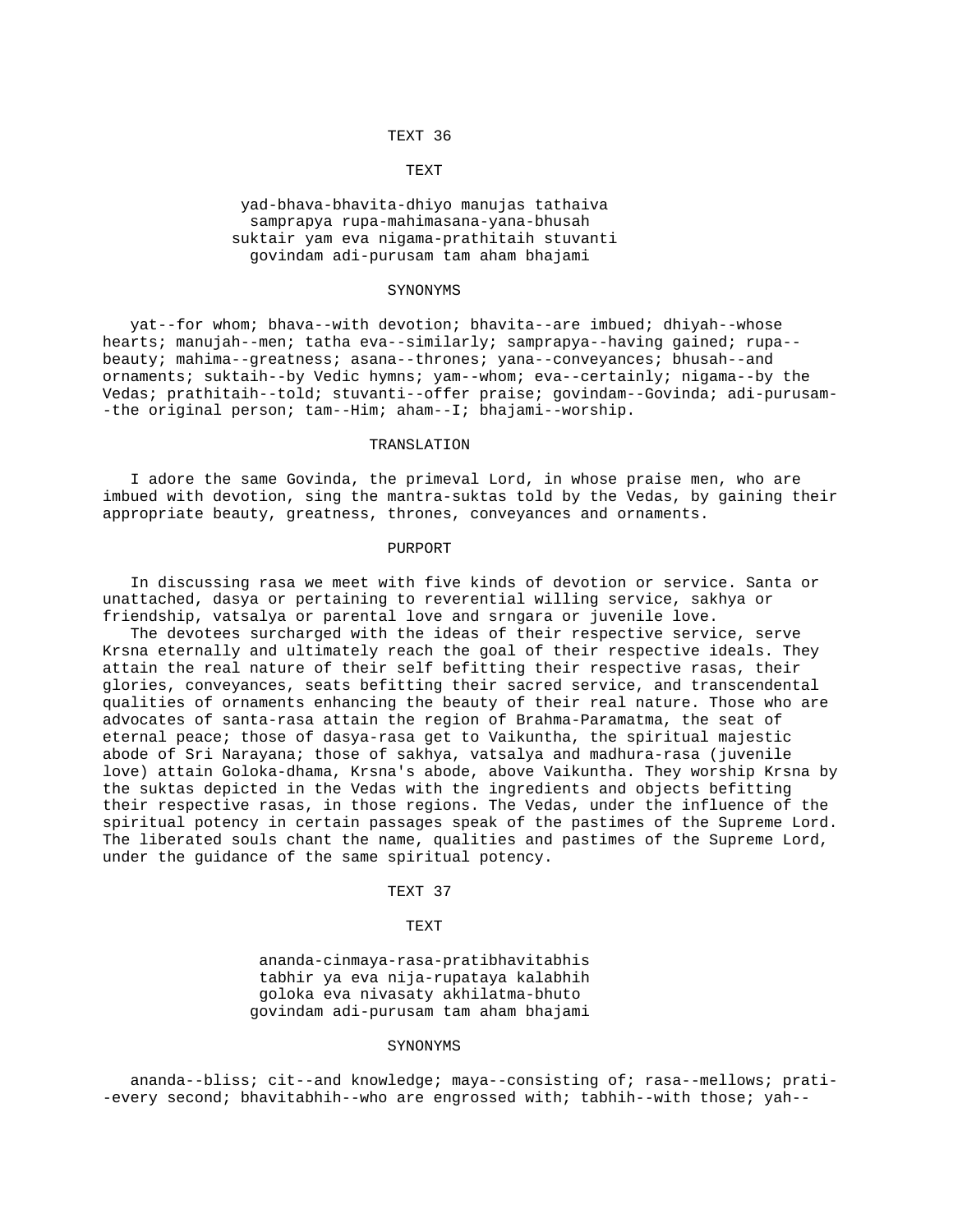who; eva--certainly; nija-rupataya--with His own form; kalabhih--who are parts of portions of His pleasure potency; goloke--in Goloka Vrndavana; eva- certainly; nivasati--resides; akhila-atma--as the soul of all; bhutah--who exists; govindam--Govinda; adi-purusam--the original personality; tam--Him; aham--I; bhajami--worship.

# TRANSLATION

 I worship Govinda, the primeval Lord, residing in His own realm, Goloka, with Radha, resembling His own spiritual figure, the embodiment of the ecstatic potency possessed of the sixty-four artistic activities, in the company of Her confidantes [sakhis], embodiments of the extensions of Her bodily form, permeated and vitalized by His ever-blissful spiritual rasa.

#### PURPORT

 Although the Lord Absolute and His potency are one and the self-same existence, still They exist eternally as separate entities, as Radha and Krsna. In both the ecstatic energy and the transcendental Lord Krsna, there exists srngara-rasa (amorous love) whose quality is inconceivable. The vibhava (extension) of that rasa (mellow quality) is twofold, viz., alambana (prop) and uddipana (stimulation). Of these alambana is twofold, viz., asraya (supported) and visaya (supporter). Asraya signifies Radhika Herself and the extensions of Her own form and visaya means Krsna Himself. Krsna is Govinda, Lord of Goloka. The gopis are the facsimile asraya of that rasa. With them Krsna indulges in eternal pastimes in Goloka. Nija-rupataya means "with the attributes manifested from the ecstatic energy." The sixty-four activities in fine arts and crafts are the following: (1) gita--art of singing. (2) vadya--art of playing on musical instruments. (3) nrtya--art of dancing. (4) natya--art of theatricals. (5) alekhya--art of painting. (6) visesakacchedya--art of painting the face and body with colored unguents and cosmetics. (7) tandula-kusuma-bali-vikara--art of preparing offerings from rice and flowers. (8) puspastarana--art of making a covering of flowers for a bed. (9) dasana-vasananga-raga--art of applying preparations for cleansing the teeth, cloths and painting the body. (10) manibhumika-karma--art of making the groundwork of jewels. (11) sayya-racana--art of covering the bed. (12) udaka-vadya--art of playing on music in water. (13) udaka-ghata--art of splashing with water. (14) citra-yoga--art of practically applying an admixture of colors. (15) malya-grathana-vikalpa--art of designing a preparation of wreaths. (16) sekharapida-yojana--art of practically setting the coronet on the head. (17) nepathya-yoga--art of practically dressing in the tiring room. (18) karnapatra-bhanga--art of decorating the tragus of the ear. (19) sugandha-yukti--art of practical application of aromatics. (20) bhusanayojana--art of applying or setting ornaments. (21) aindra-jala--art of jugglery. (22) kaucumara--a kind of art. (23) hasta-laghava--art of sleight of hand. (24) citra-sakapupa-bhaksya-vikara-kriya--art of preparing varieties of salad, bread, cake and delicious food. (25) panaka-rasa-ragasava-yojana--art of practically preparing palatable drinks and tinging draughts with red color. (26) suci-vayakarma--art of needleworks and weaving. (27) sutra-krida--art of playing with thread. (28) vina-damuraka-vadya--art of playing on lute and small x-shaped drum. (29) prahelika--art of making and solving riddles. (29-a) pratimala--art of caping or reciting verse for verse as a trial for memory or skill. (30) durvacaka-yoga--art of practicing language difficult to be answered by others. (31) pustaka-vacana--art of reciting books. (32) natikakhyayika-darsana--art of enacting short plays and anecdotes. (33) kavya-samasya-purana--art of solving enigmatic verses. (34) pattika-vetra-bana-vikalpa--art of designing preparation of shield, cane and arrows. (35) tarku-karma--art of spinning by spindle. (36) taksana--art of carpentry. (37) vastu-vidya--art of engineering. (38) raupyaratna-pariksa--art of testing silver and jewels. (39) dhatu-vada--art of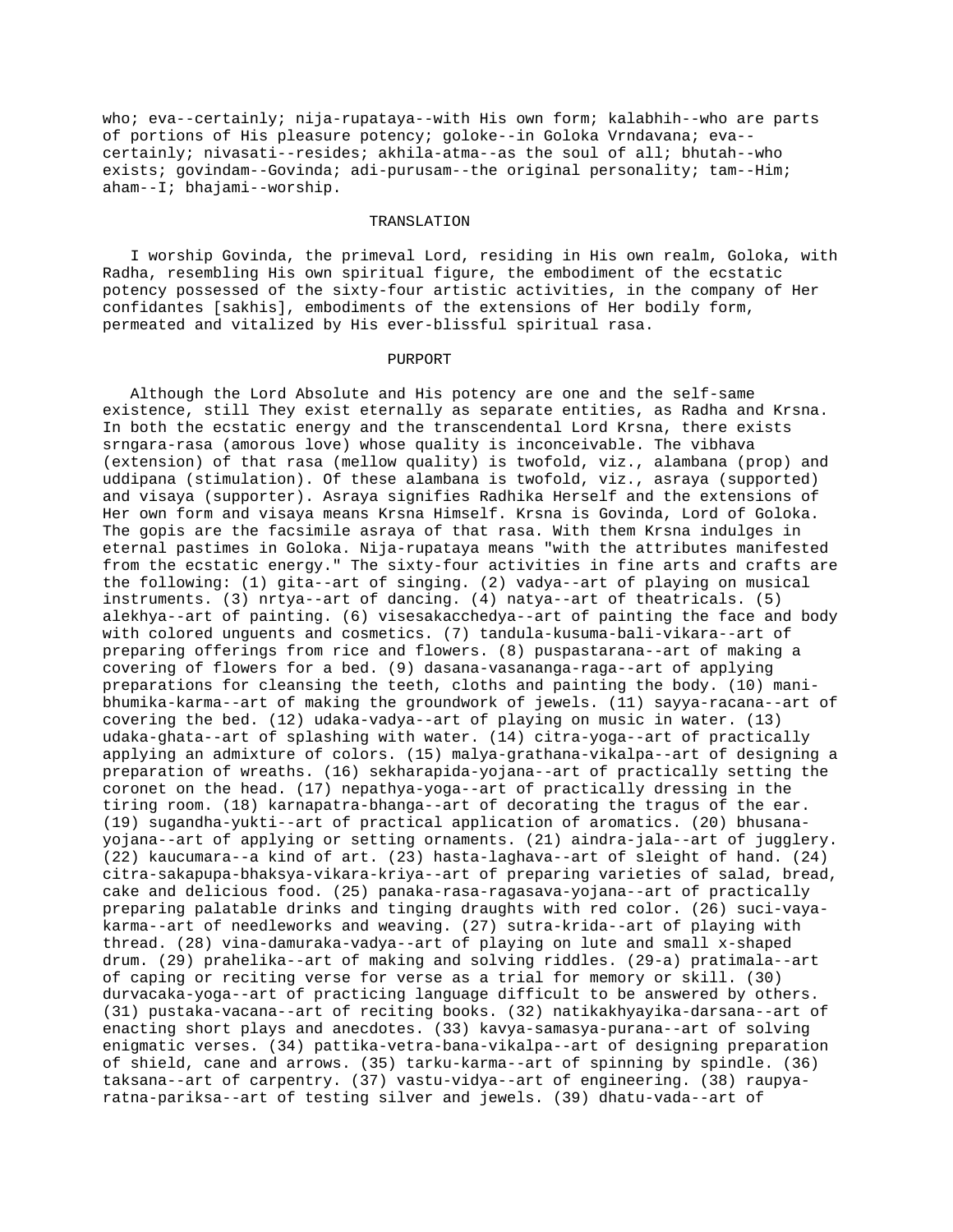metallurgy. (40) mani-raga jnana--art of tinging jewels. (41) akara jnana--art of mineralogy. (42) vrksayur-veda-yoga--art of practicing medicine or medical treatment, by herbs. (43) mesa-kukkuta-lavaka-yuddha-vidhi--art of knowing the mode of fighting of lambs, cocks and birds. (44) suka-sarika-prapalana (pralapana)?--art of maintaining or knowing conversation between male and female cockatoos. (45) utsadana--art of healing or cleaning a person with perfumes. (46) kesa-marjana-kausala--art of combing hair. (47) aksara-mustika-kathana--art of talking with letters and fingers. (48) mlecchita-kutarka-vikalpa--art of fabricating barbarous or foreign sophistry. (49) desa-bhasa-jnana--art of knowing provincial dialects. (50) puspa-sakatika-nirmiti-jnana--art of knowing prediction by heavenly voice or knowing preparation of toy carts by flowers. (51) yantra-matrka--art of mechanics. (52) dharana-matrka--art of the use of amulets. (53) samvacya--art of conversation. (54) manasi kavya-kriya--art of composing verse mentally. (55) kriya-vikalpa--art of designing a literary work or a medical remedy. (56) chalitaka-yoga--art of practicing as a builder of shrines called after him. (57) abhidhana-kosa-cchando-jnana--art of the use of lexicography and meters. (58) vastra-gopana--art of concealment of cloths. (59) dyuta-visesa--art of knowing specific gambling. (60) akarsa-krida--art of playing with dice or magnet. (61) balaka-kridanaka--art of using children's toys. (62) vainayiki vidya--art of enforcing discipline. (63) vaijayiki vidya- art of gaining victory. (64) vaitaliki vidya--art of awakening master with music at dawn.

 All these arts manifesting their own eternal forms are ever visible in the region of Goloka as the ingredients of rasa; and, in the mundane sphere, they have been unstintedly exhibited in the pastimes of Vraja by the spiritual (cit) potency. Yogamaya. So Sri Rupa says, sadanantaih... santi tah, i.e., Krsna is ever manifest in His beauty with His infinite pastimes in Goloka. Sometimes the variant manifestation of those pastimes becomes visible on the mundane plane. Sri Hari, the Supreme Lord, also manifests His pastimes of birth, etc., accompanied by all His paraphernalia. The divine sportive potency fills the hearts of His paraphernalia with appropriate spiritual sentiments in conformity with the will of Krsna. Those pastimes that manifest themselves on the mundane plane, are His visible pastimes. All those very pastimes exist in their nonvisible form in Goloka beyond the ken of mundane knowledge. In His visible pastimes Krsna sojourns in Gokula, Mathura and Dvaraka. Those pastimes that are nonvisible in those three places, are visible in their spiritual sites of Vrndavana.

 From the conclusions just stated it is clear that there is no distinction between the visible and nonvisible pastimes. The apostle Jiva Gosvami in his commentary on this sloka as well as in the gloss of Ujjvala-nilamani and in Krsna-sandarbha remarks that "the visible pastimes of Krsna are the creation of His cit (spiritual) potency. Being in conjunction with the reference to mundane function they exhibit certain features which seem to be true by the influence of the limiting potency (Maya); but these cannot exist in the transcendental reality. The destruction of demons, illicit paramourship, birth, etc., are examples of this peculiarity. The gopis are the extensions of the ecstatic energy of Krsna, and so are exceptionally His own. How can there be illicit connection in their case? The illicit mistress-ship of the gopis found in His visible pastime, is but the mundane reflection of the transcendental reality." The hidden meaning underlying the words of Sri Jiva Gosvami, when it is made explicit, will leave no doubt in the minds of the readers. Sri Jiva Gosvami is our preacher of transcendental truth. So he is always under the influence of Sri Rupa and Sanatana. Moreover in the pastimes of Krsna Sri Jiva is one of the manjaris. So he is conversant with all transcendental realities.

 There are some who, being unable to understand the drift of his statements, give meanings of their own invention and indulge in useless controversies. Sri Rupa and Sanatana say that there is no real and essential distinction between the lilas visible and nonvisible, the only distinction lies in this that one is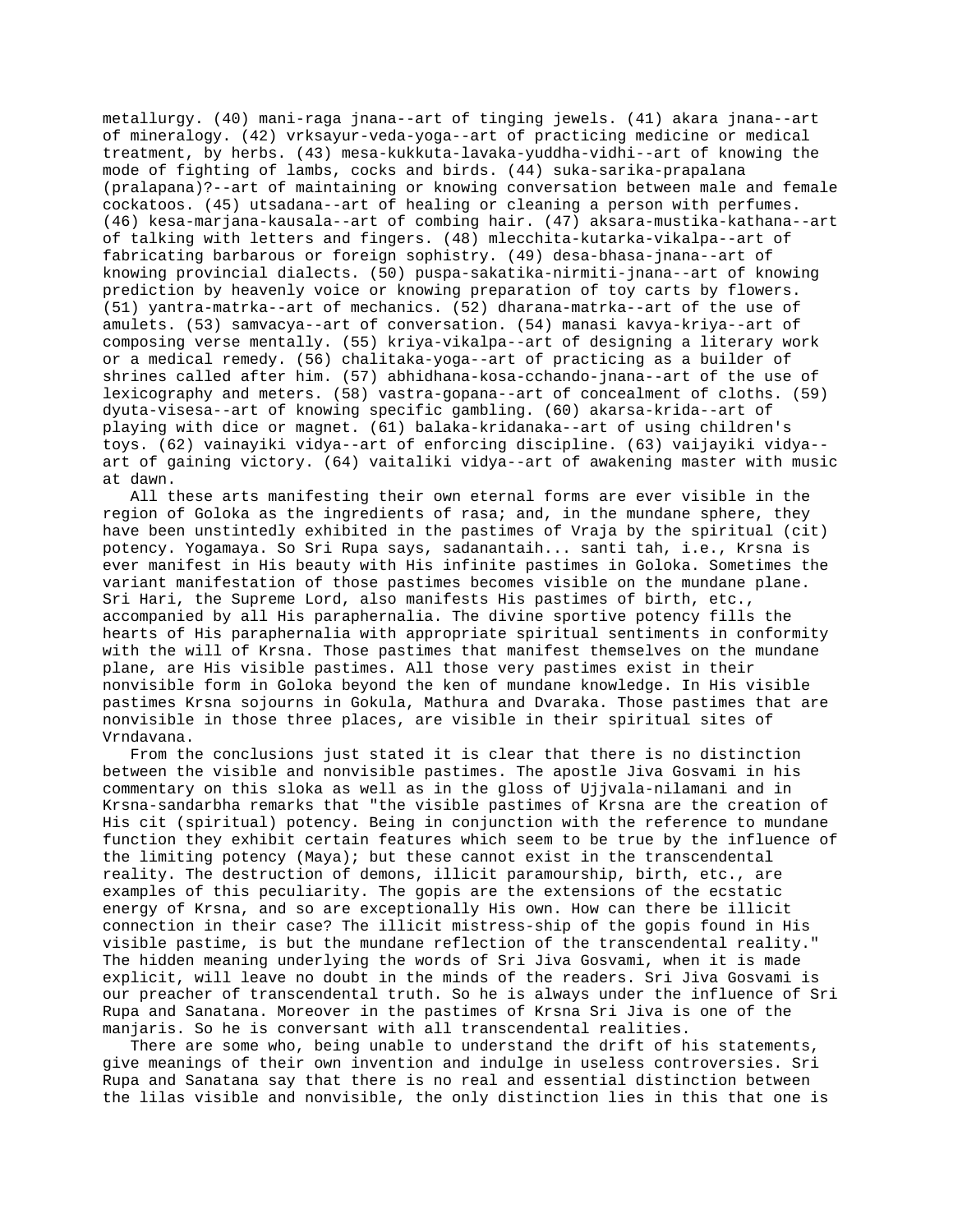manifest in the mundane sphere whereas the other is not so. In the supermundane manifestation there is absolute purity in the seer and the seen. A particularly fortunate person when he is favored by Krsna, can shake off worldly shackles and connections, enter the transcendental region after attaining the realized taste of the varieties of rasa that is available during the period of novitiate. Only such a person can have a view and taste of the perfect and absolutely pure lila of Goloka. Such receptive natures are rarely to be found. He, who exists in the mundane sphere, can also realize the taste of cid-rasa by the grace of Krsna by being enabled to attain the realized state of service. Such a person can have a view of the pastimes of Goloka manifested in the mundane lila of Gokula. There is certainly a difference between these two classes of eligible seekers of the truth. Until one attains the perfectly transcendental stage he must be hampered by his lingering limitations, in his vision of the pastimes of Goloka. Again, the vision of the transcendental reality varies according to the degree of selfrealization. The vision of Goloka must also vary accordingly.

 It is only those fettered souls who are excessively addicted to worldliness that are devoid of the devotional eye. Of them some are enmeshed by the variegatedness of the deluding energy while others aspire after selfannihilation under the influence of centrifugal knowledge. Though they might have a view of the mundanely manifested pastimes of the Supreme Lord, they can have only a material conception of those visible pastimes, this conception being devoid of transcendental reality. Hence the realization of Goloka appears in proportion to eligibility due to the degree of one's self-realization. The underlying principle is this, that, though Gokula is as holy and free from dross as Goloka, still it is manifested on the mundane plane by the influence of the cit potency. Yogamaya. In visible and nonvisible matters of transcendental regions there is no impurity. contamination and imperfection inherent in the world of limitation; only there is some difference in the matter of realization in proportion to the self-realization of the seekers after the Absolute. Impurity. unwholesomeness, foreign elements, illusion, nescience, unholiness, utter inadequacy. insignificance, grossness--these appertain to the eye, intellect, mind and ego stultified by the material nature of conditioned souls; they have nothing to do with the essential nature of transcendence. The more one is free from these blots the more is one capable of realizing the unqualified Absolute. The truth who has been revealed by the scriptures, is free from dross. But the realizations of the seekers of the knowledge of these realities, are with or without flaw in accordance with the degree of their individual realization.

 Those sixty-four arts that have been enumerated above, do in reality exist unstintedly only in Goloka. Unwholesomeness, insignificance, grossness are found in those arts in accordance with the degree of self-realization on the part of aspirants after the knowledge of the Absolute. According to Srila Rupa and Srila Sanatana all those pastimes, that have been visible in Gokula, exist in all purity and free from all tinge of limitation in Goloka. So transcendental autocratic paramourship also exists in Goloka in inconceivable purity, judged by the same standard and reasoning. All manifestation by the cit potency. Yogamaya, are pure. So, as the above paramourship is the creation of Yogamaya, it is necessarily free from all contamination, and appertains to the absolute reality.

 Let us pause to consider what the absolute reality is in Himself. Sri Rupa Gosvami says, purvokta-... saratah. In regard to these slokas Sripada Jiva Gosvami after mature deliberation has established the transcendental paramourship as vibhrama-vilasa, something seemingly different from what it appears to be; such are the pastimes of birth, etc., accomplished by Yogamaya.

 By the explanation tathapi... vraja-vanitanam, Srila Jiva Gosvami has expressed his profound implication. Joyous pastimes by the medium of seeming error, vibhrama-vilasa, as the contrivance of Yogamaya, has also been admitted in the concluding statements of Rupa and Sanatana. Still, since Sripada Jiva Gosvami has established the identity of Goloka with Gokula, it must be admitted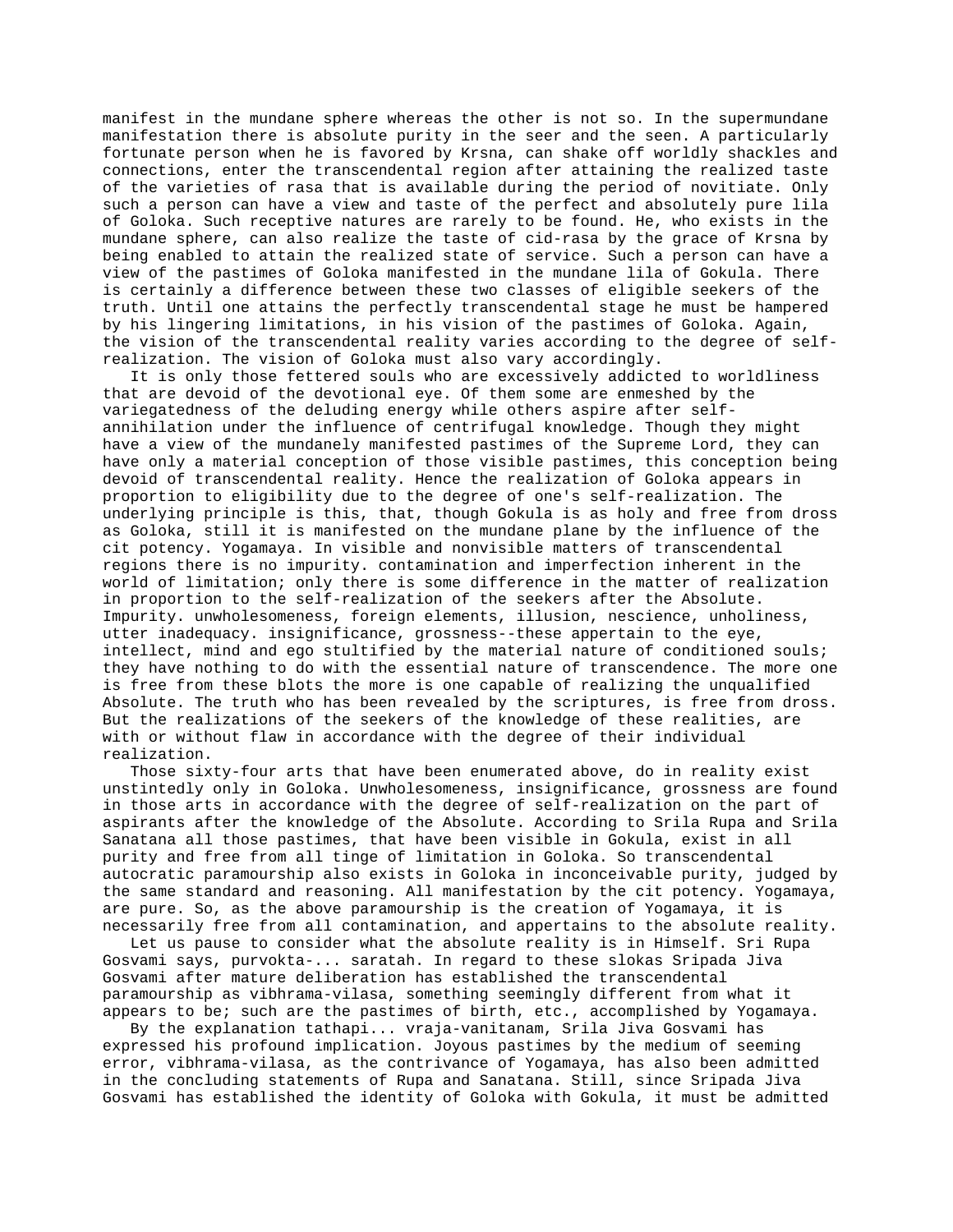that there is transcendental reality underlying all the pastimes of Gokula. A husband is one who binds oneself in wedlock with a girl, while a paramour is one who, in order to win another's wife's love by means of love, crosses the conventions of morality. by the impulse of the sentiment that regards her love as the be-all and end-all of existence. In Goloka there is no such function at all as that of the nuptial relationship. Hence there is no husbandhood characterized by such connection. On the other hand since the gopis, who are self-supported real entities are not tied to anybody else in wedlock, they cannot also have the state of concubinage. There can also be no separate entities in the forms of svakiya (conjugal) and parakiya (adulterous) states. In the visible pastimes on the mundane plane the function in the form of the nuptial relationship is found to exist. Krsna is beyond the scope of that function. Hence the said function of the circle of all-love is contrived by Yogamaya. Krsna tastes the transcendental rasa akin to paramourship by overstepping that function. This pastime of going beyond the pale of the apparent moral function manifested by Yogamaya, is, however, also observable only on the mundane plane by the eye that is enwrapped by the mundane covering; but there is really no such levity in the pastimes of Krsna. The rasa of paramourship is certainly the extracted essence of all the rasas. If it be said that it does not exist in Goloka, it would be highly deprecatory to Goloka. It is not the fact that there is no supremely wholesome tasting of rasa in the supremely excellent realm of Goloka. Krsna, the fountainhead of all avataras. tastes the same in a distinct form in Goloka and in another distinct form in Gokula. Therefore, in spite of the seeming appearance, to the mundane eye, of outstepping the bounds of the legitimate function by the form of paramourship, there must be present the truth of it in some form even in Goloka. Atmaramo 'py ariramat, atmany avaruddha-sauratah, reme vraja-sundaribhir yatharbhakah pratibimba-vibhramah and other texts of the scriptures go to show that selfdelightedness is the essential distinctive quality of Krsna Himself. Krsna in His majestic cit realm causes the manifestation of His own cit potency as Laksmi and enjoys her as His own wedded consort. As this feeling of wedded consorthood preponderates there, rasa expands in a wholesome form only up to the state of servanthood (dasya-rasa). But in Goloka He divides up His cit potency into thousands of gopis and eternally engages in amorous pastimes with them by forgetting the sentiments of ownership. By the sentiments of ownership there cannot be the extreme inaccessibility of the rasa. So the gopis have naturally. from eternity. the innate sentiment of being others' wedded wives. Krsna too in response to that sentiment, by assuming the reciprocal sentiment of paramourship, performs the rasa and the other amorous pastimes with the aid of the flute, His favorite cher ami. Goloka is the transcendental seat of eternally self-realized rasa, beyond limited conception. Hence in Goloka there is realization of the sentimental assumption of the rasa of paramourship.

 Again such is the nature of the principle of the majesty that in the realm of Vaikuntha there is no rasa of parental affection towards the source of all avataras. But in Goloka, the seat of all superexcellent deliciousness, there is no more than the original sentimental egoistic assumption of the same rasa. There Nanda and Yasoda are visibly present, but there is no occurrence of birth. For want of the occurrence of birth the assumed egoistic sentiment of parental affection of Nanda and Yasoda has no foundation in the actual existence of such entities as father and mother, but it is of the nature of sentimental assumption on their parts, cf. jayati jana-nivaso devaki-janma-vadah, etc. For the purpose of the realization of the rasa the assumed egoistic sentiment is, however, eternal. In the rasa of amorous love if the corresponding egoistic sentiments of concubinage and paramourship be mere eternal assumptions there is nothing to blame in them and it also does not go against the scriptures. When those transcendental entities of Goloka becomes manifest in Vraja then those two egoistic sentiments become somewhat more palpable to the mundane view in the phenomenal world and there comes to be this much difference only. In the rasa of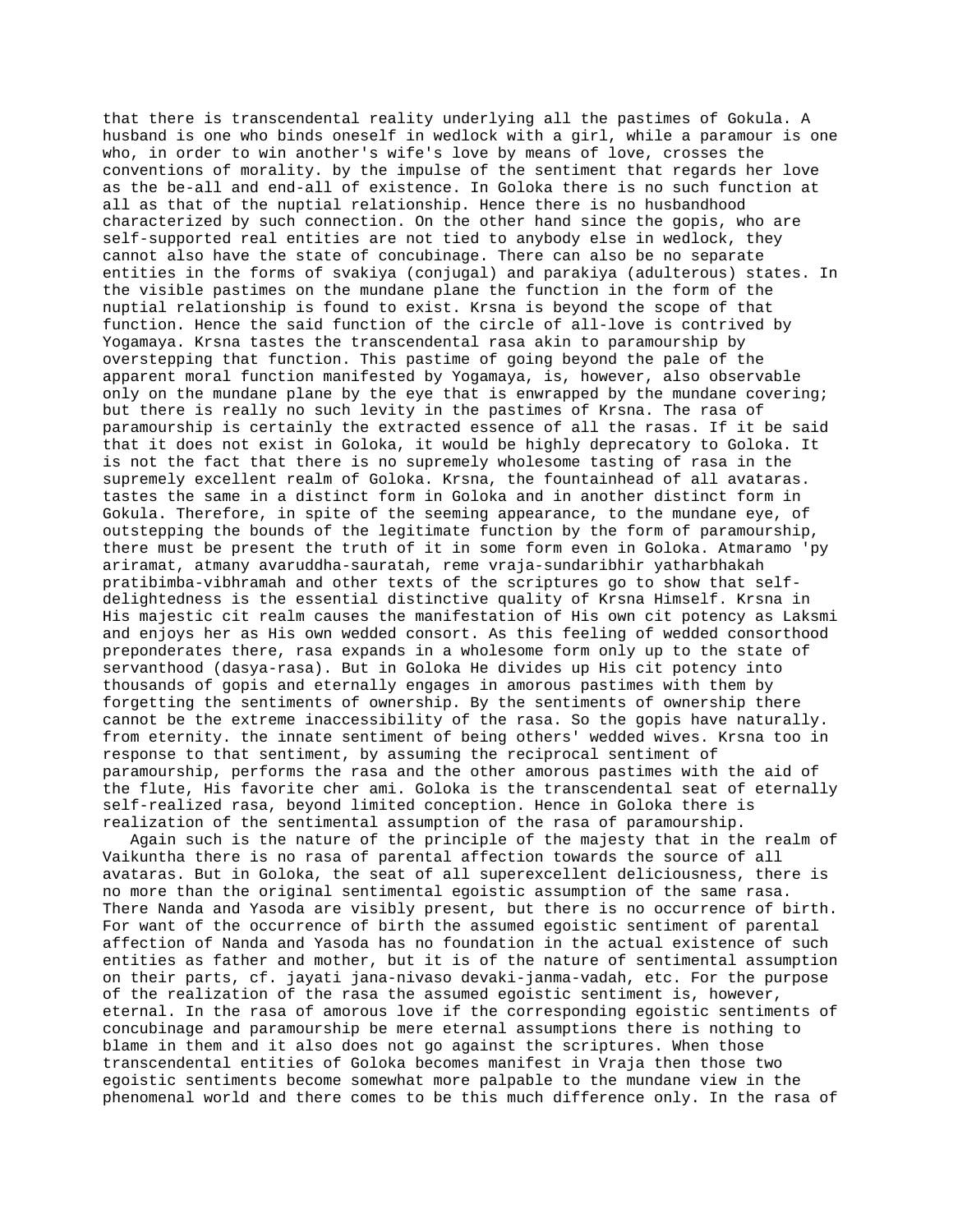parental affection the sentiments of Nanda and Yasoda that they are parents becomes manifest in the more tangible form in the pastimes of birth etc., and in the amorous rasa the corresponding sentiments of concubinage in the respective gopis become manifest in the forms of their marriages with Abhimanyu, Govardhana, etc. In reality there is no such separate entity as husbandhood of the gopis either in Goloka or in Gokula. Hence the sastras declare that there is no sexual union of the gopis with their husbands. It is also for the same reason that the authorized teacher of the principle of rasa, Sri Rupa, writes that in the transcendental amorous rasa the hero is of two different types, viz., the wedded husband and the paramour--patis copapatis ceti prabhedav iha visrutav iti. Sri Jiva, in his commentary by his words patih pura-vanitanam dvitiyo vraja-vanitanam, acknowledges the eternal paramourship of Krsna in Goloka and Gokula and the husbandhood of Krsna in Vaikuntha and Dvaraka etc. In the Lord of Goloka and the Lord of Gokula the character of paramourship is found in its complete form. Krsna's deliberate overstepping of His own quality of selfdelightedness is caused by the desire of union with another's wedded wife. The state of being another's wedded wife is nothing but the corresponding assumed sentiment on the part of the gopis. In reality they have no husbands with independent and separate existence; still their very egoistic sentiment makes them have the nature of the wedded wives of others. So all the characteristics, viz., that "desire makes the paramour overstep the bounds of duty." etc., are eternally present in the seat of all "deliciousness." In Vraja that very thing reveals itself, to an extent, in a form more tangible to persons with mundane eyes.

 So in Goloka there is inconceivable distinction and nondistinction between the rasas analogous to mundane concubineship and wifehood. It may be said with equal truth that there is no distinction in Goloka between the two as also that there is such distinction. The essence of paramourship is the cessation of ownership and the abeyance of ownership is the enjoyment of His own cit potency in the shape of abeyance of paramourship or enjoyment without the sanction of wedlock. The conjunction of the two exists there as one rasa accommodating both varieties. In Gokula it is really the same with the difference that it produces a different impression on observers belonging to the mundane plane. In Govinda, the hero of Goloka, there exist both husbandhood and paramourship above all piety and impiety and free from all grossness. Such is also the case with the hero of Gokula although there is a distinction in realization caused by Yogamaya. If it be urged that what is manifested by Yogamaya is the highest truth being the creation of the cit potency and that, therefore, the impression of paramourship is also really true, the reply is that there may exist an impression of analogous sentimental egoism in the tasting of rasa free from any offense because it is not without a basis in truth. But the unwholesome impression that is produced in the mundane judgment is offensive and as such cannot exist in the pure cit realm. In fact Sripada Jiva Gosvami has come to the true conclusion, and at the same time the finding of the opposing party is also inconceivably true. It is the vain empirical wranglings about wedded wifehood and concubinage which is false and full of specious verbosity. He who goes through the commentaries of Sripada Jiva Gosvami and those of the opposing party with an impartial judgment cannot maintain his attitude of protest engendered by any real doubt. What the unalloyed devotee of the Supreme Lord says is all true and is independent of any consideration of unwholesome pros and cons. There is, however, the element of mystery in their verbal controversies. Those, whose judgment is made of mundane stuff, being unable to enter into the spirit of the all-loving controversies among pure devotees, due to their own want of unalloyed devotion, are apt to impute to the devotees their own defects of partisanship and opposing views. Commenting on the sloka of Rasa-pancadhyayi, gopinam tatpatinam ca, etc., what Sripada Sanatana Gosvami has stated conclusively in his Vaisnava-tosani has been accepted with reverence by the true devotee Sripada Visvanatha Cakravarti without any protest.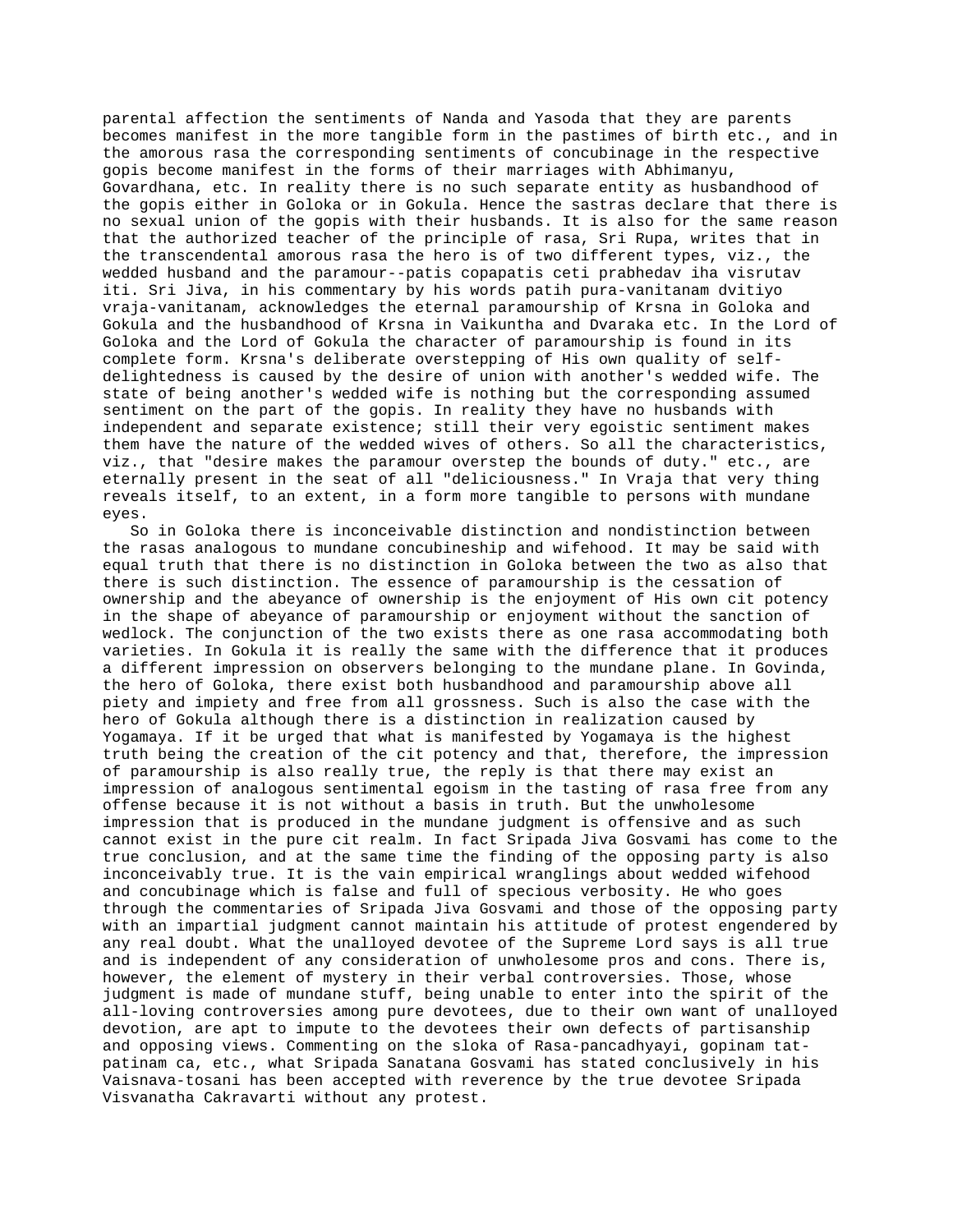Whenever any dispute arises regarding the pure cognitive pastimes, such as Goloka, etc., we would do well to remember the precious advice from the holy lips of Sriman Mahaprabhu and His associates, the Gosvamis, viz., that the Truth Absolute is ever characterized by spiritual variegatedness that transcends the variegatedness of mundane phenomena; but He is never featureless. The divine rasa is lovely with the variegatedness of the fourfold distinction of vibhava, anubhava, sattvika and vyabhicari and the rasa is ever present in Goloka and Vaikuntha. The rasa of Goloka manifests as vraja-rasa on the mundane plane for the benefit of the devotees by the power of Yogamaya. Whatever is observable in gokula-rasa should be visible in goloka-rasa, in a clearly explicit form. Hence the distinction of paramourship and concubinage, the variegatedness of the respective rasas of all different persons, the soil, water, river, hill, portico, bower, cows, etc., all the features of Gokula exist in Goloka, disposed in an appropriate manner. There is only this peculiarity that the mundane conceptions of human beings possessed of material judgment, regarding those transcendental entities, do not exist there. The conception of Goloka manifests itself differently in proportion to the degree of realization of the various pastimes of Vraja and it is very difficult to lay down any definite criterion as to which portions are mundane and which are uncontaminated. The more the eye of devotion is tinged with the salve of love, the more will the transcendental concept gradually manifest itself. So there is no need of further hypothetical speculation which does not improve one's spiritual appreciation, as the substantive knowledge of Goloka is an inconceivable entity. To try to pursue the inconceivable by the conceptual process is like pounding the empty husk of grain, which is sure to have a fruitless ending. It is, therefore, one's bounden duty. by refraining from the endeavor to know, to try to gain the experience of the transcendental by the practice of pure devotion. Any course, the adoption of which tends to produce the impression of featurelessness, must be shunned by all means. Unalloyed parakiya-rasa free from all mundane conception is a most rare attainment. It is this which has been described in the narrative of the pastimes of Gokula. Those devotees, who follow the dictate of their pure spontaneous love, should base their devotional endeavors on that narrative. They will attain to the more wholesome fundamental principle on reaching the stage of realization. The devotional activities characterized by illicit amour, as practiced by worldly-minded conditioned souls, are forbidden mundane impiety. The heart of our apostle Sripada Jiva Gosvami was very much moved by such practices and induced him to give us his conclusive statements on the subject. It is the duty of a pure Vaisnava to accept the real spirit of his statements. It is a great offense to disrespect the acarya and to seek to establish a different doctrine in opposition to him.

#### TEXT 38

# TEXT

 premanjana-cchurita-bhakti-vilocanena santah sadaiva hrdayesu vilokayanti yam syamasundaram acintya-guna-svarupam govindam adi-purusam tam aham bhajami

# SYNONYMS

prema--of love; anjana--with the salve; churita--tinged; bhakti--of devotion; vilocanena--with the eye; santah--the pure devotees; sada--always; eva--indeed; hrdayesu--in their hearts; vilokayanti--see; yam--whom; syama--dark blue; sundaram--beautiful; acintya--inconceivable; guna--with attributes; svarupam- whose nature is endowed; govindam--Govinda; adi-purusam--the original person; tam--Him; aham--I; bhajami--worship.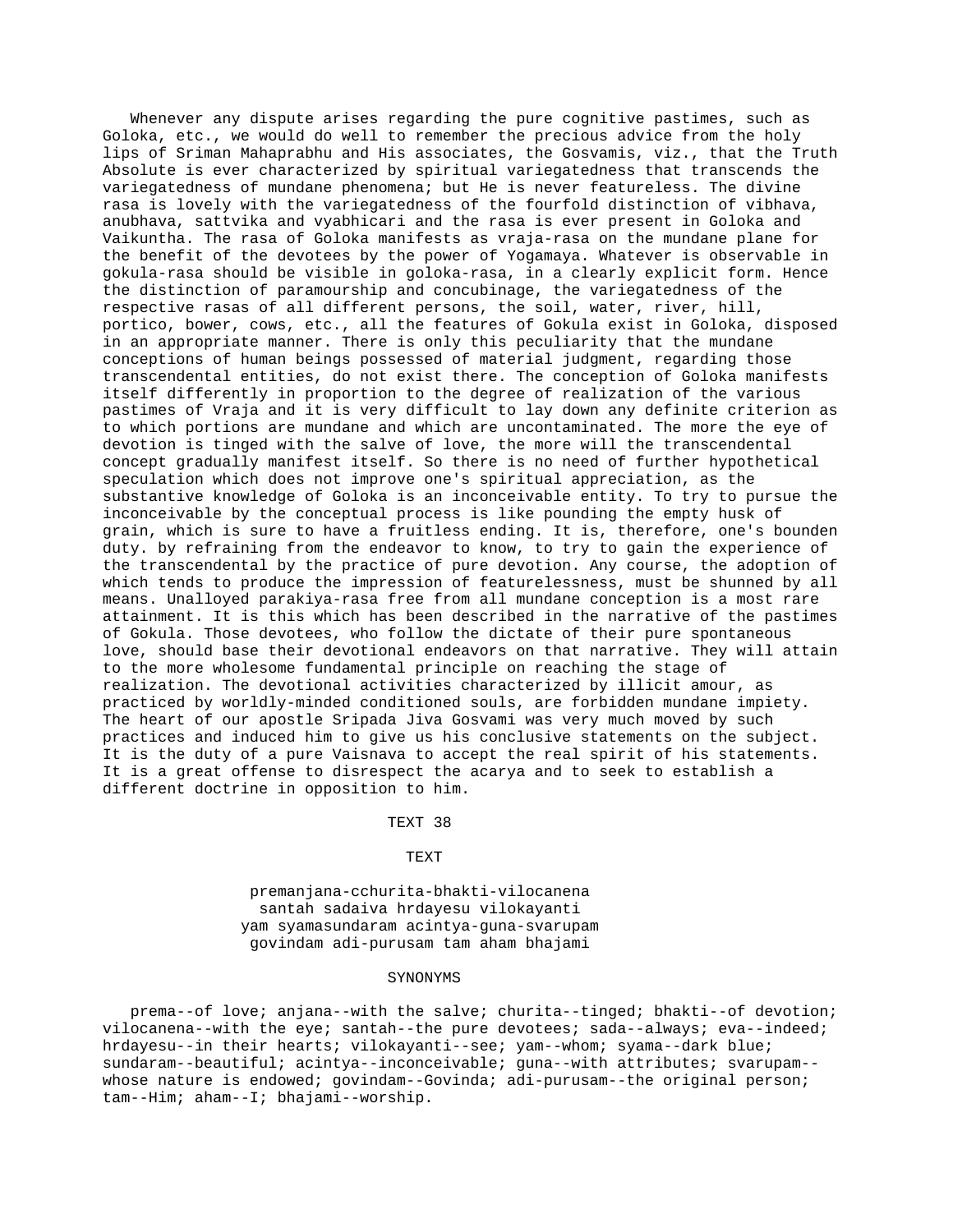### TRANSLATION

 I worship Govinda, the primeval Lord, who is Syamasundara, Krsna Himself with inconceivable innumerable attributes, whom the pure devotees see in their heart of hearts with the eye of devotion tinged with the salve of love.

### PURPORT

 The Syamasundara form of Krsna is His inconceivable simultaneous personal and impersonal self-contradictory form. True devotees see that form in their purified hearts under the influence of devotional trance. The form Syama is not the blue color visible in the mundane world but is the transcendental variegated color affording eternal bliss, and is not visible to the mortal eye. On a consideration of the trance of Vyasadeva as in the sloka, bhakti-yogena manasi etc., it will be clear that the form of Sri Krsna is the full Personality of Godhead and can only be visible in the heart of a true devotee, which is the only true seat in the state of trance under the influence of devotion. When Krsna manifested Himself in Vraja, both the devotees and nondevotees saw Him with this very eye; but only the devotees cherished Him, eternally present in Vraja, as the priceless jewel of their heart. Nowadays also the devotees see Him in Vraja in their hearts, saturated with devotion although they do not see Him with their eyes. The eye of devotion is nothing but the eye of the pure unalloyed spiritual self of the jiva. The form of Krsna is visible to that eye in proportion to its purification by the practice of devotion. When the devotion of the neophyte reaches the stage of bhava-bhakti the pure eye of that devotee is tinged with the salve of love by the grace of Krsna, which enables him to see Krsna face to face. The phrase "in their hearts" means Krsna is visible in proportion as their hearts are purified by the practice of devotion. The sum and substance of this sloka is that the form of Krsna, who is Syamasundara, Natavara (Best Dancer), Muralidhara (Holder of the Flute) and Tribhanga (Triple-bending), is not a mental concoction but is transcendental, and is visible with the eye of the soul of the devotee under trance.

### TEXT 39

# TEXT

 ramadi-murtisu kala-niyamena tisthan nanavataram akarod bhuvanesu kintu krsnah svayam samabhavat paramah puman yo govindam adi-purusam tam aham bhajami

#### SYNONYMS

 rama-adi--the incarnation of Lord Rama, etc.; murtisu--in different forms; kala-niyamena--by the order of plenary portions; tisthan--existing; nana- various; avataram--incarnations; akarot--executed; bhuvanesu--within the worlds; kintu--but; krsnah--Lord Krsna; svayam--personally; samabhavat--appeared; paramah--the supreme; puman--person; yah--who; govindam--Govinda; adi-purusam- the original person; tam--Him; aham--I; bhajami--worship.

# TRANSLATION

 I worship Govinda, the primeval Lord, who manifested Himself personally as Krsna and the different avataras in the world in the forms of Rama, Nrsimha, Vamana, etc., as His subjective portions.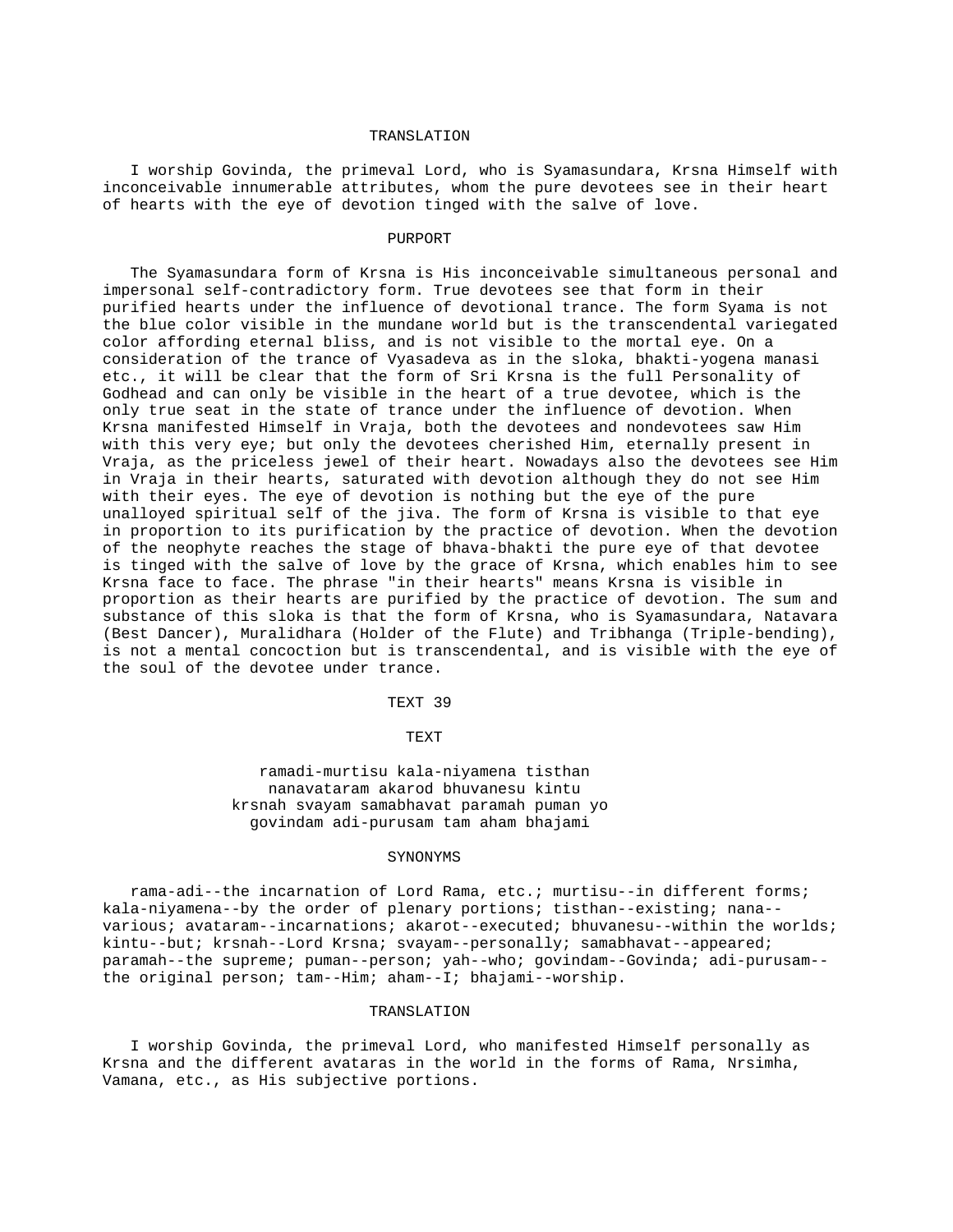# PURPORT

 His subjective portions as the avataras, viz., Rama, etc., appear from Vaikuntha and His own form Krsna manifests Himself with Vraja in this world, from Goloka. The underlying sense is that Krsna Caitanya, identical with Krsna Himself, also brings about by His appearance the direct manifestation of Godhead Himself.

# TEXT 40

# TEXT

# yasya prabha prabhavato jagad-anda-koti kotisv asesa-vasudhadi vibhuti-bhinnam tad brahma niskalam anantam asesa-bhutam govindam adi-purusam tam aham bhajami

# SYNONYMS

 yasya--of whom; prabha--the effulgence; prabhavatah--of one who excels in power; jagat-anda--of universes; koti-kotisu--in millions and millions; asesa- unlimited; vasudha-adi--with planets and other manifestations; vibhuti--with opulences; bhinnam--becoming variegated; tat--that; brahma--Brahman; niskalam- without parts; anantam--unlimited; asesa-bhutam--being complete; govindam-- Govinda; adi-purusam--the original person; tam--Him; aham--I; bhajami--worship.

#### TRANSLATION

 I worship Govinda, the primeval Lord, whose effulgence is the source of the nondifferentiated Brahman mentioned in the Upanisads, being differentiated from the infinity of glories of the mundane universe appears as the indivisible, infinite, limitless, truth.

# PURPORT

 The mundane universe created by Maya is one of the infinite external manifestations accommodating space, time and gross things. The impersonal aspect of Godhead, the nondifferentiated Brahman, is far above this principle of mundane creation. But even the nondifferentiated Brahman is only the external effulgence emanating from the boundary wall of the transcendental realm of Vaikuntha displaying the triquadrantal glory of Govinda. The nondifferentiated Brahman is indivisible, hence is also one without a second, and is the infinite, and residual entity.

#### TEXT 41

# TEXT

 maya hi yasya jagad-anda-satani sute traigunya-tad-visaya-veda-vitayamana sattvavalambi-para-sattvam visuddha-sattvam govindam adi-purusam tam aham bhajami

# SYNONYMS

 maya--the external potency; hi--indeed; yasya--of whom; jagat-anda--of universes; satani--hundreds; sute--brings forth; trai-gunya--embodying the threefold mundane qualities; tat--of that; visaya--the subject matter; veda--the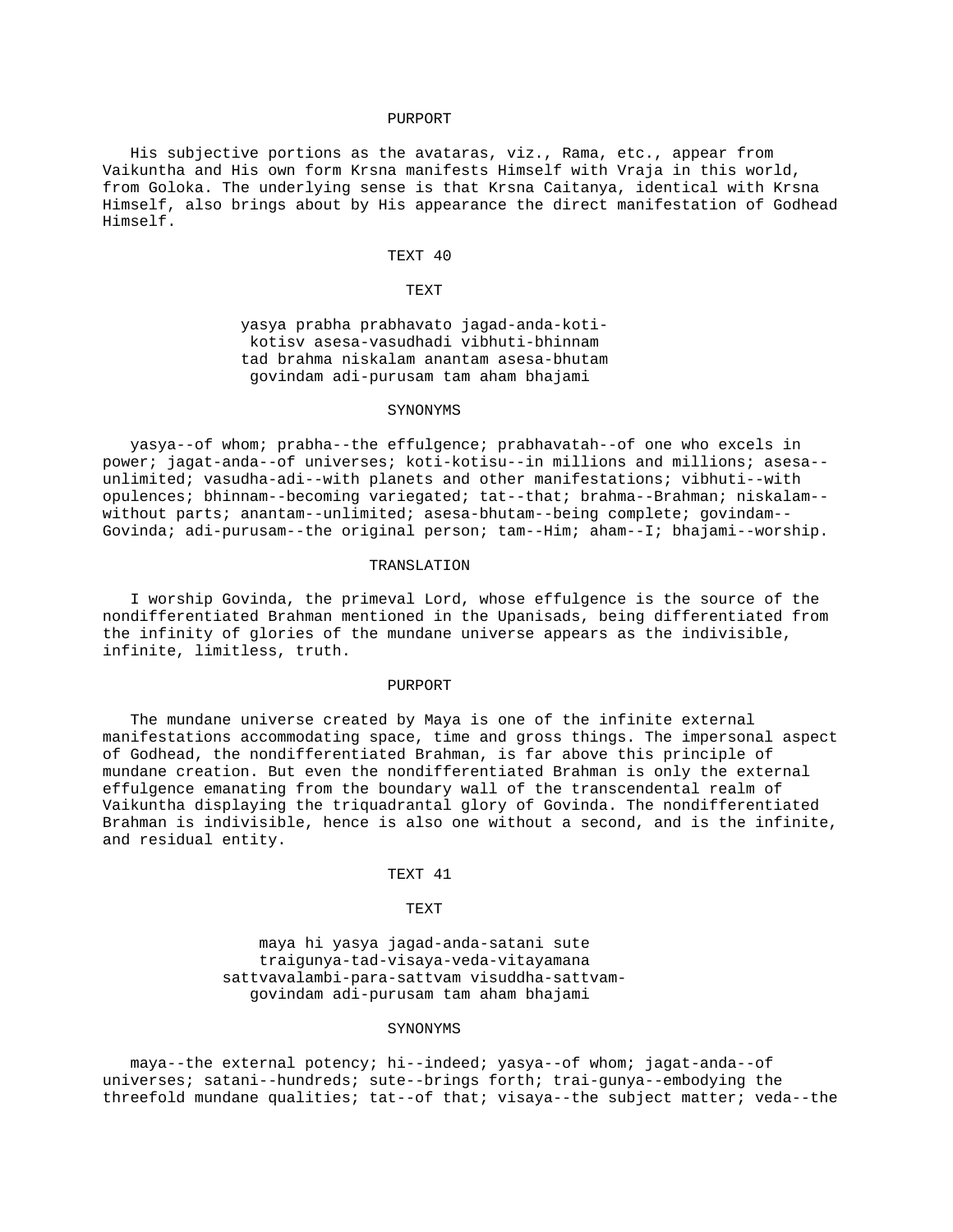Vedic knowledge; vitayamana--diffusing; sattva-avalambi--the support of all existence; para-sattvam--the ultimate entity; visuddha-sattvam--the absolute substantive principle; govindam--Govinda; adi-purusam--the original person; tam- -Him; aham--I; bhajami--worship.

# TRANSLATION

 I worship Govinda, the primeval Lord, who is the absolute substantive principle being the ultimate entity in the form of the support of all existence whose external potency embodies the threefold mundane qualities, viz., sattva, rajas, and tamas and diffuses the Vedic knowledge regarding the mundane world.

## PURPORT

 The active mundane quality of rajas brings forth or generates all mundane entities. The quality of sattva (mundane manifestive principle) in conjunction with rajas stands for the maintenance of the existence of entities that are so produced, and the quality of tamas represents the principle of destruction. The substantive principle, which is mixed with the threefold mundane qualities, is mundane, while the unmixed substance is transcendental. The quality of eternal existence is the principle of absolute entity. The person whose proper form abides in that essence, is alone unalloyed entity. nonmundane, supermundane and free from all mundane quality. He is cognitive bliss. It is the deluding energy who has elaborated the regulative knowledge (Vedas) bearing on the threefold mundane quality.

"Sri Brahma-Samhita" by His Divine Grace Srila Bhaktisiddhanta Sarasvati Thakura.

COPYRIGHT NOTICE: This is an evaluation copy of the printed version of this book, and is NOT FOR RESALE. This evaluation copy is intended for personal noncommercial use only, under the "fair use" guidelines established by international copyright laws. You may use this electronic file to evaluate the printed version of this book, for your own private use, or for short excerpts used in academic works, research, student papers, presentations, and the like. You can distribute this evaluation copy to others over the Internet, so long as you keep this copyright information intact. You may not reproduce more than ten percent (10%) of this book in any media without the express written permission from the copyright holders. Reference any excerpts in the following way: "Excerpted from "Sri Brahma-Samhita" by Bhaktisiddhanta Sarasvati Thakura, courtesy of the Bhaktivedanta Book Trust International, www.Krishna.com."

This book and electronic file is Copyright 1985-2003 Bhaktivedanta Book Trust International, 3764 Watseka Avenue, Los Angeles, CA 90034, USA. All rights reserved. For any questions, comments, correspondence, or to evaluate dozens of other books in this collection, visit the website of the publishers, www.Krishna.com.

#### TEXT 42

TEXT

 ananda-cinmaya-rasatmataya manahsu yah praninam pratiphalan smaratam upetya lilayitena bhuvanani jayaty ajasram govindam adi-purusam tam aham bhajami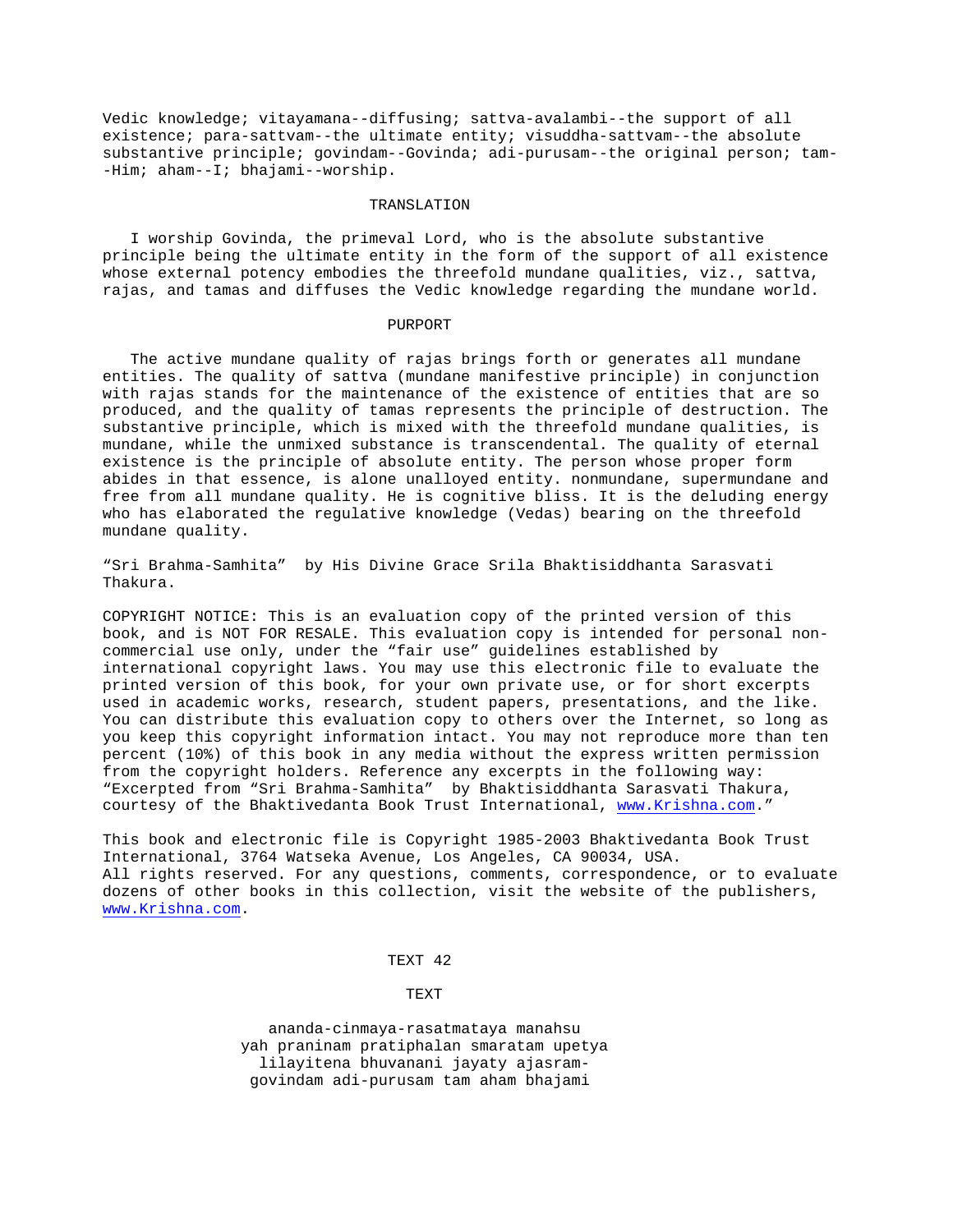#### SYNONYMS

 ananda--blissful; cit-maya--cognitive; rasa--of rasa; atmataya--due to being the entity; manahsu--in the minds; yah--He who; praninam--of living entities; pratiphalan--being reflected; smaratam upetya--recollecting; lilayitena--by pastimes; bhuvanani--the mundane world; jayati--triumphantly dominates; ajasram- -ever; govindam--Govinda; adi-purusam--the original person; tam--Him; aham--I; bhajami--worship.

# TRANSLATION

 I worship Govinda, the primeval Lord, whose glory ever triumphantly dominates the mundane world by the activity of His own pastimes, being reflected in the mind of recollecting souls as the transcendental entity of ever-blissful cognitive rasa.

#### PURPORT

 Those who constantly recollect in accordance with spiritual instructions the name, figure, attributes and pastimes of the form of Krsna appearing in the amorous rasa, whose loveliness vanquishes the god of mundane love, conqueror of all mundane hearts, are alone meditators of Krsna. Krsna, who is full of pastimes, always manifests Himself with His realm only in the pure receptive cognition of such persons. The pastimes of that manifested divine realm triumphantly dominates in every way all the majesty and beauty of the mundane world.

### TEXT 43

# TEXT

 goloka-namni nija-dhamni tale ca tasya devi mahesa-hari-dhamasu tesu tesu te te prabhava-nicaya vihitas ca yena govindam adi-purusam tam aham bhajami

# SYNONYMS

 goloka-namni--in the planet known as Goloka Vrndavana; nija-dhamni--the personal abode of the Supreme Personality of Godhead; tale--in the part underneath; ca--also; tasya--of that; devi--of the goddess Durga; mahesa--of Lord Siva; hari--of Narayana; dhamasu--in the planets; tesu tesu--in each of them; te te--those respective; prabhava-nicayah--opulences; vihitah- established; ca--also; yena--by whom; govindam--Govinda; adi-purusam--the original person; tam--Him; aham--I; bhajami--worship.

# TRANSLATION

 Lowest of all is located Devi-dhama [mundane world], next above it is Mahesadama [abode of Mahesa]; above Mahesa-dhama is placed Hari-dhama [abode of Hari] and above them all is located Krsna's own realm named Goloka. I adore the primeval Lord Govinda, who has allotted their respective authorities to the rulers of those graded realms.

#### PURPORT

 The realm of Goloka stands highest above all others. Brahma looking up to the higher position of Goloka is speaking of the other realms from the point of view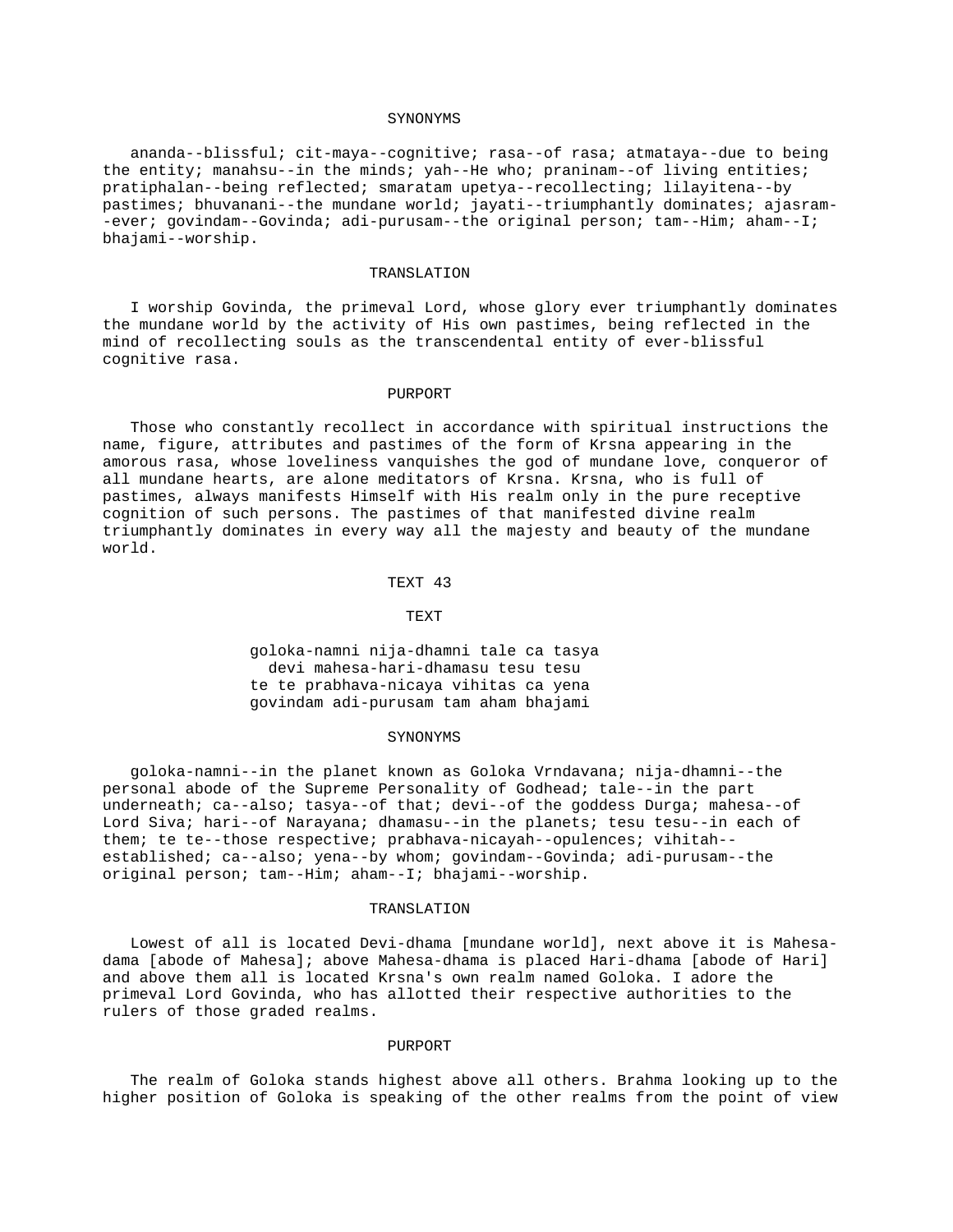of his own realm: the first in order is this mundane world called Devi-dhama consisting of the fourteen worlds, viz., Satyaloka, etc.; next above Devi-dhama is located Siva-dhama one portion of which, called Mahakala-dhama, is enveloped in darkness; interpenetrating this portion of Siva-dhama there shines the Sadasivaloka, full of great light. Above the same appears Hari-dhama or the transcendental Vaikunthaloka. The potency of Devi-dhama, in the form of the extension of Maya, and that of Sivaloka, consisting of time, space and matter, are the potency of the separated particles pervaded by the penumbral reflection of the subjective portion of the Divinity. But Hari-dhama is ever resplendent with transcendental majesty and the great splendor of all-sweetness predominates over all other majesties in Goloka. The Supreme Lord Govinda by his own direct and indirect power has constituted those respective potencies of those realms.

# TEXT 44

#### TEXT

# srsti-sthiti-pralaya-sadhana-saktir eka chayeva yasya bhuvanani bibharti durga icchanurupam api yasya ca cestate sa govindam adi-purusam tam aham bhajami

# SYNONYMS

 srsti--creation; sthiti--preservation; pralaya--and destruction; sadhana--the agency; saktih--potency; eka--one; chaya--the shadow; iva--like; yasya--of whom; bhuvanani--the mundane world; bibharti--maintains; durga--Durga; iccha--the will; anurupam--in accordance with; api--certainly; yasya--of whom; ca--and; cestate--conducts herself; sa--she; govindam--Govinda; adi-purusam--the original person; tam--Him; aham--I; bhajami--worship.

# TRANSLATION

 The external potency Maya who is of the nature of the shadow of the cit potency, is worshiped by all people as Durga, the creating, preserving and destroying agency of this mundane world. I adore the primeval Lord Govinda in accordance with whose will Durga conducts herself.

#### PURPORT

 (The aforesaid presiding deity of Devi-dhama is being described.) The world, in which Brahma takes his stand and hymns the Lord of Goloka, is Devi-dhama consisting of the fourteen worlds and Durga is its presiding deity. She is tenarmed, representing the tenfold fruitive activities. She rides on the lion, representing her heroic prowess. She tramples down Mahisasura, representing the subduer of vices. She is the mother of two sons, Karttikeya and Ganesa, representing beauty and success. She is placed between Laksmi and Sarasvati, representing mundane opulence and mundane knowledge. She is armed with the twenty weapons, representing the various pious activities enjoined by the Vedas for suppression of vices. She holds the snake, representing the beauty of destructive time. Such is Durga possessing all these manifold forms. Durga is possessed of durga, which means a prison house. When jivas begotten of the marginal potency (tatastha sakti) forget the service of Krsna they are confined in the mundane prison house, the citadel of Durga. The wheel of karma is the instrument of punishment at this place. The work of purifying these penalized jivas is the duty devolved upon Durga. She is incessantly engaged in discharging the same by the will of Govinda. When, luckily. the forgetfulness of Govinda on the part of imprisoned jivas is remarked by them by coming in contact with self-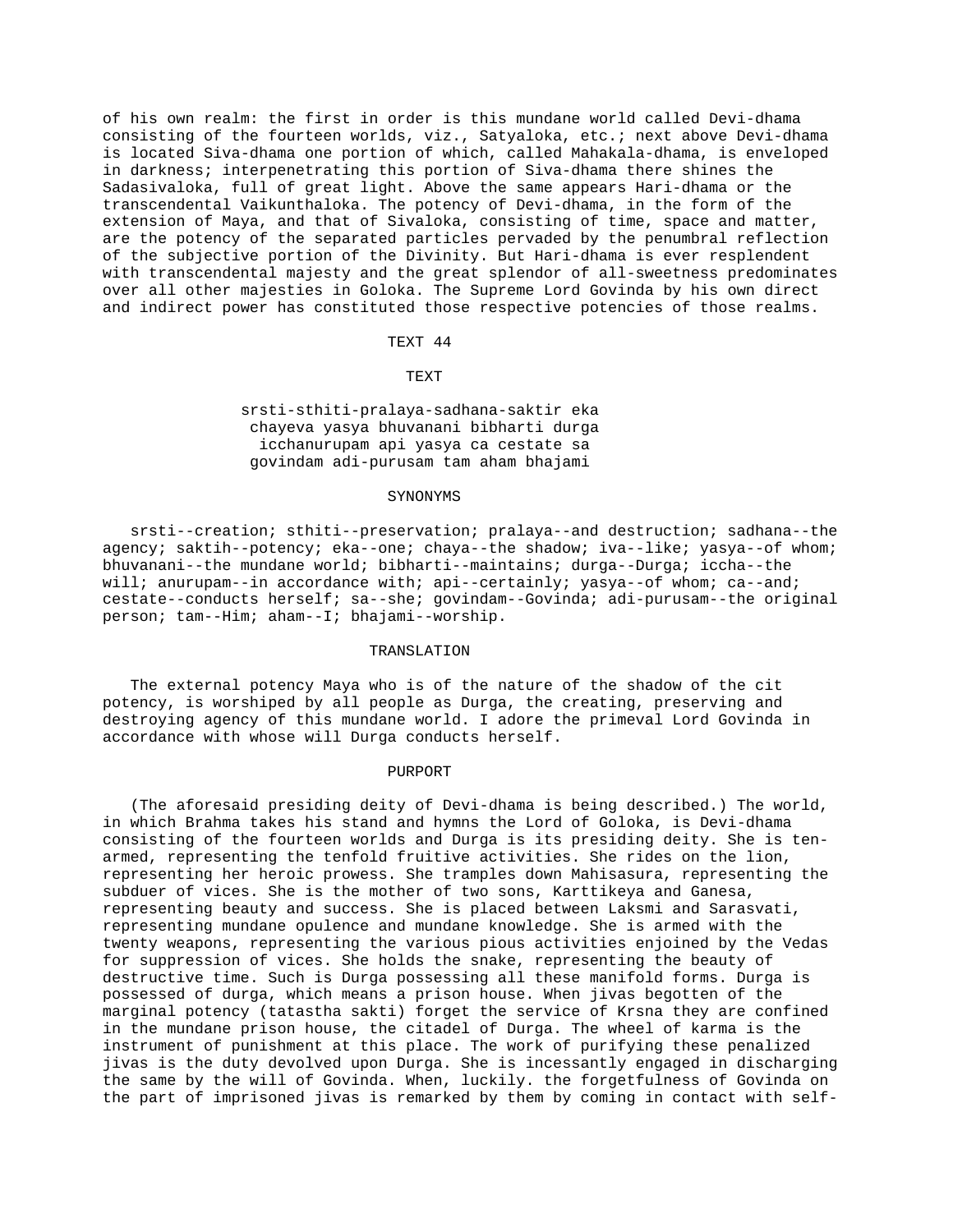realized souls and their natural aptitude for the loving service of Krsna is aroused, Durga herself then becomes the agency of their deliverance by the will of Govinda. So it behooves everybody to obtain the guileless grace of Durga, the mistress of this prison house, by propitiating her with the selfless service of Krsna. The boons received from Durga in the shape of wealth, property, recovery from illness, of wife and sons, should be realized as the deluding kindness of Durga. The mundane psychical jubilations of dasa-maha-vidya, the ten goddesses or forms of Durga, are elaborated for the delusion of the fettered souls of this world. Jiva is a spiritual atomic part of Krsna. When he forgets his service of Krsna he is at once deflected by the attracting power of Maya in this world, who throws him into the whirlpool of mundane fruitive activity (karma) by confining him in a gross body constituted by the five material elements, their five attributes and eleven senses, resembling the garb of a prisoner. In this whirlpool jiva has experience of happiness and miseries, heaven and hell. Besides this, there is a subtle body. consisting of the mind, intelligence and ego, inside the gross body. By means of the subtle body. the jiva forsakes one gross body and takes recourse to another. The jiva cannot get rid of the subtle body. full of nescience and evil desires, unless and until he is liberated. On getting rid of the subtle body he bathes in the Viraja and goes up to Haridhama. Such are the duties performed by Durga in accordance with the will of Govinda. In the Bhagavata sloka, vilajyamanaya... durdhiyah--the relationship between Durga and the conditioned souls has been described.

 Durga, worshiped by the people of this mundane world, is the Durga described above. But the spiritual Durga, mentioned in the mantra which is the outer covering of the spiritual realm of the Supreme Lord, is the eternal maidservant of Krsna and is, therefore, the transcendental reality whose shadow, the Durga of this world, functions in this mundane world as her maidservant. (Vide the purport of sloka 3.)

## TEXT 45

# TEXT

 ksiram yatha dadhi vikara-visesa-yogat sanjayate na hi tatah prthag asti hetoh yah sambhutam api tatha samupaiti karyad govindam adi-purusam tam aham bhajami

## SYNONYMS

 ksiram--milk; yatha--as; dadhi--yogurt; vikara-visesa--of a special transformation; yogat--by the application; sanjayate--is transformed into; na- not; hi--indeed; tatah--from the milk; prthak--separated; asti--is; hetoh--which is the cause; yah--who; sambhutam--the nature of Lord Siva; api--also; tatha- thus; samupaiti--accepts; karyat--for the matter of some particular business; govindam--Govinda; adi-purusam--the original person; tam--Him; aham--I; bhajami- -worship.

#### TRANSLATION

 Just as milk is transformed into curd by the action of acids, but yet the effect curd is neither same as, nor different from, its cause, viz., milk, so I adore the primeval Lord Govinda of whom the state of Sambhu is a transformation for the performance of the work of destruction.

# PURPORT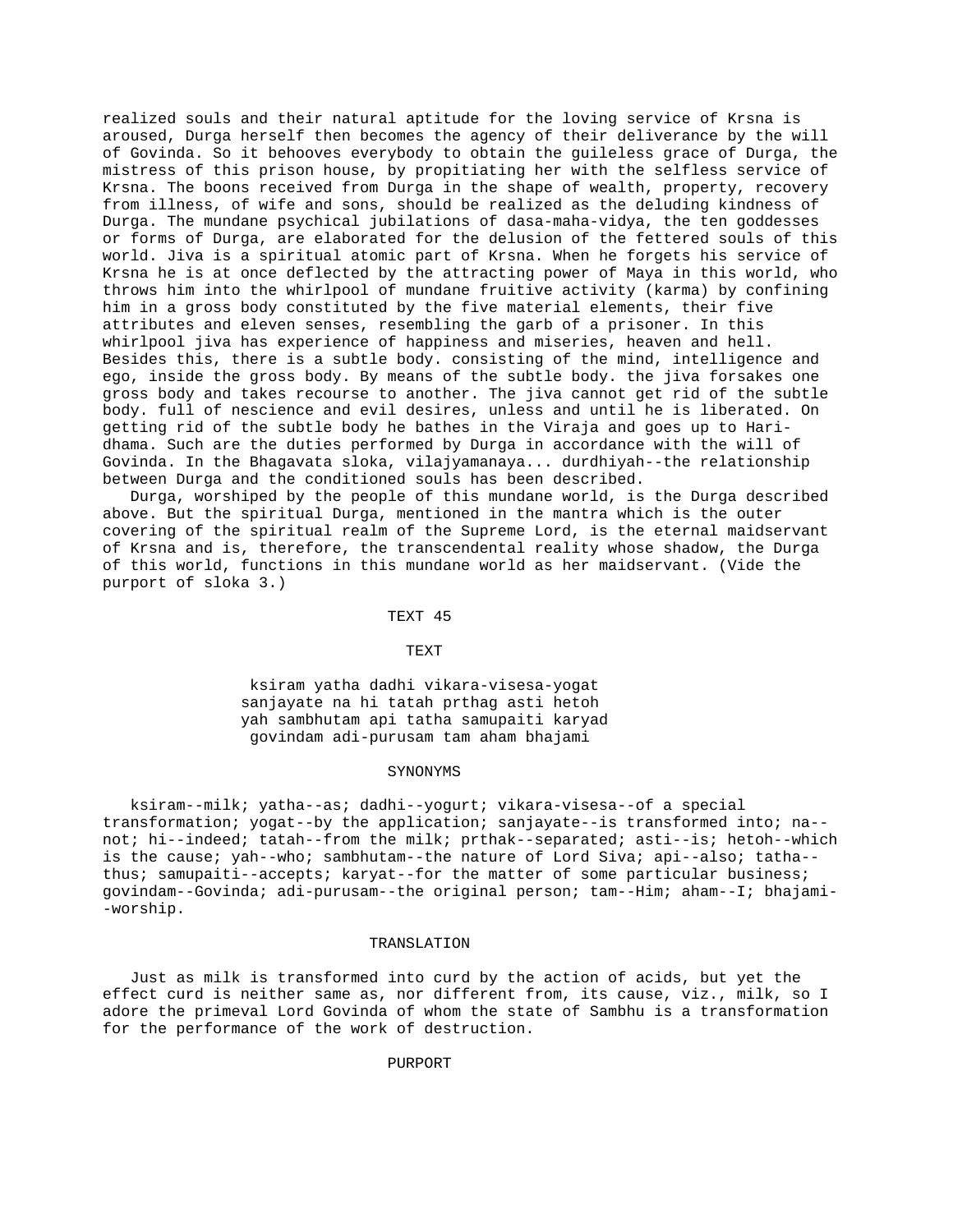(The real nature of Sambhu, the presiding deity of Mahesa-dhama, is described.) Sambhu is not a second Godhead other than Krsna. Those, who entertain such discriminating sentiment, commit a great offense against the Supreme Lord. The supremacy of Sambhu is subservient to that of Govinda; hence they are not really different from each other. The nondistinction is established by the fact that just as milk treated with acid turns into curd so Godhead becomes a subservient when He Himself attains a distinct personality by the addition of a particular element of adulteration. This personality has no independent initiative. The said adulterating principle is constituted of a combination of the stupefying quality of the deluding energy, the quality of nonplenitude of the marginal potency and a slight degree of the ecstatic-cumcognitive principle of the plenary spiritual potency. This specifically adulterated reflection of the principle of the subjective portion of the Divinity is Sadasiva, in the form of the effulgent masculine-symbol-god Sambhu from whom Rudradeva is manifested. In the work of mundane creation as the material cause, in the work of preservation by the destruction of sundry asuras and in the work of destruction to conduct the whole operation, Govinda manifests Himself as guna-avatara in the form of Sambhu who is the separated portion of Govinda imbued with the principle of His subjective plenary portion. The personality of the destructive principle in the form of time has been identified with that of Sambhu by scriptural evidences that have been adduced in the commentary. The purport of the Bhagavata slokas, viz., vaisnavanam yatha sambhuh, etc., is that Sambhu, in pursuance of the will of Govinda, works in union with his consort Durgadevi by his own time energy. He teaches pious duties (dharma) as stepping-stones to the attainment of spiritual service in the various tantra-sastras, etc., suitable for jivas in different grades of the conditional existence. In obedience to the will of Govinda, Sambhu maintains and fosters the religion of pure devotion by preaching the cult of illusionism (Mayavada) and the speculative agama-sastras. The fifty attributes of individual souls are manifest in a far vaster measure in Sambhu and five additional attributes not attainable by jivas are also partly found in him. So Sambhu cannot be called a jiva. He is the lord of jiva but yet partakes of the nature of a separated portion of Govinda.

### TEXT 46

# TEXT

# diparcir eva hi dasantaram abhyupetya dipayate vivrta-hetu-samana-dharma yas tadrg eva hi ca visnutaya vibhati govindam adi-purusam tam aham bhajami

#### SYNONYMS

 dipa-arcih--the flame of a lamp; eva--as; hi--certainly; dasa-antaram- another lamp; abhyupetya--expanding; dipayate--illuminates; vivrta-hetu--with its expanded cause; samana-dharma--equally powerful; yah--who; tadrk--similarly; eva--indeed; hi--certainly; ca--also; visnutaya--by His expansion as Lord Visnu; vibhati--illuminates; govindam--Govinda; adi-purusam--the original person; tam-- Him; aham--I; bhajami--worship.

# TRANSLATION

 The light of one candle being communicated to other candles, although it burns separately in them, is the same in its quality. I adore the primeval Lord Govinda who exhibits Himself equally in the same mobile manner in His various manifestations.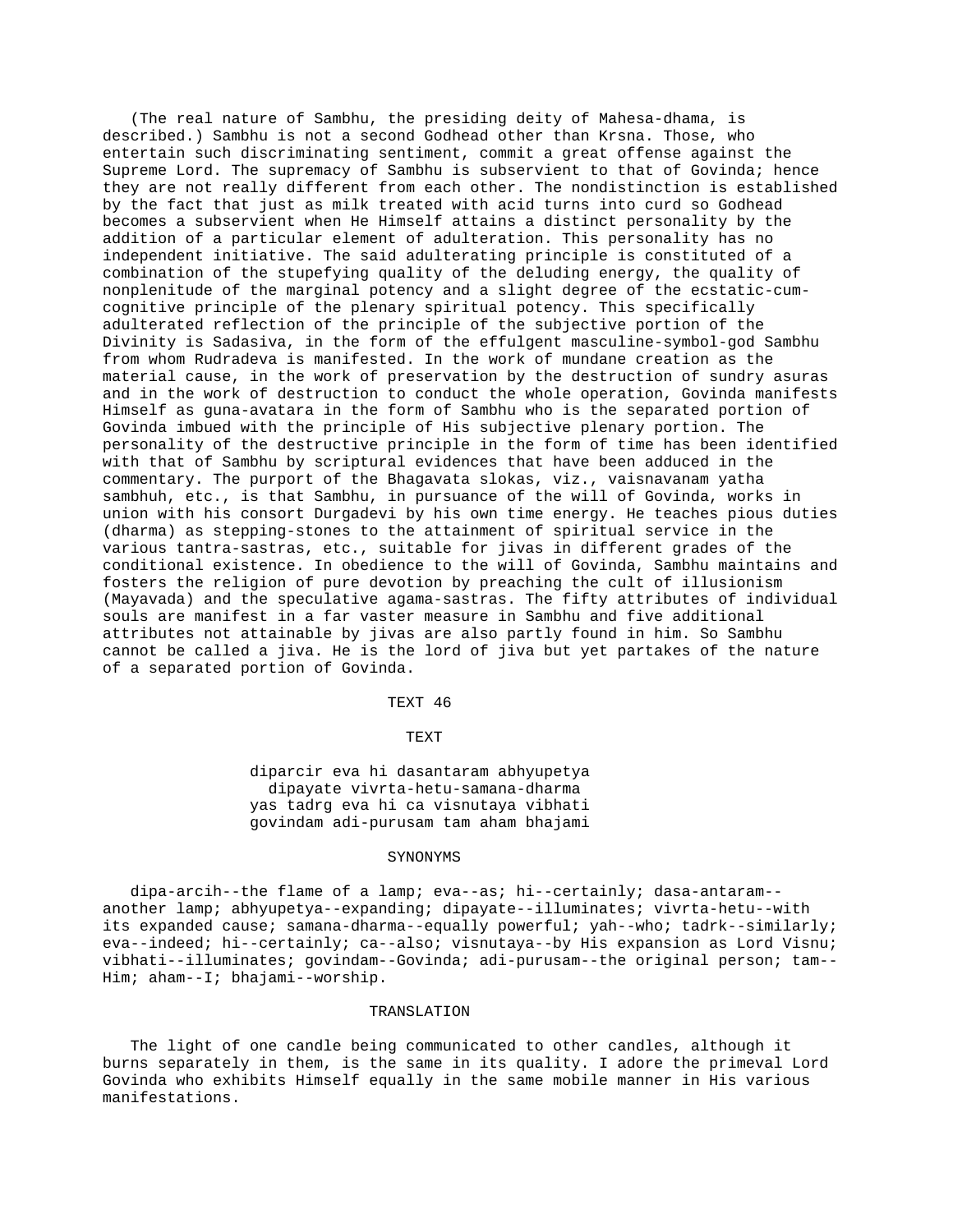## PURPORT

 The presiding Deities of Hari-dhama, viz., Hari, Narayana, Visnu, etc., the subjective portions of Krsna, are being described. The majestic manifestation of Krsna is Narayana, Lord of Vaikuntha, whose subjective portion is Karanodakasayi Visnu, the prime cause, whose portion is Garbhodakasayi. Ksirodakasayi is again the subjective portion of Garbhodakasayi Visnu. The word "Visnu" indicates allpervading, omnipresent and omniscient personality. In this sloka the activities of the subjective portions of the Divinity are enunciated by the specification of the nature of Ksirodakasayi Visnu. The personality of Visnu, the embodied form of the manifestive quality (sattva-guna) is quite distinct from that of Sambhu who is adulterated with mundane qualities. Visnu's subjective personality is on a level with that of Govinda. Both consist of the unadulterated substantive principle. Visnu in the form of the manifest causal principle is identical with Govinda as regards quality. The manifestive quality (sattva-guna) that is found to exist in the triple mundane quality, is an adulterated entity. being alloyed with the qualities of mundane activity and inertia. Brahma is the dislocated portion of the Divinity. manifested in the principle of mundane action, endowed with the functional nature of His subjective portion; and Sambhu is the dislocated portion of the Divinity manifested in the principle of mundane inertia possessing similarly the functional nature of His subjective portion. The reason for their being dislocated portions is that the two principles of mundane action and inertia being altogether wanting in the spiritual essence any entities, that are manifested in them, are located at a great distance from the Divinity Himself or His facsimiles. Although the mundane manifestive quality is of the adulterated kind, Visnu, the manifestation of the Divinity in the mundane manifestive quality. makes His appearance in the unadulterated manifestive principle which is a constituent of the mundane manifestive quality. Hence Visnu is the full subjective portion and belongs to the category of the superior isvaras. He is the Lord of the deluding potency and not alloyed with her. Visnu is the agent of Govinda's own subjective nature in the form of the prime cause. All the majestic attributes of Govinda, aggregating sixty in number, are fully present in His majestic manifestation, Narayana. Brahma and Siva are entities adulterated with mundane qualities. Though Visnu is also divine appearance in mundane quality (guna-avatara), still He is not adulterated. The appearance of Narayana in the form of Maha-Visnu, the appearance of Maha-Visnu in the form of Garbhodakasayi and the appearance of Visnu in the form of Ksirodakasayi, are examples of the ubiquitous function of the Divinity. Visnu is Godhead Himself, and the two other guna-avataras and all the other gods are entities possessing authority in subordination to Him. From the subjective majestic manifestation of the supreme self-luminous Govinda emanate Karanodakasayi, Garbhodakasayi, Ksirodakasayi and all other derivative subjective divine descents (avataras) such as Rama, etc., analogous to communicated light appearing in different candles, shining by the operation of the spiritual potency of Govinda.

#### TEXT 47

TEXT

 yah karanarnava-jale bhajati sma yoga nidram ananta-jagad-anda-sa-roma-kupah adhara-saktim avalambya param sva-murtim govindam adi-purusam tam aham bhajami

SYNONYMS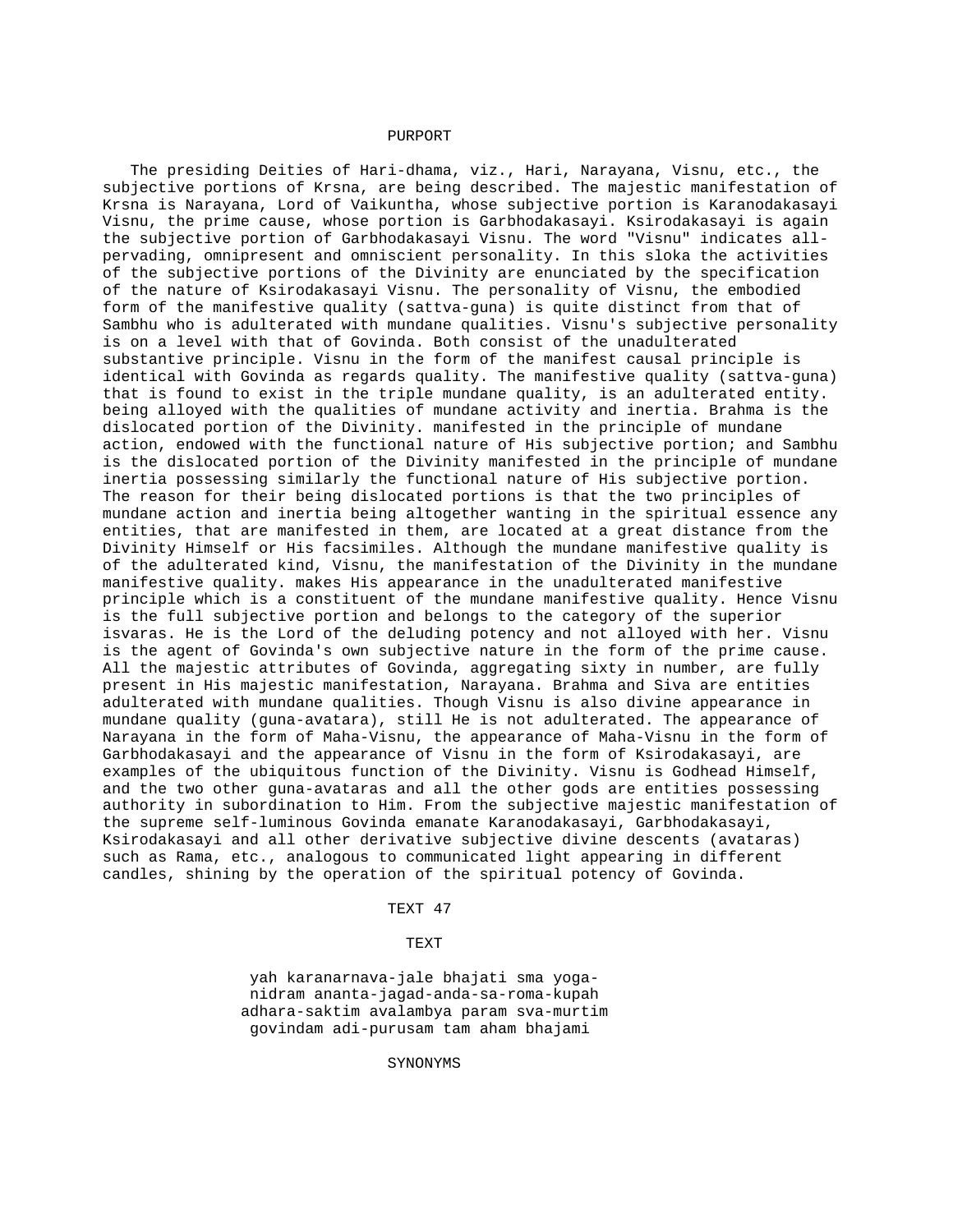yah--He who; karana-arnava--of the Causal Ocean; jale--in the water; bhajati- -enjoys; sma--indeed; yoga-nidram--creative sleep; ananta--unlimited; jagatanda--universes; sa--with; roma-kupah--the pores of His hair; adhara-saktim--the all-accommodating potency; avalambya--assuming; param--great; sva-murtim--own subjective form; govindam--Govinda; adi-purusam--the original person; tam--Him; aham--I; bhajami--worship.

### TRANSLATION

 I adore the primeval Lord Govinda who assuming His own great subjective form, who bears the name of Sesa, replete with the all-accommodating potency, and reposing in the Causal Ocean with the infinity of the world in the pores of His hair, enjoys creative sleep [yoga-nidra].

#### PURPORT

 (The subjective nature of Ananta who has the form of the couch of Maha-Visnu, is described.) Ananta, the same who is the infinite couch on which Maha-Visnu reposes, is a distinctive appearance of the Divinity bearing the name of Sesa, having the subjective nature of the servant of Krsna.

### TEXT 48

# TEXT

 yasyaika-nisvasita-kalam athavalambya jivanti loma-vilaja jagad-anda-nathah visnur mahan sa iha yasya kala-viseso govindam adi-purusam tam aham bhajami

## SYNONYMS

 yasya--whose; eka--one; nisvasita--of breath; kalam--time; atha--thus; avalambya--taking shelter of; jivanti--live; loma-vila-jah--grown from the hair holes; jagat-anda-nathah--the masters of the universes (the Brahmas); visnuh mahan--the Supreme Lord Maha-Visnu; sah--that; iha--here; yasya--whose; kalavisesah--particular plenary portion or expansion; govindam--Govinda; adipurusam--the original person; tam--Him; aham--I; bhajami--worship.

## TRANSLATION

 Brahma and other lords of the mundane worlds, appearing from the pores of hair of Maha-Visnu, remain alive as long as the duration of one exhalation of the latter [Maha-Visnu]. I adore the primeval Lord Govinda of whose subjective personality Maha-Visnu is the portion of portion.

#### PURPORT

The supreme majesty of the subjective nature of Visnu is shown here.

TEXT 49

# TEXT

 bhasvan yathasma-sakalesu nijesu tejah sviyam kiyat prakatayaty api tadvad atra brahma ya esa jagad-anda-vidhana-karta govindam adi-purusam tam aham bhajami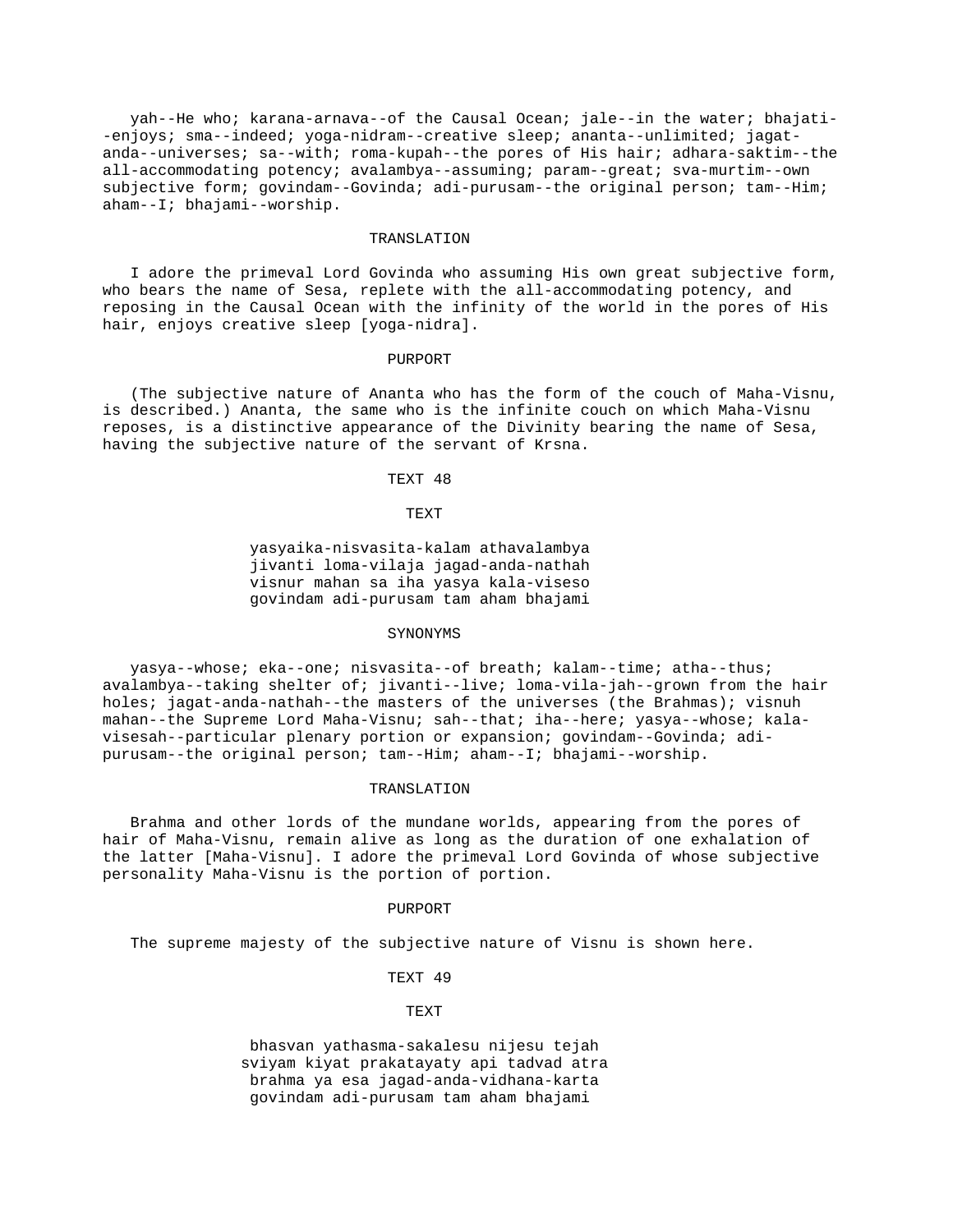#### SYNONYMS

 bhasvan--the illuminating sun; yatha--as; asma-sakalesu--in various types of precious stones; nijesu--his own; tejah--brilliance; sviyam--his own; kiyat--to some extent; prakatayati--manifests; api--also; tadvat--similarly; atra--here; brahma--Lord Brahma; yah--who; esah--he; jagat-anda-vidhana-karta--the chief of the universe; govindam--Govinda; adi-purusam--the original person; tam--Him; aham--I; bhajami--worship.

#### TRANSLATION

 I adore the primeval Lord Govinda from whom the separated subjective portion Brahma receives his power for the regulation of the mundane world, just as the sun manifests some portion of his own light in all the effulgent gems that bear the names of suryakanta, etc.

### PURPORT

 Brahma is two types: in certain kalpas when the potency of the Supreme Lord infuses Himself in an eligible jiva, the latter acts in the office of Brahma and creates the universe. In those kalpas when no eligible jiva is available, after the Brahma of the previous kalpa is liberated, Krsna, by the process of allotment of His own potency. creates the Brahma who has the nature of the avatara (descent) of the Divinity in the active mundane principle (rajo-guna). By principle Brahma is superior to ordinary jivas but is not the direct Divinity. The divine nature is present in a greater measure in Sambhu than in Brahma. The fundamental significance of the above is that the aggregate of fifty attributes, belonging to the jiva, are present in a fuller measure in Brahma who possesses, in a lesser degree, five more attributes which are not found in jivas. But in Sambhu both the fifty attributes of jivas as also the five additional attributes found in Brahma are present in even greater measure than in Brahma.

### TEXT 50

# TEXT

 yat-pada-pallava-yugam vinidhaya kumbha dvandve pranama-samaye sa ganadhirajah vighnan vihantum alam asya jagat-trayasya govindam adi-purusam tam aham bhajami

#### SYNONYMS

 yat--whose; pada-pallava--lotus feet; yugam--two; vinidhaya--having held; kumbha-dvandve--upon the pair of tumuli; pranama-samaye--at the time of offering obeisances; sah--he; gana-adhirajah--Ganesa; vighnan--obstacles; vihantum--to destroy; alam--capable; asya--of these; jagat-trayasya--three worlds; govindam-- Govinda; adi-purusam--the original person; tam--Him; aham--I; bhajami--worship.

### TRANSLATION

 I adore the primeval Lord Govinda, whose lotus feet are always held by Ganesa upon the pair of tumuli protruding from his elephant head in order to obtain power for his function of destroying all the obstacles on the path of progress of the three worlds.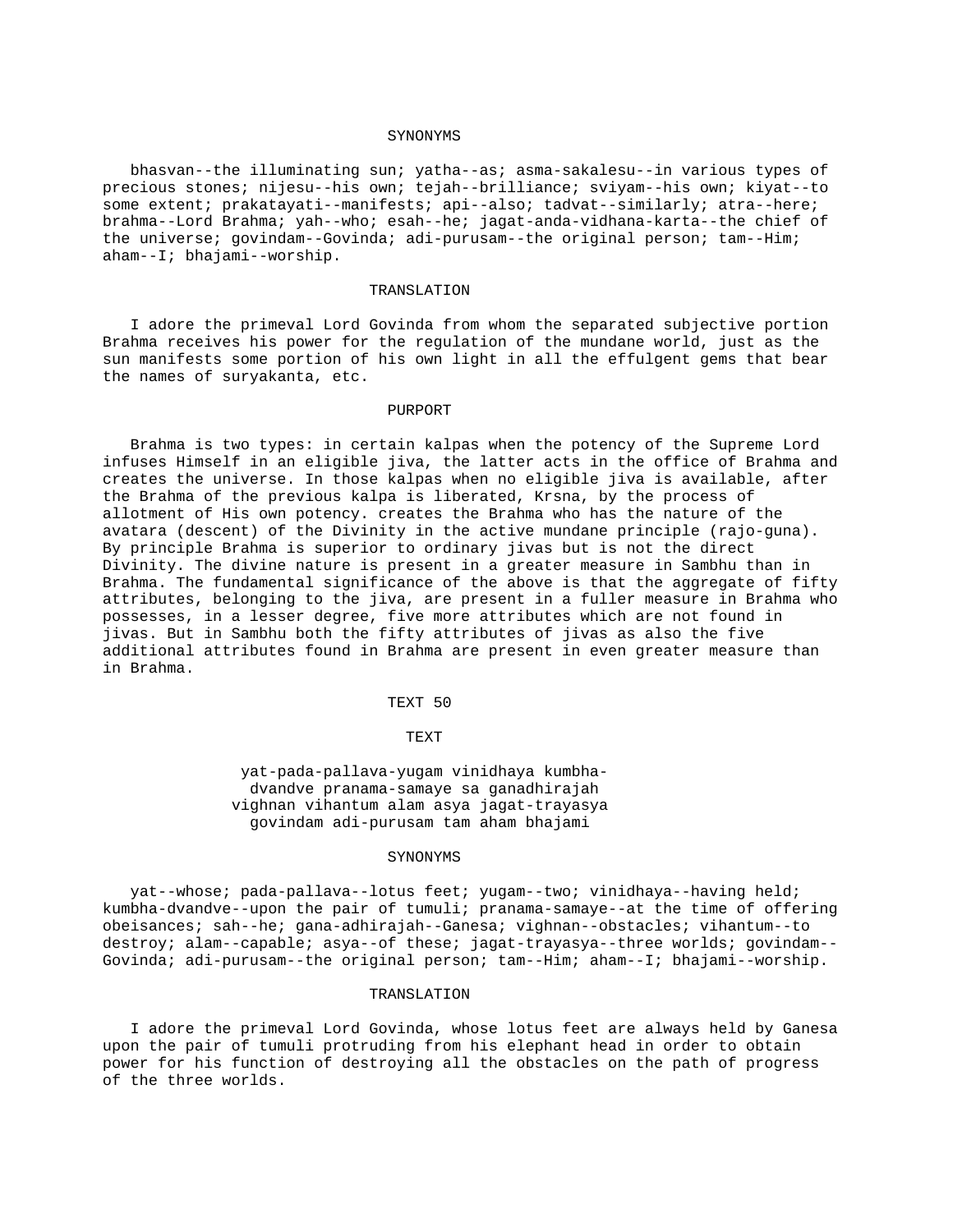### PURPORT

 The power of destroying all obstacles to mundane prosperity has been delegated to Ganesa who is the object of worship to those who are eligible to worship him. He has obtained a rank among the five gods as Brahma possessing mundane quality. The self-same Ganesa is a god in possession of delegated power by infusion of the divine power. All his glory rests entirely on the grace of Govinda.

# TEXT 51

# TEXT

 agnir mahi gaganam ambu marud disas ca kalas tathatma-manasiti jagat-trayani yasmad bhavanti vibhavanti visanti yam ca govindam adi-purusam tam aham bhajami

# SYNONYMS

 agnih--fire; mahi--earth; gaganam--ether; ambu--water; marut--air; disah- directions; ca--also; kalah--time; tatha--as well as; atma--soul; manasi--and mind; iti--thus; jagat-trayani--the three worlds; yasmat--from whom; bhavanti- they originate; vibhavanti--they exist; visanti--they enter; yam--whom; ca- also; govindam--Govinda; adi-purusam--the original person; tam--Him; aham--I; bhajami--worship.

#### TRANSLATION

 The three worlds are composed of the nine elements, viz., fire, earth, ether, water, air, direction, time, soul and mind. I adore the primeval Lord Govinda from whom they originate, in whom they exist and into whom they enter at the time of the universal cataclysm.

# PURPORT

 There is nothing in the three worlds save the five elements, ten quarters, time, jiva-soul, and the mental principle allied with the subtle body consisting of mind, intelligence and ego of conditioned souls. The elevationists (karmis) make their offerings in sacrifice in the fire. Conditioned souls know nothing beyond this perceptible world of nine elements. The jiva is the self-same soul whose ecstatic delight the joyless liberationists (jnanis) aspire after. Both the principles that are respectively depicted as atma and prakrti by the system of Sankhya are included in the above. In other words all the principles that have been enunciated by all the speculative philosophers (tattva-vadis) are included in these nine elements. Sri Govinda is the source of the appearance, continuance and subsidence of all these principles.

#### TEXT 52

# TEXT

 yac-caksur esa savita sakala-grahanam raja samasta-sura-murtir asesa-tejah yasyajnaya bhramati sambhrta-kala-cakro govindam adi-purusam tam aham bhajami

#### SYNONYMS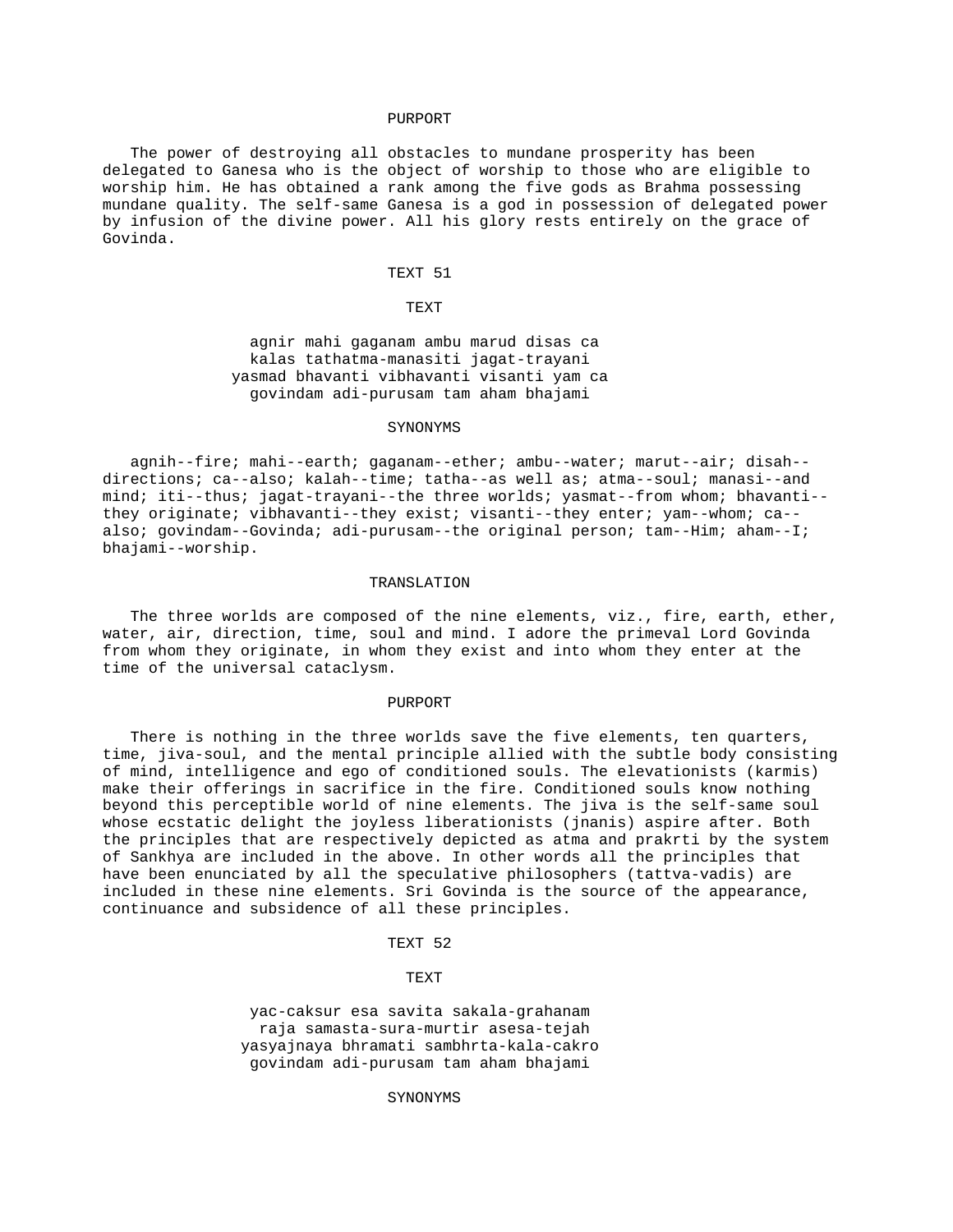yat--of whom; caksuh--the eye; esah--the; savita--sun; sakala-grahanam--of all the planets; raja--the king; samasta-sura--of all the demigods; murtih--the image; asesa-tejah--full of infinite effulgence; yasya--of whom; ajnaya--by the order; bhramati--performs his journey; sambhrta--complete; kala-cakrah--the wheel of time; govindam--Govinda; adi-purusam--the original person; tam--Him; aham--I; bhajami--worship.

# TRANSLATION

 The sun who is the king of all the planets, full of infinite effulgence, the image of the good soul, is as the eye of this world. I adore the primeval Lord Govinda in pursuance of whose order the sun performs his journey mounting the wheel of time.

#### PURPORT

 Certain professors of the Vedic religion worship the sun as Brahman. The sun is one of the hierarchy of the five gods. Some people target in heat the source of this world and therefore designate the sun, the only location of heat, as the root cause of this world. Notwithstanding all that may be said to the contrary, the sun is after all only the presiding deity of a sphere of the sum total of all mundane heat and is hence a god exercising delegated authority. The sun performs his specific function of service certainly by the command of Govinda.

# TEXT 53

TEXT

# dharmo 'tha papa-nicayah srutayas tapamsi brahmadi-kita-patagavadhayas ca jivah yad-datta-matra-vibhava-prakata-prabhava govindam adi-purusam tam aham bhajami

# SYNONYMS

 dharmah--virtue; atha--also; papa-nicayah--all vices; srutayah--the Vedas; tapamsi--penances; brahma-adi--beginning from Lord Brahma; kita-pataga--insects; avadhayah--down to; ca--and; jivah--jivas; yat--by whom; datta--conferred; matra--exclusively; vibhava--by the power; prakata--manifested; prabhavah- potencies; govindam--Govinda; adi-purusam--the original person; tam--Him; aham-- I; bhajami--worship.

#### TRANSLATION

 I adore the primeval Lord Govinda, by whose conferred power are maintained the manifested potencies, that are found to exist, of all virtues, all vices, the Vedas, the penances and all jivas, from Brahma to the meanest insect.

#### PURPORT

 By dharma is meant the allotted functions of varna and asrama manifested by the twenty dharma-sastras on the authority of the Vedas. Of these two divisions varna-dharma is that function which is the outcome of the distinctive natures of the four varnas, viz., brahmana, ksatriya, vaisya and sudra and asrama-dharma is that function which is appropriate to the respective asramas or stations of those who belong to the four stages, viz., brahmacarya, grhastha, vanaprastha and sannyasa. All customary activities of mankind have been targeted in these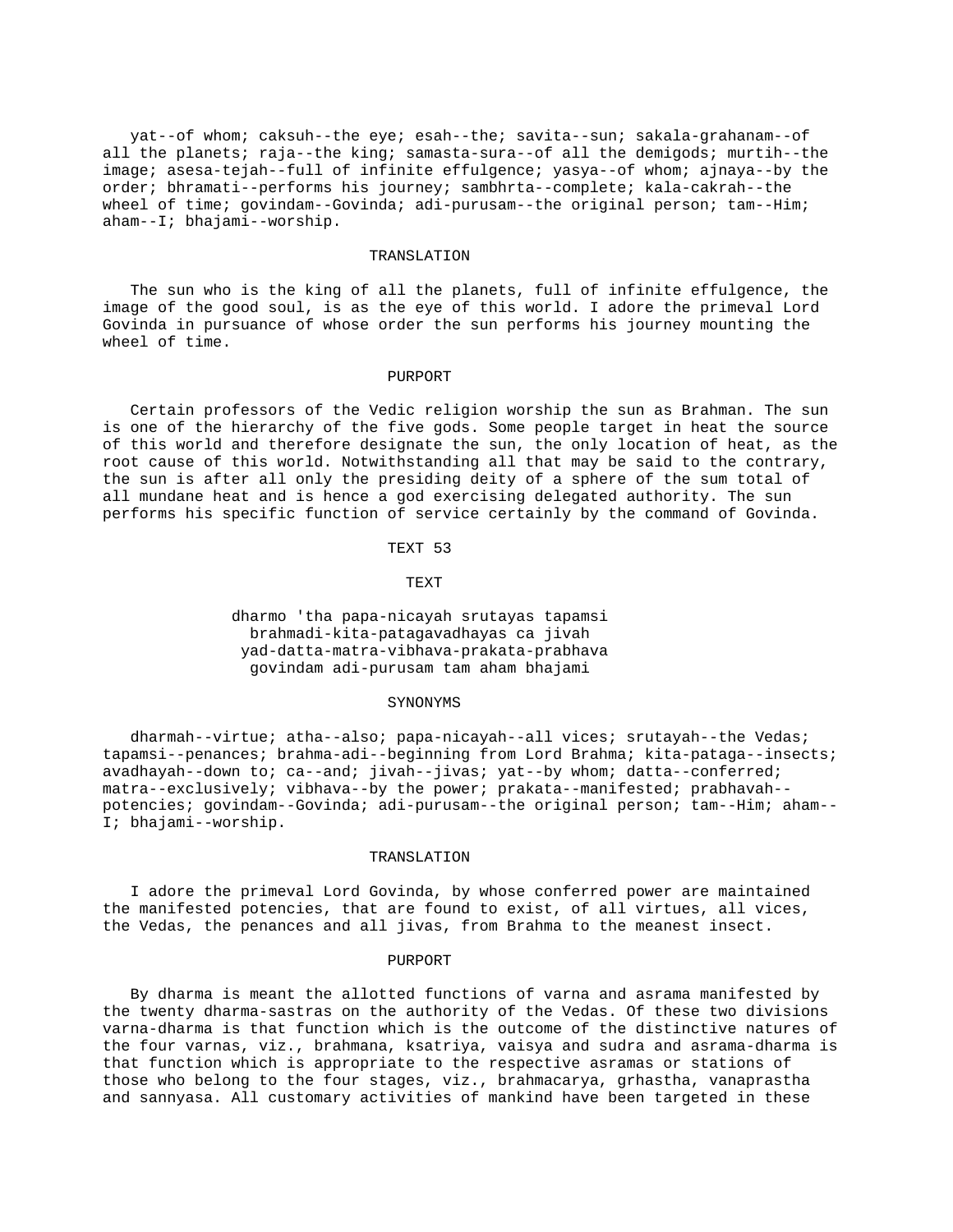twofold divisions. Sins mean nescience, the root of all sins and sinful desire, also the greatest iniquities and sins flowing from them and the ordinary sins, i.e., all sorts of unprincipled conduct. The category of the srutis means Rg, Sama, Yajur and Atharva and the Upanisads which form the crest jewels of the Veda. The tapas mean all regular practices that are learnt with the view of the attainment of the proper function of the self. In many cases, e.g., in the form known as panca-tapas these practices are of a difficult character (yoga) with its eight constituents limbs and devotedness to the knowledge of the undifferentiated Brahman are included therein. All these are so many distinctive features within the revolving round of the fruitive activities of conditioned souls. The conditioned souls are embarked on a sojourn of successive births from 84 lakhs of varieties of generating organs. They are differentiated into different orders of beings as devas, danavas, raksasas, manavas, nagas, kinnaras, and gandharvas. These jivas, from Brahma down to the small insect, are infinite in type. They make up the aggregate of the conditioned souls from the degree of Brahma to that of the little fly and are the distinctive features within the revolving wheel of karma. Every one of them is endowed with distinctive powers as individuals and is powerful in a particular sphere. But these powers are by their nature not fully developed in them. The degree of power and nature of property vary according to the measure of manifestation of the possessions of the individual conferred upon him by Sri Govinda.

## TEXT 54

# TEXT

 yas tv indragopam athavendram aho sva-karma bandhanurupa-phala-bhajanam atanoti karmani nirdahati kintu ca bhakti-bhajam govindam adi-purusam tam aham bhajami

# SYNONYMS

 yah--He who (Govinda); tu--but; indra-gopam--to the small red insect called indragopa; atha va--or even; indram--to Indra, king of heaven; aho--oh; svakarma--of one's own fruitive activities; bandha--bondage; anurupa--according to; phala--of reactions; bhajanam--enjoying or suffering; atanoti--bestows; karmani- -all fruitive activities and their reactions; nirdahati--destroys; kintu--but; ca--also; bhakti-bhajam--of persons engaged in devotional service; govindam-- Govinda; adi-purusam--the original person; tam--Him; aham--I; bhajami--worship.

#### TRANSLATION

 I adore the primeval Lord Govinda, who burns up to their roots all fruitive activities of those who are imbued with devotion and impartially ordains for each the due enjoyment of the fruits of one's activities, of all those who walk in the path of work, in accordance with the chain of their previously performed works, no less in the case of the tiny insect that bears the name of indragopa than in that of Indra, king of the devas.

#### PURPORT

 God impartially induces the fallen souls to act in the way that is consequent on the deeds of their previous births and to enjoy the fruition of their labors but, out of His great mercy to His devotees, He purges out, by the fire of ordeal, the root of all karma, viz., nescience and evil desires. Karma, though without beginning, is still perishable. The karma of those, who work with the hope of enjoying the fruits of their labors, becomes everlasting and endless and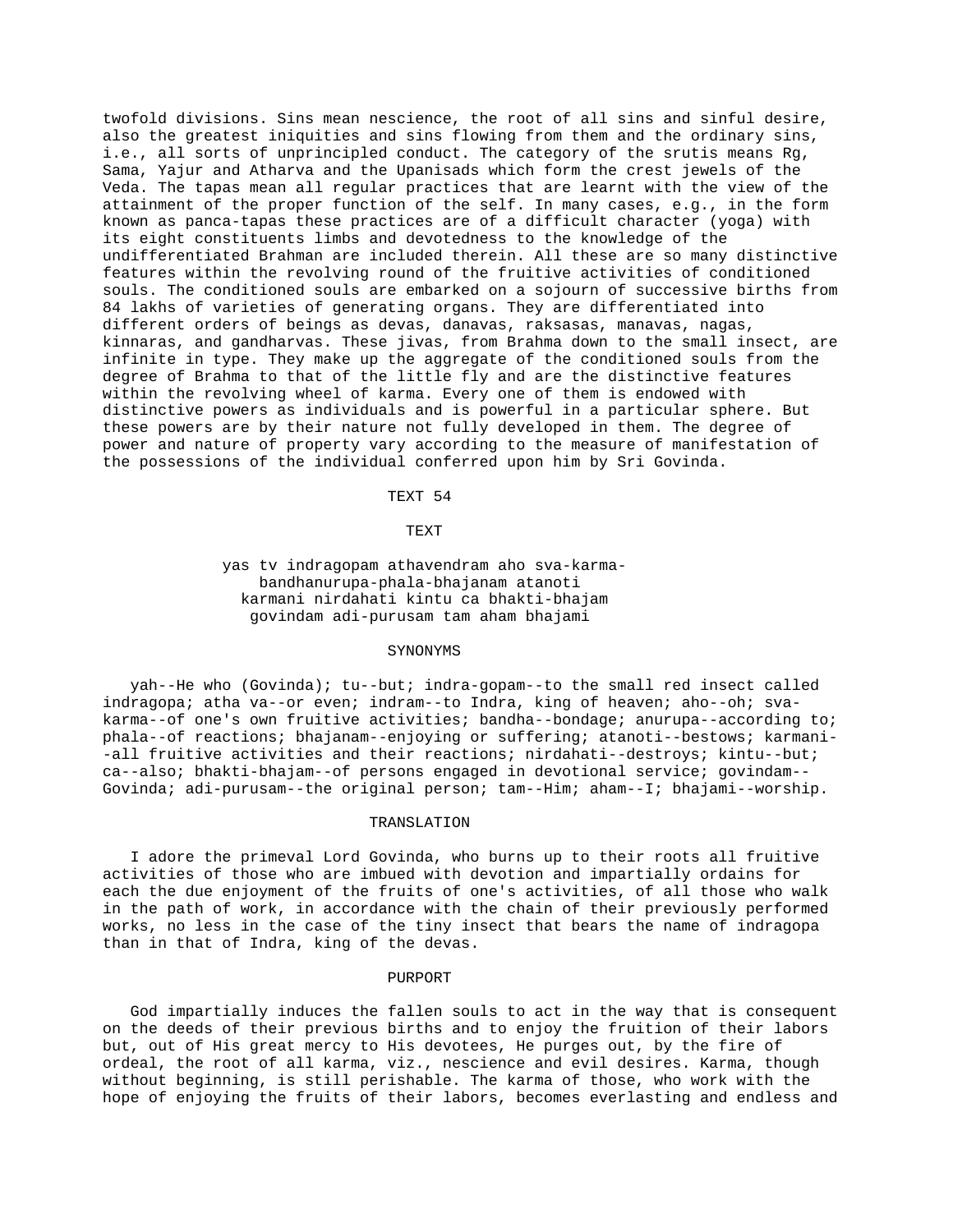is never destroyed. The function of sannyasa is also a sort of karma befitting an asrama and is not pleasant to Krsna when it aims at liberation, i.e., desire for emancipation. They also receive fruition of their karma and, even if it be disinterested, their karma ends in atma-mamata, i.e., self-pleasure; but those who are pure devotees always serve Krsna by gratifying His senses forsaking all attempts of karma and jnana, and being free from all desires save that of serving Krsna. Krsna has fully destroyed the karma, its desires and nescience of those devotees. It is a great wonder that Krsna, being impartial, is fully partial to His devotees.

#### TEXT 55

# TEXT

# yam krodha-kama-sahaja-pranayadi-bhiti vatsalya-moha-guru-gaurava-sevya-bhavaih sancintya tasya sadrsim tanum apur ete govindam adi-purusam tam aham bhajami

# SYNONYMS

 yam--upon whom; krodha--wrath; kama--amorous passion; sahaja-pranaya--natural friendly love; adi--and so on; bhiti--fear; vatsalya--parental affection; moha- delusion; guru-gaurava--reverence; sevya-bhavaih--and with the attitude of willing service; sancintya--meditating; tasya--of that; sadrsim--befitting; tanum--bodily form; apuh--attained; ete--these persons; govindam--Govinda; adipurusam--the original person; tam-- Him; aham--I; bhajami--worship.

# TRANSLATION

 I adore the primeval Lord Govinda, the meditators of whom, by meditating upon Him under the sway of wrath, amorous passion, natural friendly love, fear, parental affection, delusion, reverence and willing service, attain to bodily forms befitting the nature of their contemplation.

# PURPORT

 Devotion is of two kinds, viz., (1) of the nature of deference to regulation and (2) constituted of natural feeling. Bhakti is roused by following with a tinge of faith in the rule of the sastras and instruction of the preceptors. Such bhakti is of the nature of loyalty to the scriptural regulations. It continues to be operative as long as the corresponding natural feeling is not roused. If a person loves Krsna out of natural tendency. there is the principle of raga, which is no other than a strong desire to serve, which turns into bhava or substantive feeling. When the substantive feeling is aroused the devotee becomes an object of mercy of Krsna. It takes much time to attain this stage. Devotion which is of the nature of feeling is superior to that connected with scriptural regulation, soon attains to the realized state and is attractive to Krsna. Its various aspects are described in this sloka. Santa-bhava, full of reverence to superior, dasya-bhava, full of service for carrying out the commands of the object of worship, sakhya-bhava or natural friendly love, vatsalya-bhava or parental affection and madhura-bhava or amorous love, are all included in the category of devotion of the nature of instinctive attachment. But anger, fear and delusion, though they are of the nature of instinctive impulse, are not devotion in the strict sense of the term, because they are not friendly but hostile to the object. Anger is found in asuras like Sisupala, fear in Kamsa, and delusion in the panditas of the pantheistic school. They have the feelings of anger, fear and instinctive impulse marked by complete self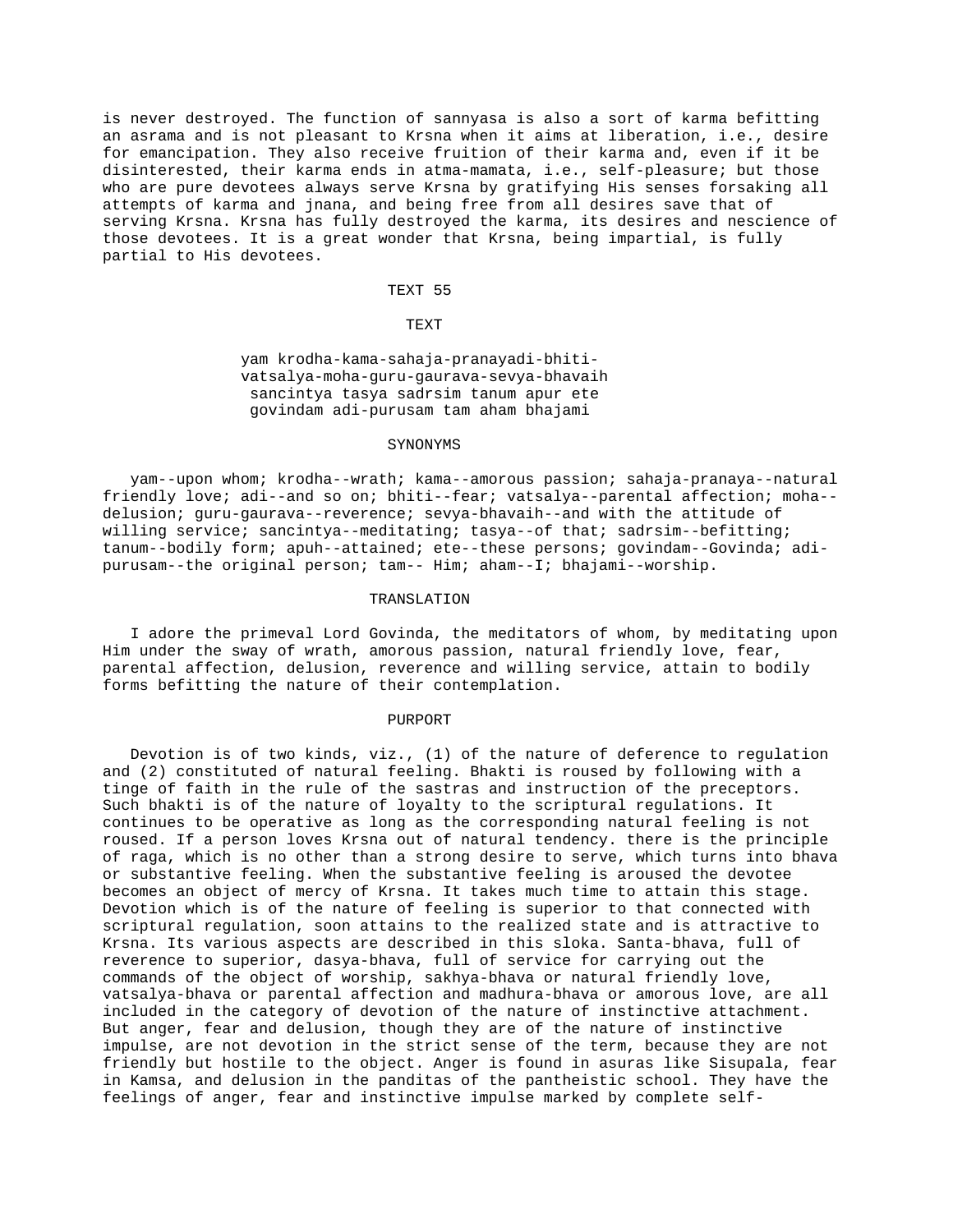forgetful identification with the nondifferentiated Brahman. But as there is no friendly feeling towards the object of devotion there is no bhakti. Again among the feelings of santa, dasya, sakhya, vatsalya and madhura--santa, though indifferent and dormant in raga, is still reckoned as bhakti on account of its being a little friendly. There is an immense volume of raga in the other four varieties of emotion. By the promise of Gita, ye yatha mam prapadyante tams tathaiva bhajamy aham ("I serve one according to his submission"), those, who allow themselves to be actuated by the sentiments of fear, anger and delusion, attain to sayujya-mukti (merging in the Absolute). The santas obtain bodily forms with aptitude for addiction to Brahman and Paramatma. The dasya and sakhya classes of worshipers attain bodily forms characterized by masculine or feminine disposition according to their respective grades of eligibility. The vatsalya class of worshipers get bodily forms befitting fatherly and motherly sentiments. The amorous lovers of Krsna attain the pure forms of gopis (spiritual milkmaids of Vraja).

#### TEXT 56

# TEXT

 sriyah kantah kantah parama-purusah kalpa-taravo druma bhumis cintamani-gana-mayi toyam amrtam katha ganam natyam gamanam api vamsi priya-sakhi cid-anandam jyotih param api tad asvadyam api ca

 sa yatra ksirabdhih sravati surabhibhyas ca su-mahan nimesardhakhyo va vrajati na hi yatrapi samayah bhaje svetadvipam tam aham iha golokam iti yam vidantas te santah ksiti-virala-carah katipaye

# SYNONYMS

 sriyah--Laksmis, goddesses of fortune; kantah--loving consorts; kantah--the enjoyer, lover; parama-purusah--the Supreme Personality of Godhead; kalpataravah--desire trees; drumah--all the trees; bhumih--the land; cintamani-ganamayi--made of the transcendental touchstone jewels; toyam--the water; amrtam- nectar; katha--talking; ganam--song; natyam--dancing; gamanam--walking; api- also; vamsi--the flute; priya-sakhi--constant companion; cit-anandam- transcendental bliss; jyotih--effulgence; param--the supreme; api--also; tat- that; asvadyam--everywhere perceived; api ca--also; sah--that; yatra--where; ksira-abdhih--ocean of milk; sravati--flows; surabhibhyah--from surabhi cows; ca--and; su-mahan--very great; nimesa-ardha--half a moment; akhyah--called; va- or; vrajati--passes away; na--not; hi--certainly; yatra--where; api--even; samayah--time; bhaje--I worship; sveta-dvipam--Svetadvipa; tam--that; aham--I; iha--here; golokam--Goloka; iti--thus; yam--which; vidantah--know; te--they; santah--self-realized souls; ksiti--in this world; virala--seldom; carah--going; katipaye--few.

#### TRANSLATION

 I worship that transcendental seat, known as Svetadvipa where as loving consorts the Laksmis in their unalloyed spiritual essence practice the amorous service of the Supreme Lord Krsna as their only lover; where every tree is a transcendental purpose tree; where the soil is the purpose gem, all water is nectar, every word is a song, every gait is a dance, the flute is the favorite attendant, effulgence is full of transcendental bliss and the supreme spiritual entities are all enjoyable and tasty, where numberless milk cows always emit transcendental oceans of milk; where there is eternal existence of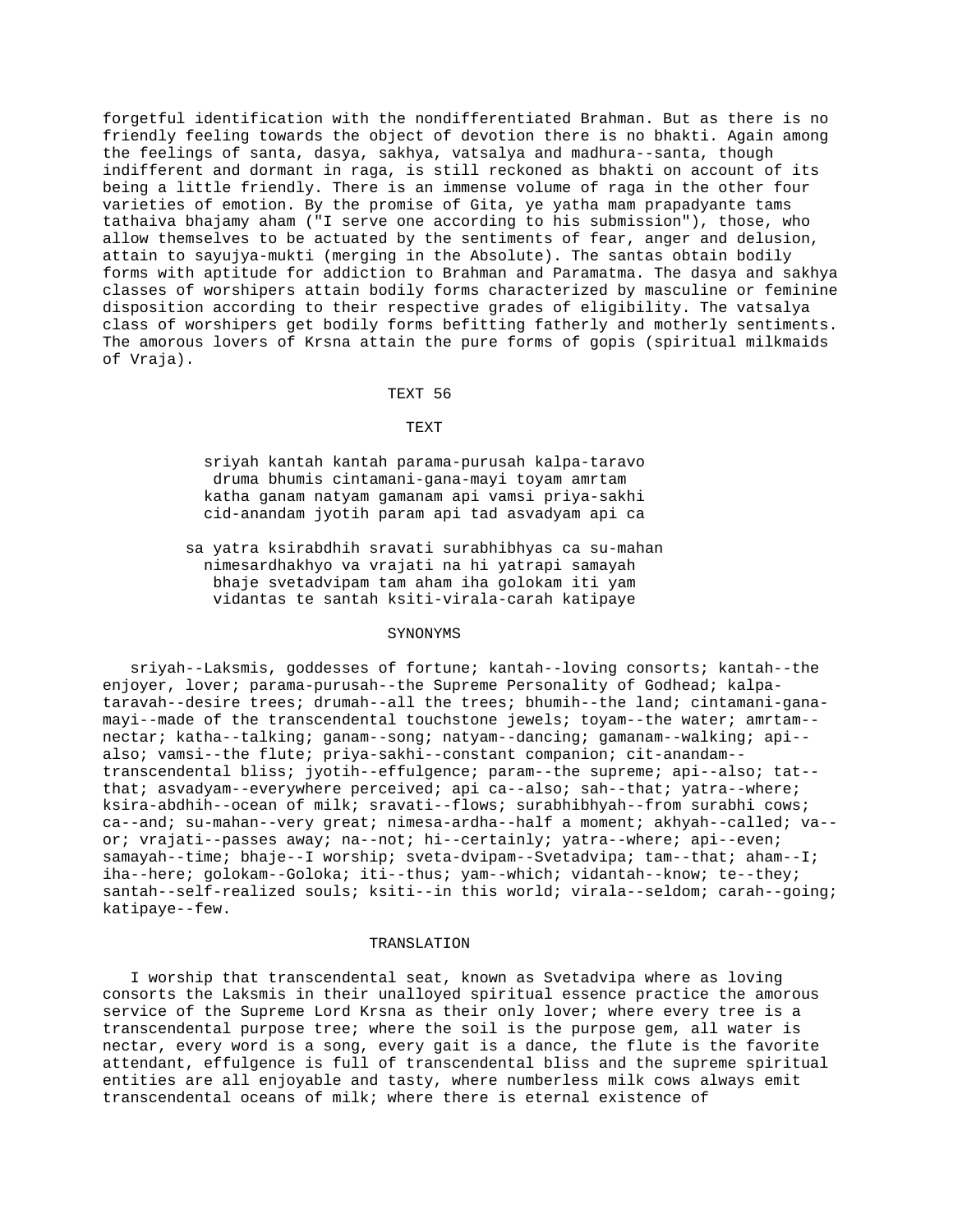transcendental time, who is ever present and without past or future and hence is not subject to the quality of passing away even for the space of half a moment. That realm is known as Goloka only to a very few self-realized souls in this world.

## PURPORT

 That region which jivas attain by the best performance of their rasa-bhajana, though purely transcendental, is by no means devoid of variegatedness. The nondifferentiated region is attained by indulging in anger, fear and delusion. The devotees attain Goloka, the transcendental region above Vaikuntha, according to the quality of rasa of the respective services. In reality that region is no other than Svetadvipa or "the White Island," being exceedingly pure. Those, who attain the highest rasa in the shape of the realization of pure devotion in this world, viewing the reality of Svetadvipa in Gokula, Vrndavana and Navadvipa within this mundane world, designate the same as "Goloka." In that transcendental region of Goloka there are always visible, in their supreme beauty. all the distinctive entities that are incorporated in the pure cognitive principle, viz., the lover and His beloved ones, trees and creepers, mountains, rivers and forests, water, speech, movement, music of the flute, the sun and the moon, tasted and taste (i.e., the unthinkable wonders of the 64 aesthetic arts), milk cows yielding nectarean flow of milk and transcendental ever-existing time.

 Descriptions that supply the clue to Goloka are found in various places in the Vedas and the other sastras such as the Puranas, tantras etc. The Chandogya says: bruyad yavan va ayam akasas tavan esa antar hrda akasah ubhe asmin dyavaprthivi antar eva samahite. ubhav agnis ca vayus ca surya--candramasav ubhau vidyun naksatrani yac casyehasti yac ca nasti sarvam tad asmin samahitam iti.

 The sum and substance of it is that all the variegatedness of this mundane world and much more variety over and above the mundane, are to be found in Goloka. The variety in the transcendental world is fully centralized whereas in the mundane world it is not so and hence productive of weal and woe. The centralized variety of Goloka is unalloyed and full of transcendental cognitive joy. The Vedas and sadhus practicing devotion revealed by the Vedas, by availing the support of their individual cognitional aptitude actuated by devotion, may have a sight of divine realm and by the power of the grace of Krsna their tiny cognitive faculty attaining the quality of infinitude they are enabled to be on the level of the plane of enjoyments of Krsna.

 There is a hidden meaning of the proposition "even the Supreme that is also nevertheless the object of enjoyment" (param api tad asvadyam api ca). The word param api indicates that Sri Krsna is the only Truth Absolute in all the transcendental blissful principles and tad asvadyam api means His object of enjoyment. The glory of Radha's love for Krsna, tasty quality (rasa) of Krsna that is realized by Radha and the bliss of which Radha is conscious in the process of such realization, all these threefold bhavas (emotional entities) becoming available for enjoyment by Krsna He attains His personality of Sri Gaurasundara. It is also this that constitutes the transcendental bliss of the delicious loving (rasa) service manifested by Sri Gaurasundara. This also eternally exists only in the selfsame Svetadvipa.

## TEXT 57

# TEXT

 athovaca maha-visnur bhagavantam prajapatim brahman mahattva-vijnane praja-sarge ca cen matih panca-slokim imam vidyam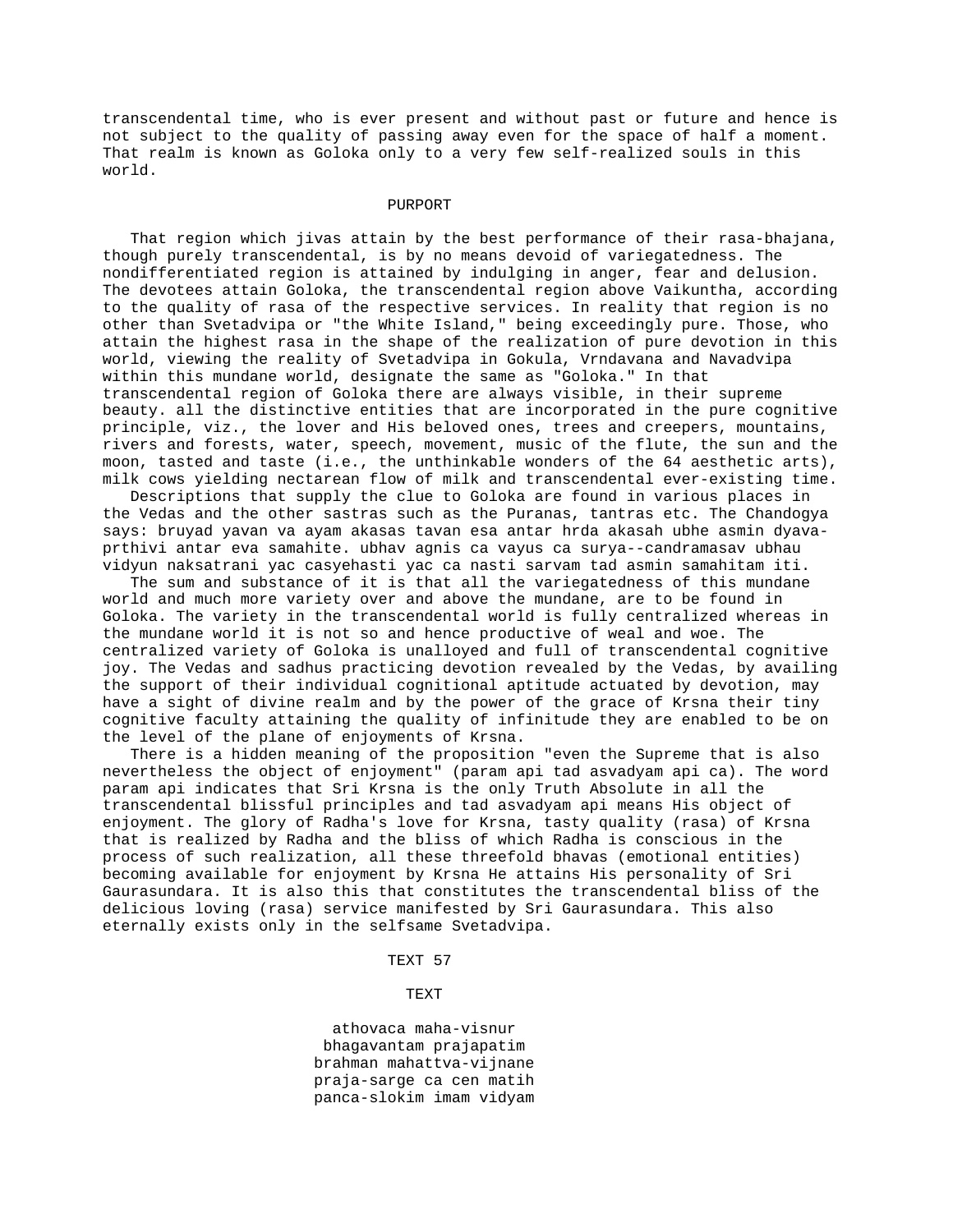# vatsa dattam nibodha me

#### SYNONYMS

 atha--then; uvaca--said; maha-visnuh--the Supreme Lord; bhagavantam--unto the glorious; prajapatim--Lord Brahma; brahman--O Brahma; mahattva--of the glory (of Godhead); vijnane--in real knowledge; praja-sarge--in creating offspring; ca-and; cet--if; matih--the inclination; panca-slokim--five slokas; imam--this; vidyam--science; vatsa--O beloved; dattam--given; nibodha--hear; me--from Me.

#### TRANSLATION

 On hearing these hymns containing the essence of the truth, the Supreme Lord Krsna said to Brahma, "Brahma, if you experience the inclination to create offspring by being endowed with the real knowledge of the glory of Godhead, listen, My beloved, from Me to this science set forth in the following five slokas.

# PURPORT

 The Supreme Lord became propitious when Brahma with great eagerness chanted the names, "Krsna" and "Govinda" expressive of the form, attribute and pastimes. Brahma was actuated by the desire for mundane creation. Krsna then said to Brahma how pure unalloyed devotion can be practiced by souls engaged in worldly occupations by combining the same with the desire for carrying out the behest of the Supreme Lord. "The knowledge absolute is knowledge of the glory of Godhead; if you want to procreate offspring being endowed with such knowledge, listen attentively to the science of devotion that is contained in the following five slokas."

 (How bhakti is practiced by performing worldly duties in the form of carrying out the commands of the Supreme Lord, is being described).

TEXT 58

TEXT

 prabuddhe jnana-bhaktibhyam atmany ananda-cin-mayi udety anuttama bhaktir bhagavat-prema-laksana

#### SYNONYMS

 prabuddhe--when excited; jnana--by cognition or knowledge; bhaktibhyam--and by devotional service; atmani--in the pure spirit soul; ananda-cit-mayi--full of knowledge and bliss; udeti--is awakened; anuttama--superexcellent; bhaktih- devotion; bhagavat--for Krsna; prema--by love; laksana--characterized.

#### TRANSLATION

 When the pure spiritual experience is excited by means of cognition and service [bhakti], superexcellent unalloyed devotion characterized by love for Godhead is awakened towards Krsna, the beloved of all souls.

#### PURPORT

 Real knowledge is nothing but knowledge of one's relationship to the Absolute. Real knowledge is identical with the knowledge of subjective natures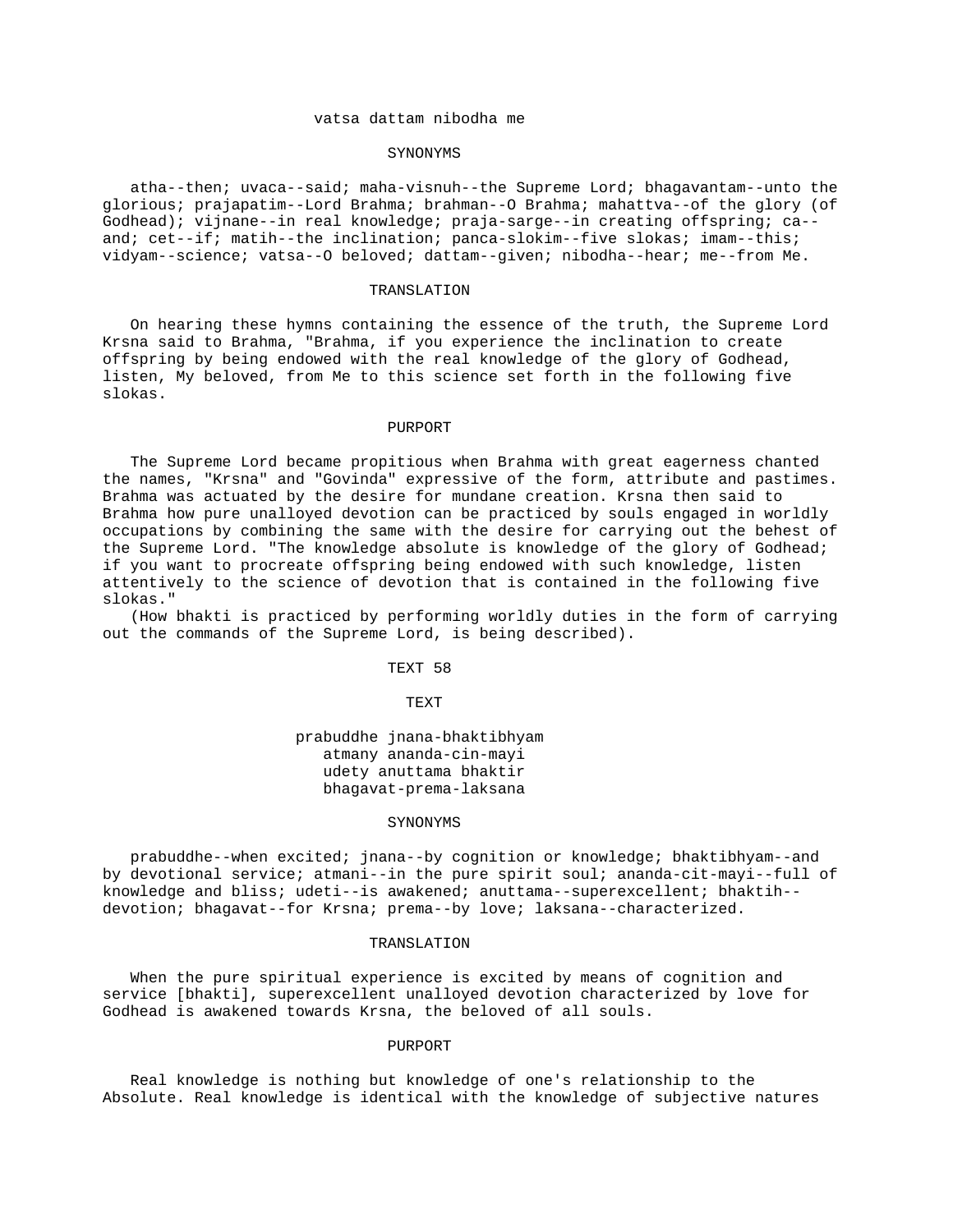of cit (animate), acit (inanimate) and Krsna and of their mutual relationship. Here mental speculation is not alluded to, since that is antagonistic to service (bhakti). The knowledge that embraces only the first seven of the ten basic principles (dasa-mula) is the knowledge of relationship. The substantive nature of the spiritual function (abhidheya) inculcated by the science of devotion hearing, chanting, meditation, tending His holy feet, worshiping by rituals, making prostrations, doing menial service, practicing friendship and surrendering oneself are identical with practicing the search for Krsna. It is specifically described in Bhakti-rasamrta-sindhu. Devotion (bhakti) characterized by love for Godhead makes her appearance by being awakened by such knowledge and practice. Such devotion is superexcellent bhakti and is no other than the final object of attainment of all spiritual endeavor of the individual soul (jiva).

### TEXT 59

# TEXT

# pramanais tat-sad-acarais tad-abhyasair nirantaram bodhayan atmanatmanam bhaktim apy uttamam labhet

# SYNONYMS

 pramanaih--by scriptural evidence; tat--of them; sat-acaraih--by theistic conduct; tat--of them; abhyasaih--by practice; nirantaram--constantly; bodhayan- -awakening; atmana--by one's own intelligence; atmanam--the self; bhaktim- devotion; api--certainly; uttamam--the highest; labhet--one can attain.

#### TRANSLATION

 The highest devotion is attained by slow degrees by the method of constant endeavor for self-realization with the help of scriptural evidence, theistic conduct and perseverance in practice.

# PURPORT

 Evidence--the devotional scriptures, e.g., Srimad-Bhagavatam, the Vedas, the Puranas, the Gita, etc. Theistic conduct--the conduct of pious persons (sadhus) who are pure devotees and the conduct of those pious persons who practice devotion to Godhead actuated by spontaneous love. Practice--to learn about the ten basic principles (dasa-mula) from the sastras and on receiving the name of Hari as laid down in the same, embodying the name, form, quality and activity of the Divinity. to practice the chanting of the name by serving Him night and day. By this are meant study of the sastras and association with the sadhus. The tenfold offense to holy name ceases by serving the name of Hari and simultaneously practicing pious conduct. "Practice" is no other than following the mode of service of the name practiced by the sadhus without offense. By perseverance in such practice and devotion characterized by love which is the fruit of spiritual endeavor makes her appearance in the pure essence of the soul.

### TEXT 60

# TEXT

#### yasyah sreyas-karam nasti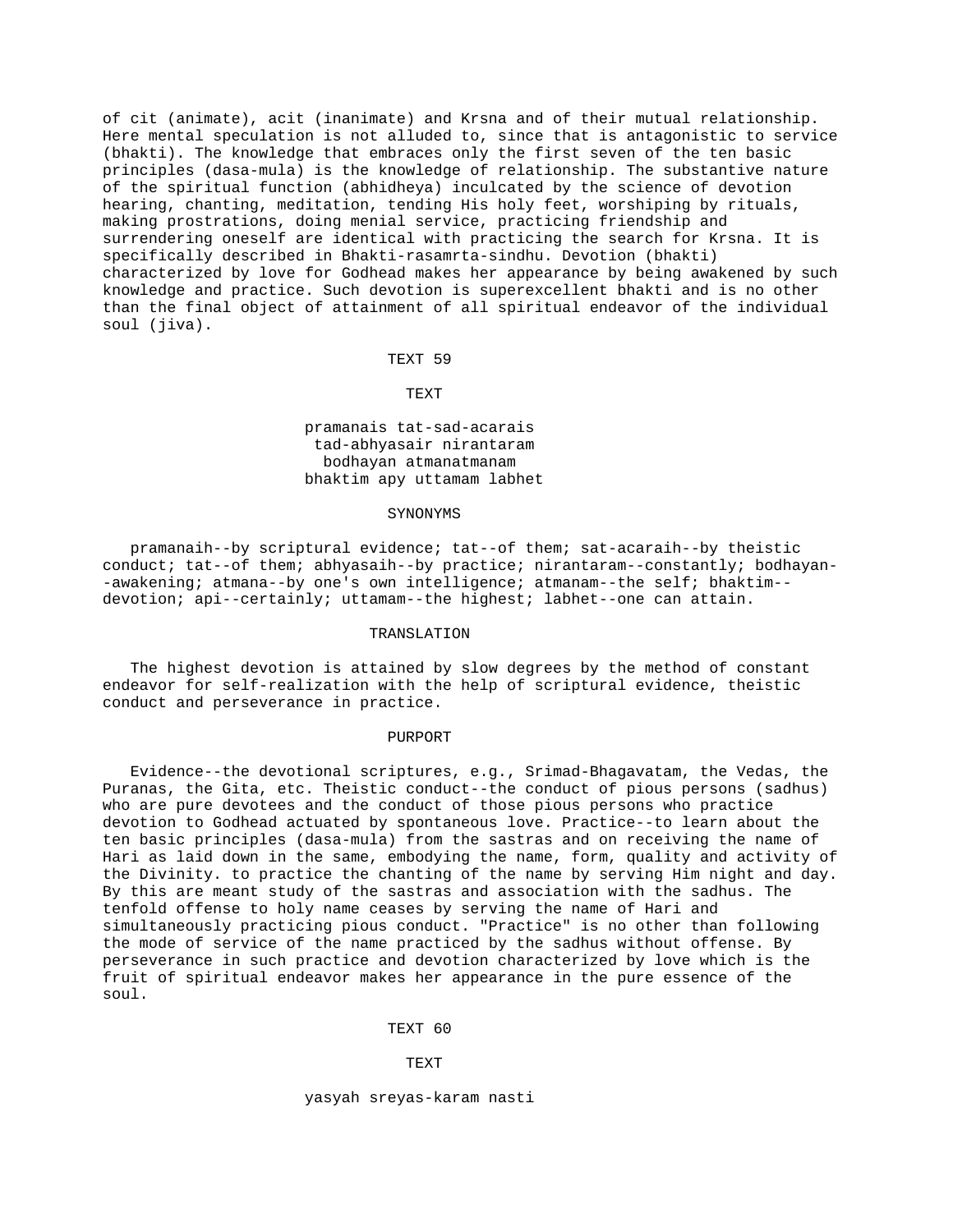# yaya nirvrtim apnuyat ya sadhayati mam eva bhaktim tam eva sadhayet

#### SYNONYMS

 yasyah--than which; sreyah-karam--superior well-being; na--not; asti--there is; yaya--by which; nirvrtim--supreme bliss; apnuyat--one can attain; ya--who; sadhayati--leads; mam--to Me; eva--certainly; bhaktim--loving devotion; tam- that; eva--indeed; sadhayet--one should perform.

# TRANSLATION

 These preliminary practices of devotion [sadhana-bhakti] are conducive to the realization of loving devotion. [Loving devotion]--than whom there is no superior well-being, who goes hand in hand with the attainment of the exclusive state of supreme bliss and who can lead to Myself.

# PURPORT

 The jiva-soul has no better well-being than loving devotion. In this is realized the final beatitude of jivas. The lotus feet of Krsna are attainable only by loving devotion. He who cultivates the preliminary devotional activities anxiously keeping in view that realized state of devotion can alone attain to that object of all endeavor. None else can have the same.

### TEXT 61

# TEXT

 dharman anyan parityajya mam ekam bhaja visvasan yadrsi yadrsi sraddha siddhir bhavati tadrsi

 kurvan nirantaram karma loko 'yam anuvartate tenaiva karmana dhyayan mam param bhaktim icchati

# SYNONYMS

 dharman--meritorious performances; anyan--other; parityajya--abandoning; mam- - Me; ekam--alone; bhaja--serve; visvasan--having faith; yadrsi yadrsi--just as; sraddha--faith; siddhih--realization; bhavati--arises; tadrsi--corresponding; kurvan--performing; nirantaram--ceaselessly; karma--activities; lokah ayam--the people of this world; anuvartate--pursue; tena--by those; eva--indeed; karmana- deeds; dhyayan--meditating; mam--upon Me; param--supreme; bhaktim--devotion; icchati--one obtains.

# TRANSLATION

 Abandoning all meritorious performances serve Me with faith. The realization will correspond to the nature of one's faith. The people of the world act ceaselessly in pursuance of some ideal. By meditating on Me by means of those deeds one will obtain devotion characterized by love in the shape of the supreme service.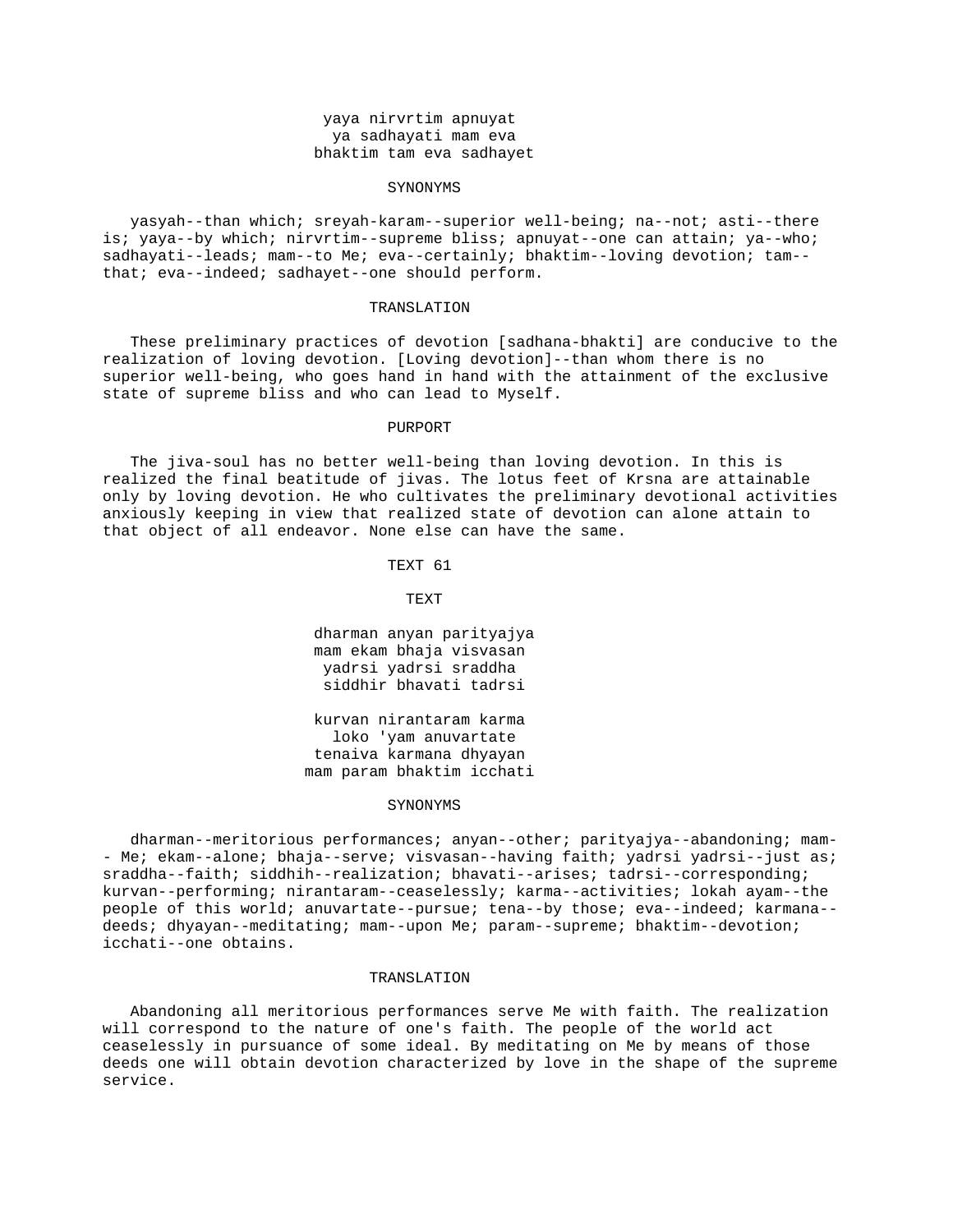# PURPORT

 The function characterized by unalloyed devotion is the real function of all individual souls (jivas). All other varieties of function are activities of the external cases. These exoteric and esoteric dharmas (functions) are manifold, e.g., nondifferential knowledge of the Brahman aiming at extinction of individuality. the astanga-yoga-dharma having as its goal attainment of the state of exclusive existence (kaivalya), atheistical fruitive ritualism aiming at material enjoyment, jnana-yoga-dharma seeking to combine knowledge with fruitive activity and the practice of the function of barren asceticism. Getting rid of all these, serve Me by pure devotion rooted in faith. Exclusive faith in Me is trust. Faith in the form of trust by the process of gradual purification tends to become a constant engagement (nistha), an object of liking (ruci), of attachment (asakti) and a real sentiment (bhava). The more transparent the faith, the greater the degree of realization. If you ask--How will the preservation and conduct of worldly affairs be feasible if one is continuously engaged in the endeavor for the realization of bhakti? What also will be the nature of the endeavor for the realization of bhakti when the body will perish consequent on the cessation of the function of the body and of society?

 In order to strike at the root of this misgiving the Supreme Lord says, "This world subsists by the constant performance of certain activities. Fill all these activities with meditation of Me. This will destroy the quality that makes those activities appear as acts done by you. They will then be of the nature of My service (bhakti).

 "Mankind live by the threefold activities of body. mind and society. Eating, seating, walking, resting, sleeping, cleansing the body. covering the body. etc., are the various bodily activities; thinking, recollecting, retaining an impression, becoming aware of an entity. feeling pleasure and pain, etc., are the mental feats; marrying, practicing reciprocal relationship between the king and subject, practicing brotherhood, attending at sacrificial meetings, offering oblations, digging wells, tanks, etc., for the benefit of the people, maintaining one's relations, practicing hospitality. observing proper civic conduct, showing due respect to others are the various social activities. When these acts are performed for one's selfish enjoyment, they are called karmakanda; when the desire for attainment of freedom from activity by knowledge underlies these actions, they are termed jnana-yoga or karma-yoga. And when these activities are managed to be performed in this way that is conducive to our endeavor for attainment of bhakti they are called jnana-bhakta-yoga, i.e., the subsidiary devotional practices. But only those activities that are characterized by the principle of pure worship are called bhakti proper. My meditation is practiced in every act when bhakti proper is practiced in due time while performing the subsidiary devotional activities in one's intercourse with the ungodly people of this world. In such position, a jiva does not become apathetic to Godhead even by performing those worldly activities. This constitutes the practice of looking inwards, i.e., turning towards one's real self, vide Isopanisad--

> isavasyam idam sarvam yat kinca jagatyam jagat tena tyaktena bhunjitha ma grdhah kasya svid dhanam

 The commentator says in regards to this, tena isa-tyaktena visrstena. The real significance being that if whatever is accepted be received as favor vouchsafed by the Supreme Lord, the worldly activity will cease to be such and will turn into service of Godhead (bhakti). So Isavasya says kurvann eveha karmani... karma lipyate nare.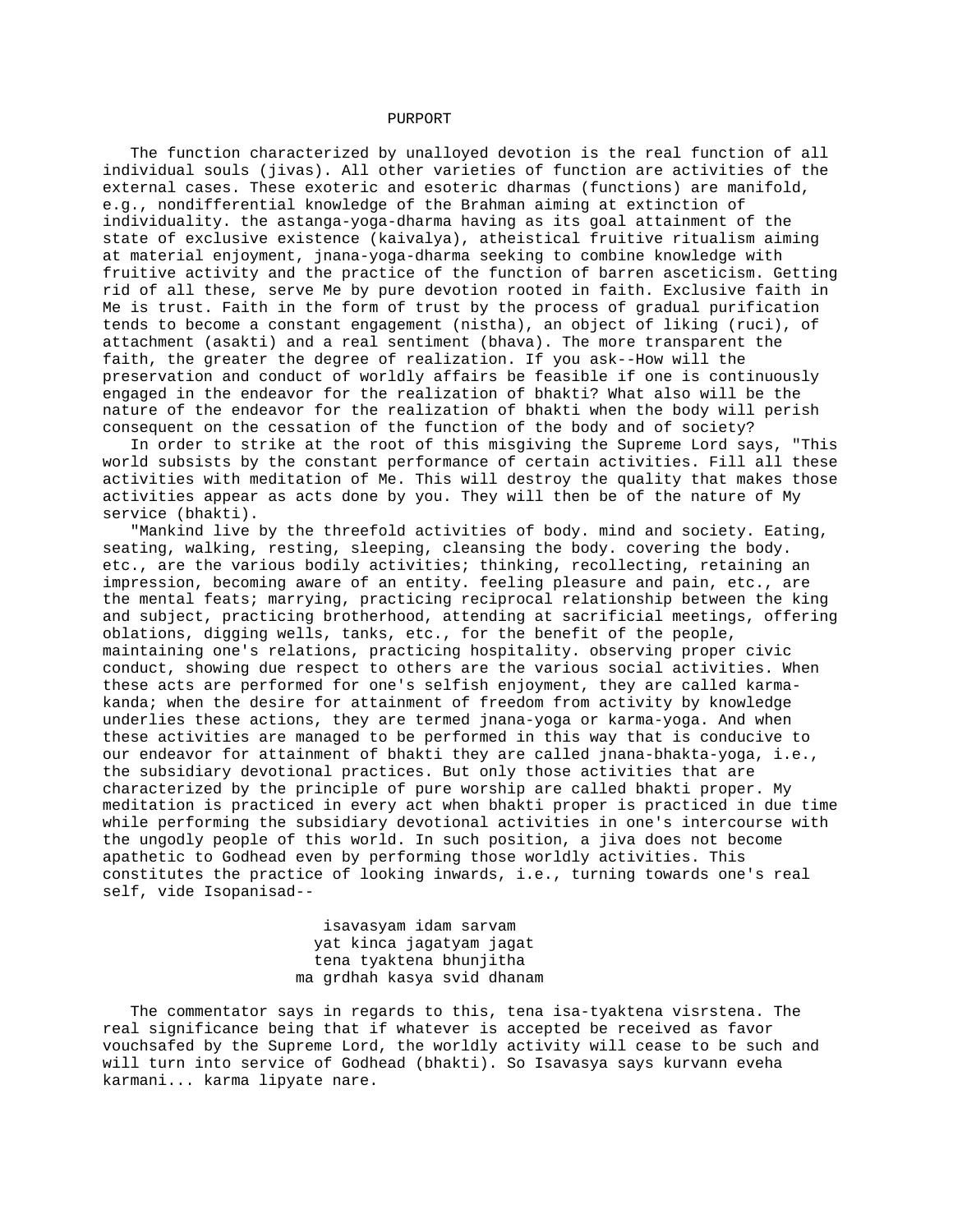If the worldly acts are performed in the above manner one does not get entangled in karma even in hundreds of years of worldly life. The meaning of these two mantras from the jnana point of view is renouncement of the fruits of one's worldly actions; but from the bhakti point of view they mean the attainment of Krsna's favor (prasadam) by their transfer to His account. In this method, which is the path of arcana, you should do your duties of the world by the meditation of worshiping Godhead thereby. Brahma cherishes the desire for creation in his heart. If that creative desire is practiced by conjoining the same with the meditation of obeying therein the command of the Supreme Lord, then it will be a subsidiary spiritual function (gauna-dharma) being helpful for the growth of the disposition for the service of the Divinity by reason of its characteristic of seeking the protection of Godhead. It was certainly proper to instruct Brahma in this manner. There is no occasion for such instruction in the case of a jiva in whom the spontaneous aversion for entities other than Krsna manifests itself on his attainment of the substantive entity of spiritual devotion (bhava).

#### TEXT 62

# TEXT

# aham hi visvasya caracarasya bijam pradhanam prakrtih pumams ca mayahitam teja idam bibharsi vidhe vidhehi tvam atho jaganti

#### SYNONYMS

 aham--I; hi--certainly; visvasya--of the world; cara-acarasya--of animate and inanimate objects; bijam--the seed; pradhanam--the substance of matter; prakrtih--the material cause; puman--the purusa; ca--and; maya--by Me; ahitam- conferred; tejah--fiery energy; idam--this; bibharsi--you bear; vidhe--O Brahma; vidhehi--regulate; tvam--you; atha u--now; jaganti--the worlds.

### TRANSLATION

 "Listen, O Vidhi, I am the seed, i.e., the fundamental principle, of this world of animate and inanimate objects. I am pradhana [the substance of matter], I am prakrti [material cause] and I am purusa [efficient cause]. This fiery energy that belongs specially to the Brahman, that inheres in you, has also been conferred by Me. It is by bearing this fiery energy that you regulate this phenomenal world of animate and inanimate objects."

### PURPORT

 Certain thinkers conclude that the nondifferentiated Brahman is the ultimate entity and by undergoing self-delusion (vivarta) exhibits the consciousness of differentiation; or, the limiting principle itself (Maya), when it is limited, is the phenomenal world and is itself the Brahman, in its unlimited position; or, the Brahman is the substance and this phenomenal world is the reflection; or, everything is an illusion of the jiva. Some think that Godhead is evidently a separate entity. Jiva is another different entity. and the phenomenal world, although it is a singular principle, exists separately as an eternally independent entity; or, Godhead, is the substantive entity and all other entities, as cit and a-cit attributes, are one in principle. Some suppose that by the force of inconceivable potency sometimes the monistic and sometimes the dualistic principle is realized as the truth. Some again arrive at the conclusion that the theory of the nondual minus all potency is meaningless;